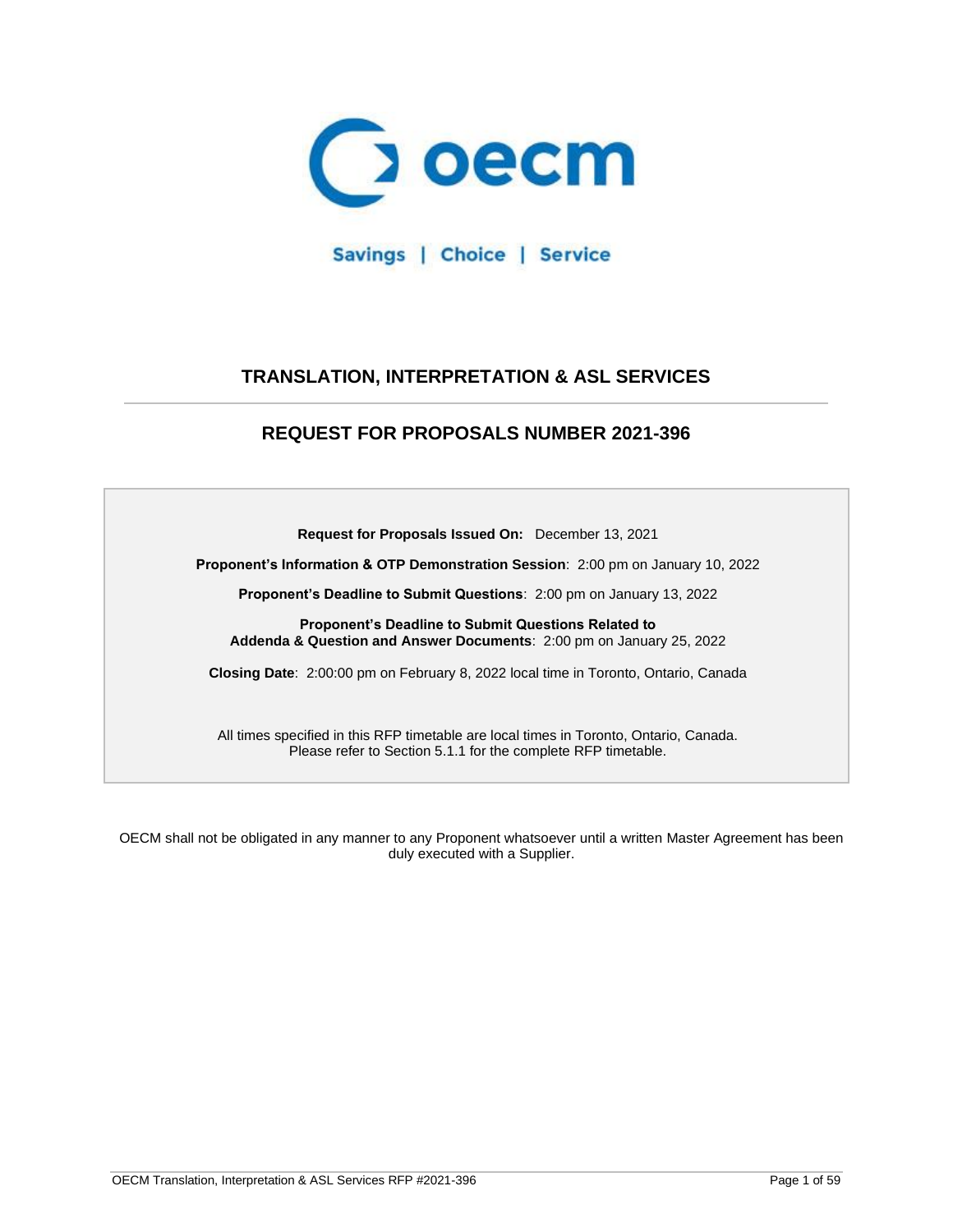# **TABLE OF CONTENTS**

| 1.1     |  |
|---------|--|
| 1.2     |  |
| 1.3     |  |
| 1.4     |  |
| 1.5     |  |
| 1.6     |  |
| 1.7     |  |
| 1.8     |  |
| 1.9     |  |
|         |  |
|         |  |
| 2.1     |  |
| 2.2     |  |
| 2.3     |  |
| 2.3.1   |  |
| 2.3.2   |  |
| 2.3.3   |  |
| 2.3.4   |  |
| 2.3.5   |  |
| 2.3.6   |  |
| 2.4     |  |
| 2.4.1   |  |
| 2.4.2   |  |
| 2.4.3   |  |
| 2.4.4   |  |
| 2.4.5   |  |
| $2.5\,$ |  |
| 2.5.1   |  |
| 2.5.2   |  |
| 2.5.3   |  |
| 2.5.4   |  |
| 2.5.5   |  |
| 2.6     |  |
| 2.7     |  |
| 2.7.1   |  |
| 2.7.2   |  |
| 2.8     |  |
| 2.8.1   |  |
| 2.8.2   |  |
| 2.8.3   |  |
| 2.8.4   |  |
| 2.9     |  |
| 2.9.1   |  |
| 2.9.2   |  |
| 2.9.3   |  |
| 2.9.4   |  |
| 2.10    |  |
| 2.11    |  |
| 2.12    |  |
| 2.13    |  |
|         |  |
| 3.1     |  |
| 3.2     |  |
| 3.2.1   |  |
| 3.3     |  |
| 3.4     |  |
|         |  |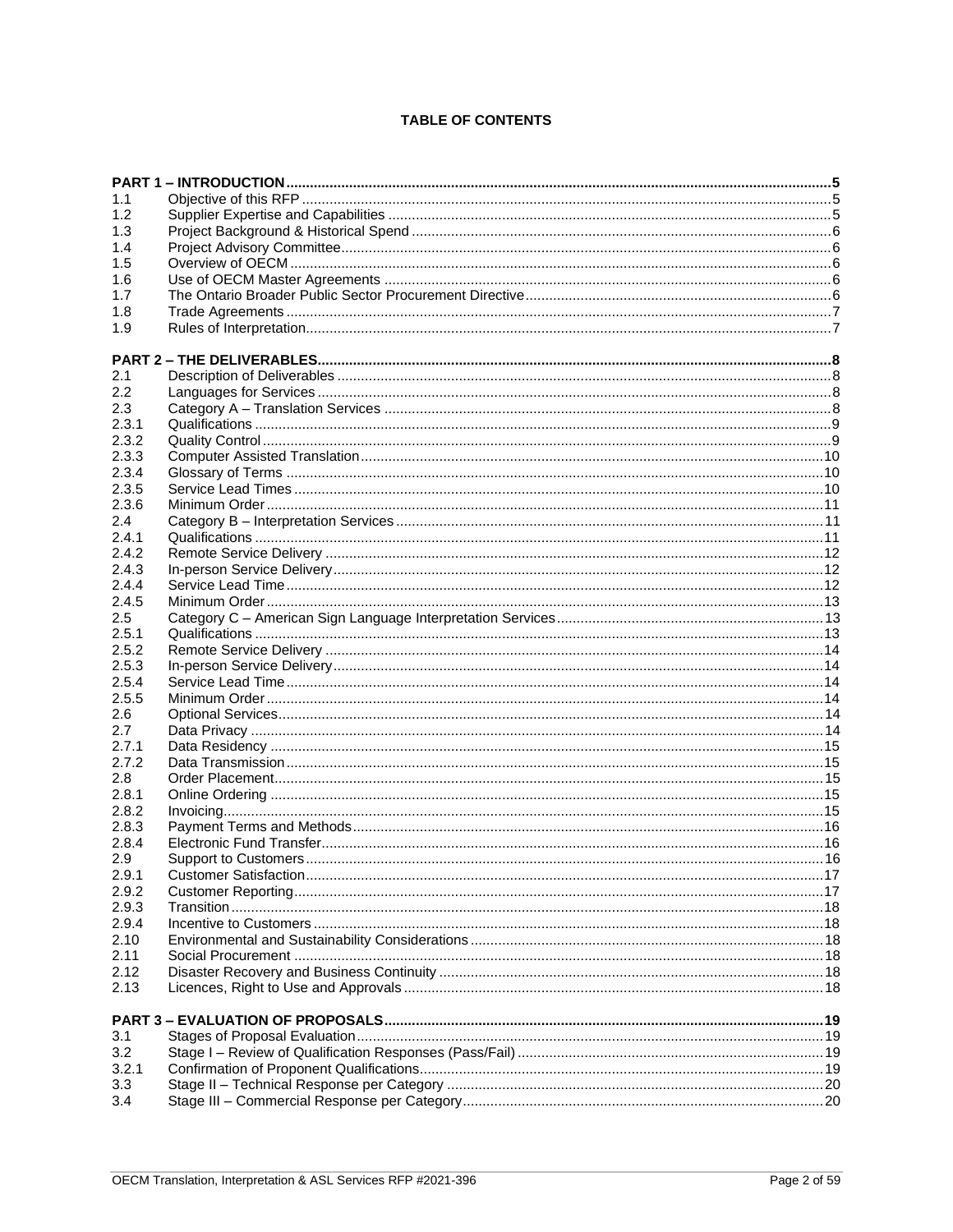| 3.4.1  |                                                                                           |  |
|--------|-------------------------------------------------------------------------------------------|--|
| 3.4.2  |                                                                                           |  |
| 3.4.3  | Minimum Percentage Discount Off of Maximum Net Rate per Word Evaluation for Category A 23 |  |
| 3.5    |                                                                                           |  |
| 3.6    |                                                                                           |  |
| 3.7    |                                                                                           |  |
| 3.8    |                                                                                           |  |
|        |                                                                                           |  |
|        |                                                                                           |  |
| 4.1    |                                                                                           |  |
| 4.1.1  |                                                                                           |  |
| 4.1.2  |                                                                                           |  |
| 4.2    |                                                                                           |  |
| 4.3    |                                                                                           |  |
| 4.4    |                                                                                           |  |
| 4.5    |                                                                                           |  |
| 4.6    |                                                                                           |  |
| 4.7    |                                                                                           |  |
| 4.8    |                                                                                           |  |
| 4.9    |                                                                                           |  |
| 4.10   |                                                                                           |  |
| 4.11   |                                                                                           |  |
| 4.11.1 |                                                                                           |  |
| 4.11.2 |                                                                                           |  |
| 4.11.3 |                                                                                           |  |
| 4.11.4 |                                                                                           |  |
| 4.11.5 |                                                                                           |  |
|        |                                                                                           |  |
|        |                                                                                           |  |
| 5.1    |                                                                                           |  |
| 5.1.1  |                                                                                           |  |
| 5.1.2  |                                                                                           |  |
| 5.1.3  |                                                                                           |  |
| 5.1.4  |                                                                                           |  |
| 5.1.5  |                                                                                           |  |
| 5.2    |                                                                                           |  |
| 5.2.1  |                                                                                           |  |
| 5.2.2  |                                                                                           |  |
| 5.2.3  |                                                                                           |  |
| 5.2.4  |                                                                                           |  |
| 5.3    |                                                                                           |  |
| 5.3.1  |                                                                                           |  |
| 5.3.2  |                                                                                           |  |
| 5.3.3  |                                                                                           |  |
| 5.3.4  |                                                                                           |  |
| 5.3.5  |                                                                                           |  |
| 5.3.6  |                                                                                           |  |
| 5.3.7  |                                                                                           |  |
| 5.3.8  |                                                                                           |  |
| 5.3.9  |                                                                                           |  |
| 5.3.10 |                                                                                           |  |
| 5.3.11 |                                                                                           |  |
| 5.3.12 |                                                                                           |  |
| 5.3.13 |                                                                                           |  |
| 5.3.14 |                                                                                           |  |
| 5.3.15 |                                                                                           |  |
| 5.3.16 |                                                                                           |  |
| 5.3.17 |                                                                                           |  |
| 5.3.18 |                                                                                           |  |
| 5.3.19 |                                                                                           |  |
| 5.4    |                                                                                           |  |
| 5.4.1  |                                                                                           |  |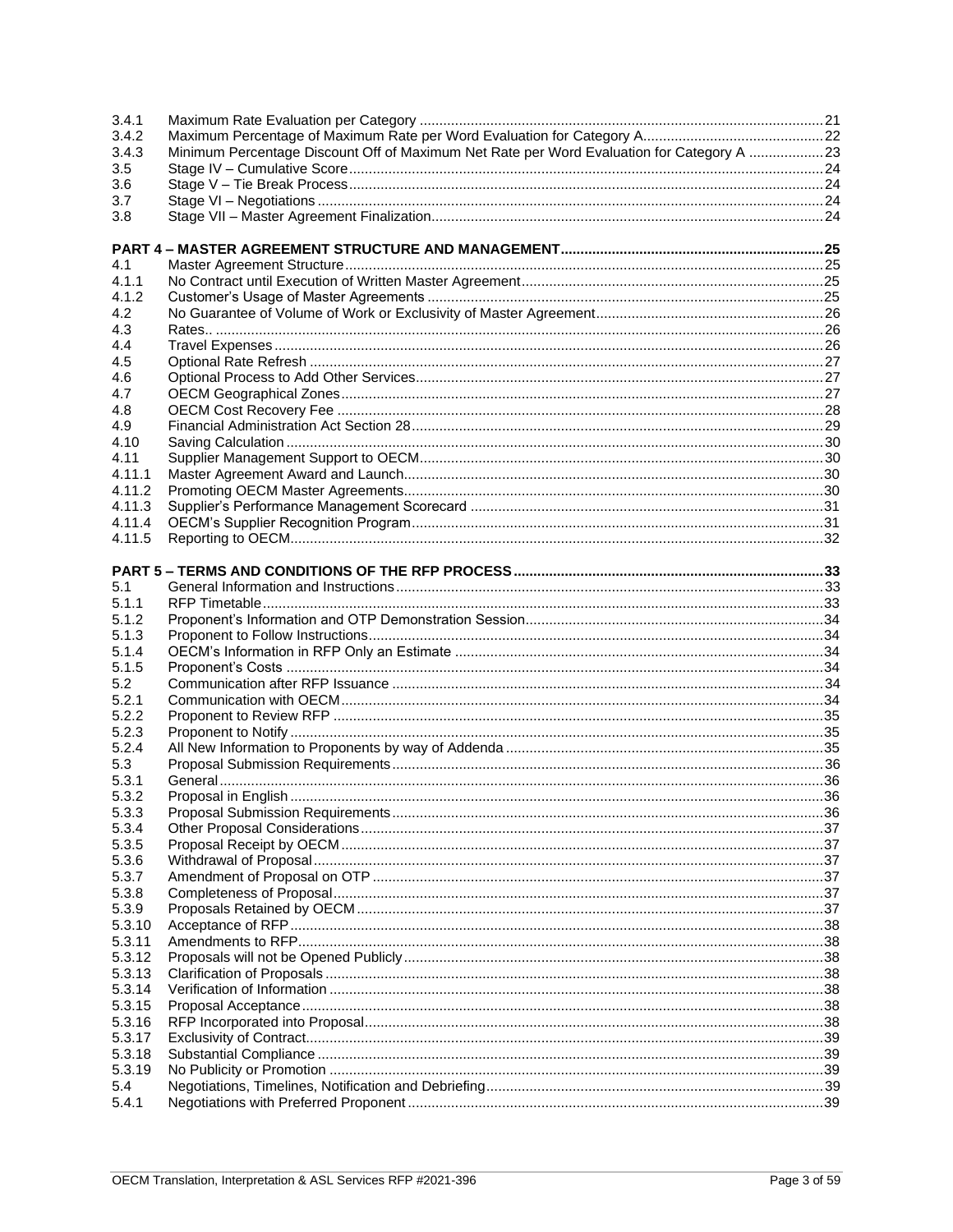| 5.4.2  |                                                                                 |  |  |
|--------|---------------------------------------------------------------------------------|--|--|
| 5.4.3  |                                                                                 |  |  |
| 5.4.4  |                                                                                 |  |  |
| 5.4.5  |                                                                                 |  |  |
| 5.4.6  |                                                                                 |  |  |
| 5.5    |                                                                                 |  |  |
| 5.5.1  |                                                                                 |  |  |
| 5.5.2  |                                                                                 |  |  |
| 5.5.3  |                                                                                 |  |  |
| 5.5.4  |                                                                                 |  |  |
| 5.5.5  |                                                                                 |  |  |
| 5.5.6  |                                                                                 |  |  |
| 5.5.7  |                                                                                 |  |  |
| 5.6    |                                                                                 |  |  |
| 5.6.1  |                                                                                 |  |  |
| 5.6.2  |                                                                                 |  |  |
| 5.6.3  |                                                                                 |  |  |
| 5.6.4  |                                                                                 |  |  |
| 5.6.5  |                                                                                 |  |  |
| 5.6.6  |                                                                                 |  |  |
| 5.6.7  |                                                                                 |  |  |
| 5.6.8  |                                                                                 |  |  |
| 5.6.9  |                                                                                 |  |  |
| 5.6.10 |                                                                                 |  |  |
| 5.6.11 |                                                                                 |  |  |
| 5.6.12 |                                                                                 |  |  |
|        |                                                                                 |  |  |
|        |                                                                                 |  |  |
|        |                                                                                 |  |  |
|        |                                                                                 |  |  |
|        |                                                                                 |  |  |
|        | APPENDIX E - OECM SCHOOL BOARD, COLLEGE AND UNIVERSITY CUSTOMERS IN ONTARIO  53 |  |  |
|        |                                                                                 |  |  |
|        |                                                                                 |  |  |
|        |                                                                                 |  |  |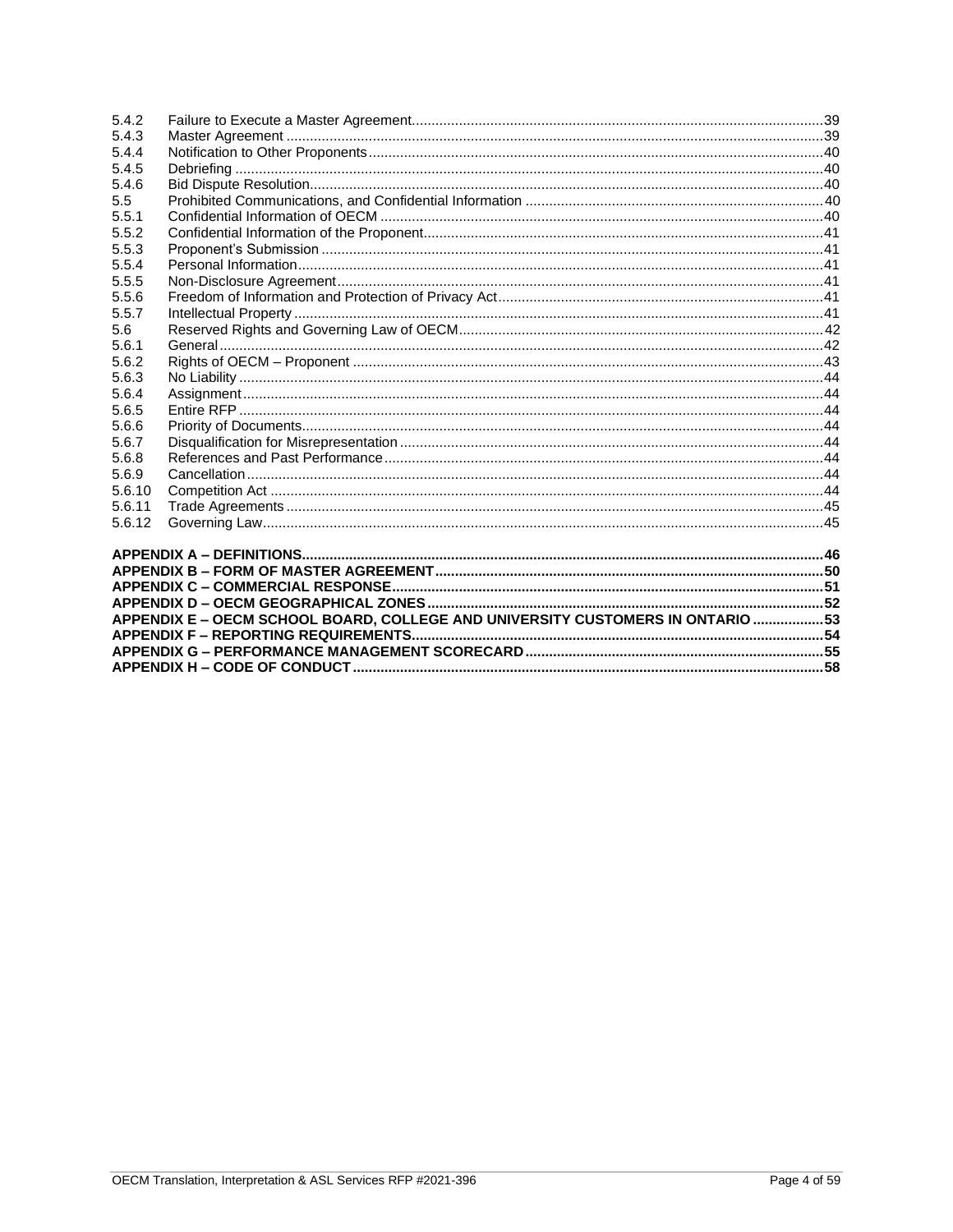# **PART 1 – INTRODUCTION**

<span id="page-4-0"></span>This non-binding Request for Proposals ("RFP") is an invitation to obtain Proposals, per Category, from qualified Proponents for Translation, Interpretation and American Sign Language ("ASL") Services ("Services) as described in Part 2 – The Deliverables and Part 4 – Master Agreement Structure and Management.

Categories of Services include:

- (a) Category A Translation Services;
- (b) Category B Interpretation Services; and,
- (c) Category C ASL Services.

A Proponent may submit a Proposal for one (1), some or all Categories. Each Category will be evaluated, scored and awarded independently.

Audio and video captioning and transcription services are out of scope for this RFP.

OECM intends to award one (1) or more Master Agreements, per Category, with an initial Term of the Master Agreement ("Term") of three (3) years with an option in favour of OECM to extend the Term on the same terms and conditions for up to two (2) years. Refer to the details contained within the RFP for a full description of the requirements.

This RFP is issued by OECM.

#### <span id="page-4-1"></span>**1.1 Objective of this RFP**

The objective of this RFP is to provide OECM Customers the ability to purchase Services to satisfy their requirements and to reduce cost of competitive procurement process associated with the Services on an ongoing basis.

The purpose of this RFP is to provide Customers including, but is not limited to:

- (a) Professional and quality Services to meet Customer requirements;
- (b) Delivery of Services for the entire province of Ontario in a timely manner, demonstrating value for money;
- (c) Sustainable and predictable Rates;
- (d) Customized reporting;
- (e) Responsive Customer support and account management; and,
- (f) Flexible and innovation Services while work in a cooperative manner with Customers.

#### <span id="page-4-2"></span>**1.2 Supplier Expertise and Capabilities**

The Supplier shall possess the following expertise and capabilities:

- (a) Demonstrated experience in the provision of high-quality Services in a consistent and reliable manner;
- (b) Demonstrated skills to ensure Customer timelines are met;
- (c) Extensive knowledge in the proposed Services in support of Customer's requirements;
- (d) Knowledgeable and professional personnel, providing excellent service and support to Customers; and
- (e) Possess and maintain applicable credentials (e.g., certificates, designations; training).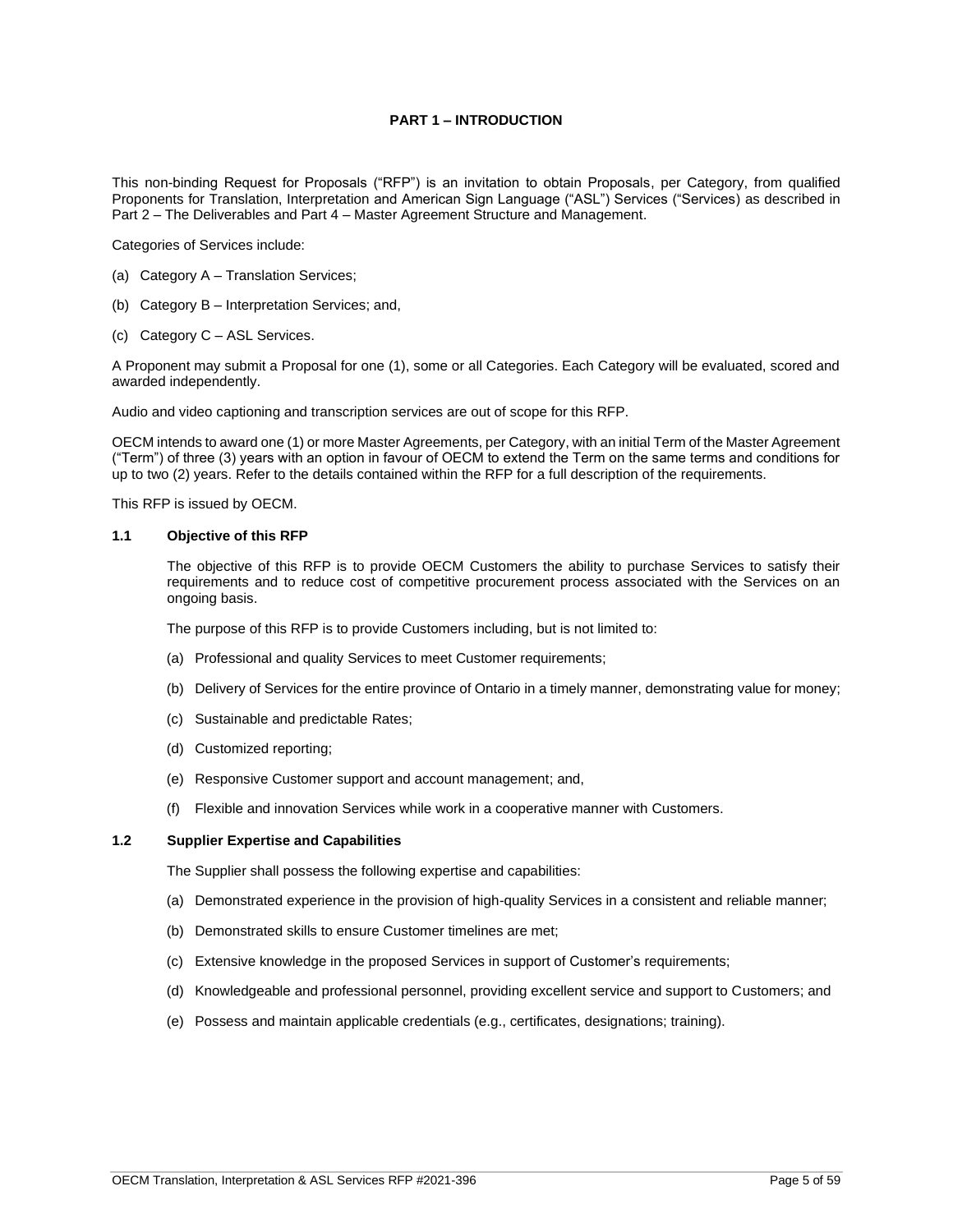# <span id="page-5-0"></span>**1.3 Project Background & Historical Spend**

In 2017, OECM issued a request for proposal for translation, interpretation, ASL services and awarded three (3) suppliers in July 2017. The agreements expire on August 31, 2022. There are presently fifty-two (52) Customers using the existing OECM translation, interpretation and ASL services agreements.

Approximate purchases through the existing agreement from July 2017 to June 2021 are four-point-six million dollars (\$4.6 million).

Customers using OECM's current agreement are not, in any way, obligated to participate in any Master Agreement resulting from this RFP.

# <span id="page-5-1"></span>**1.4 Project Advisory Committee**

The following Customers were involved with the development of the requirements set out in this RFP:

- (a) Shared Services West;
- (b) Thames Valley District School Board; and,
- (c) Toronto District School Board.

The above Customers are **not**, in any way, committed to participating in the Master Agreement resulting from this RFP.

# <span id="page-5-2"></span>**1.5 Overview of OECM**

OECM is a trusted not-for-profit partner for Ontario's education sector, Broader Public Sector ("BPS") entities, Provincially Funded Organizations ("PFO"), Crown Corporations, and other not-for-profit organizations. OECM offers a comprehensive choice of collaboratively sourced and competitively priced products and services through its Marketplace, the goal of which is to generate savings, choice and service for its Customers.

Recognizing the power of collaboration, OECM is committed to fostering strong relationships with both Customers and suppliers by:

- (a) Actively sourcing products and services in an open, fair, transparent and competitive manner, compliant with BPS Procurement Directive and applicable trade agreements;
- (b) Establishing, promoting and managing product and service agreements used throughout its Customer community;
- (c) Supporting Customers' access and use of OECM agreements through analysis, reporting and the development of tools, guides, and other materials;
- (d) Effectively managing supplier contract performance while harnessing expertise and innovative ideas, to drive continuous improvements through a Supplier Relationship Management program;
- (e) Promoting OECM's Supplier Code of Conduct, based on its core values, to ensure that all supplier partners adhere to a set standard when conducting business with OECM and its Customers resulting in continuous, long-term success; and,
- (f) Supporting supplier partners through a Supplier Recognition Program.

#### <span id="page-5-3"></span>**1.6 Use of OECM Master Agreements**

As of October 2021, one thousand one hundred fifteen (1115) Customers are using one (1) or more OECM agreements with a cumulative spend of more than two (2) billion dollars over the last twelve (12) years.

More information about OECM is available on our website - [http://www.oecm.ca/.](http://www.oecm.ca/)

#### <span id="page-5-4"></span>**1.7 The Ontario Broader Public Sector Procurement Directive**

OECM, and the Customers they service, follow the Ontario BPS Procurement Directive. The directive sets out rules for designated BPS entities on the purchase of goods and services using public funds. The Procurement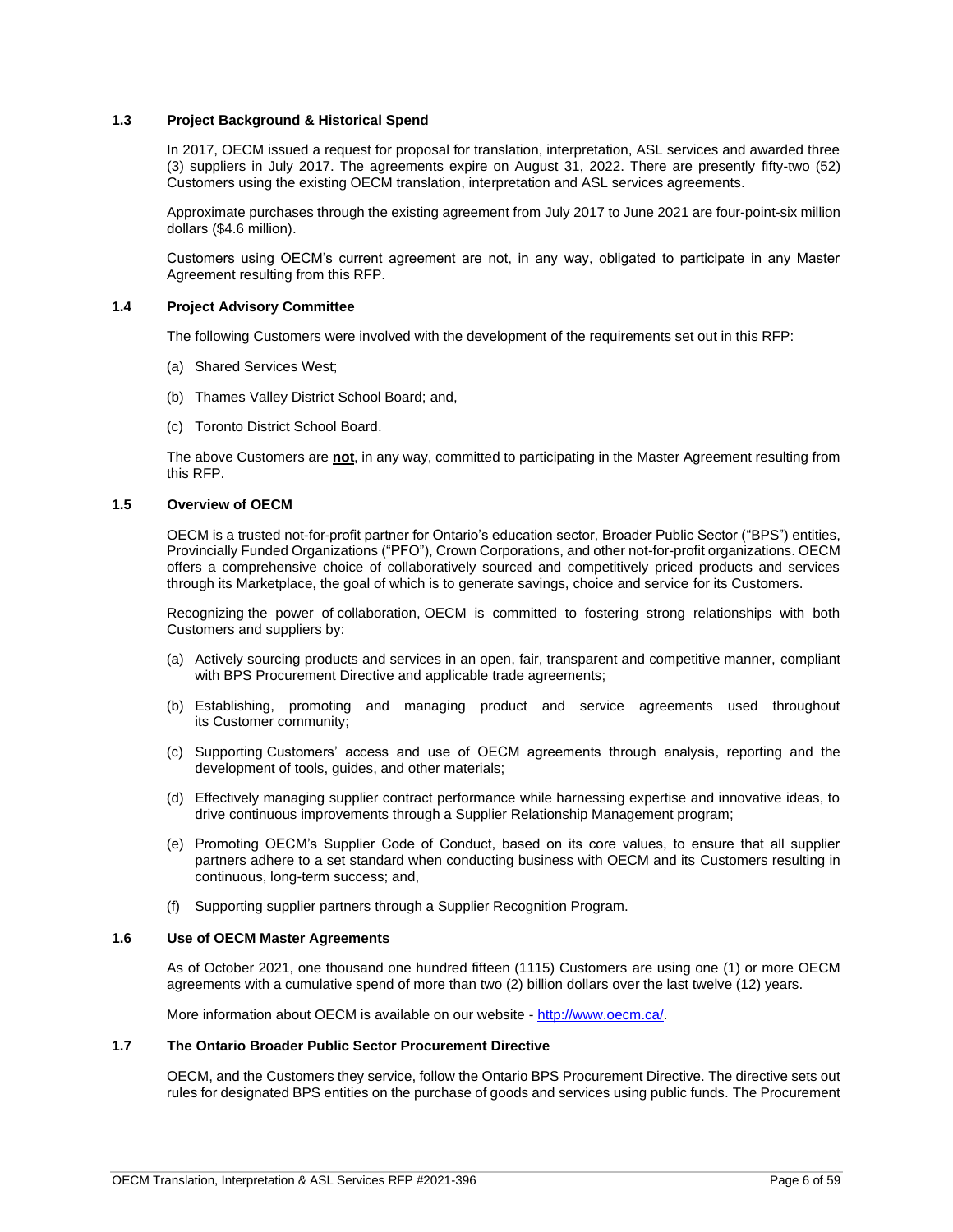Directive is available here [https://www.doingbusiness.mgs.gov.on.ca/mbs/psb/psb.nsf/English/bps](https://www.doingbusiness.mgs.gov.on.ca/mbs/psb/psb.nsf/English/bps-procurementdirective)[procurementdirective.](https://www.doingbusiness.mgs.gov.on.ca/mbs/psb/psb.nsf/English/bps-procurementdirective)

### <span id="page-6-0"></span>**1.8 Trade Agreements**

OECM procurements are undertaken within the scope of Chapter 5 of the Canadian Free Trade Agreement ("CFTA"), Chapter 19 of the Comprehensive Economic and Trade Agreement ("CETA"), and within the scope of the Trade and Cooperation Agreement between Quebec and Ontario and are subject to such agreements, although the rights and obligations of the parties shall be governed by the specific terms of this RFP. For more information, refer to the Section 5.6.11.

# <span id="page-6-1"></span>**1.9 Rules of Interpretation**

This RFP shall be interpreted according to the following provisions, unless the context requires a different meaning:

- (a) Unless the context otherwise requires, wherever used herein the plural includes the singular, the singular includes the plural, and each of the masculine and feminine includes the other gender;
- (b) Words in the RFP shall bear their natural meaning;
- (c) References containing terms such as "includes" and "including", whether or not used with the words "without limitation" or "but not limited to", shall not be deemed limited by the specific enumeration of items but shall, in all cases, be deemed to be without limitation and construed and interpreted to mean "includes without limitation" and "including without limitation";
- (d) In construing the RFP, general words introduced or followed by the word "other" or "including" or "in particular" shall not be given a restrictive meaning because they are followed or preceded (as the case may be) by particular examples intended to fall within the meaning of the general words;
- (e) Unless otherwise indicated, time periods will be strictly applied; and,
- (f) The following terminology applies in the RFP:
	- i. The terms "must" and "shall" relate to a requirement the Supplier will be obligated to fulfil. Whenever the terms "must" or "shall" are used in relation to OECM or the Supplier, such terms shall be construed and interpreted as synonymous and shall be construed to read "OECM shall" or the "Supplier shall", as the case may be;
	- ii. The term "should" relates to a requirement that OECM would like the Supplier to fulfil; and,
	- iii. The term "will" describes a procedure that is intended to be followed.

[End of Part 1]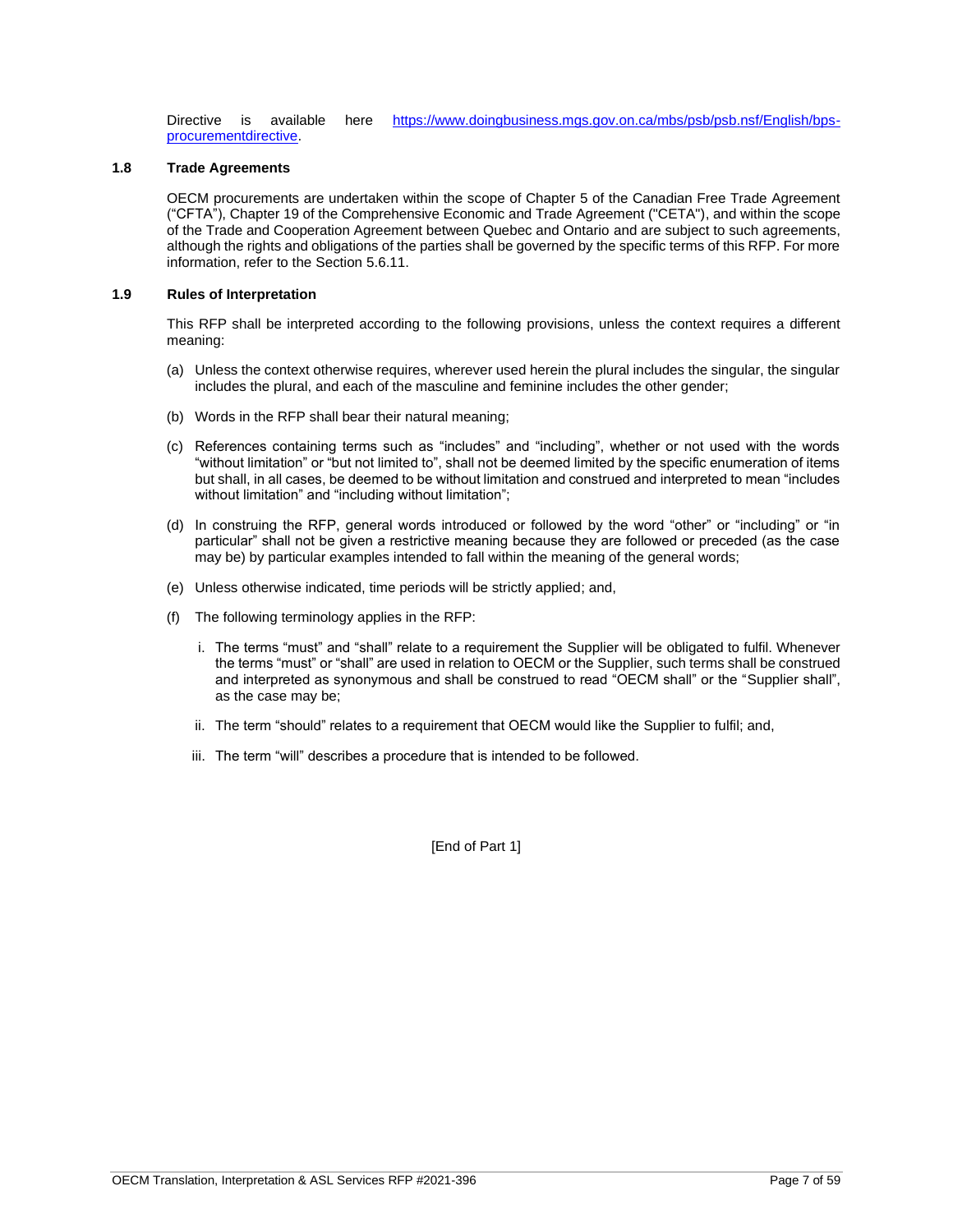# **PART 2 – THE DELIVERABLES**

<span id="page-7-0"></span>This Part of the RFP describes Service Deliverables per Category which will be incorporated into the final Master Agreement.

OECM requires that the Proponent has a clear and comprehensive understanding of the RFP requirements (i.e. Part 2 – The Deliverables **and** Part 4 – Master Agreement Structure and Management). The Proponent will be required to indicate their agreement accordingly in the Form of Offer in the Qualification Envelope on OTP.

The Supplier shall provide Services for the entire province of Ontario and provide RFP requirements for each Category awarded.

### <span id="page-7-1"></span>**2.1 Description of Deliverables**

The Deliverables in this RFP are in the following Categories:

| <b>Category Title</b>                | <b>RFP Section Reference</b> |
|--------------------------------------|------------------------------|
| Category A – Translation Services    | 2.3                          |
| Category B – Interpretation Services | 2.4                          |
| Category C - ASL Services            | 2.5                          |

A Proponent may submit a Proposal for one (1), some or all Categories. Each Category will be evaluated, scored, and awarded independently.

Deliverables in Sections 2.2, 2.6 to 2.13 are applicable to all Categories.

Customers will not accept any Services provided only by using a machine or software. The Supplier may provide Services assisted by machine or software but shall not replace a skilled individual (e.g., translator).

### <span id="page-7-2"></span>**2.2 Languages for Services**

The Supplier should provide Services in following languages, including but not limited to:

- (a) From English and/or French to various languages;
- (b) From various languages to English and/or French; and,
- (c) Other languages.

The Supplier shall at a minimum provide Services from and to English and French.

# <span id="page-7-3"></span>**2.3 Category A – Translation Services**

The Supplier shall provide the following translation Services including, but not limited to:

- (d) Translation from English and/or French to various languages;
- (e) Translation from various languages to English and/or French or other languages;
- (f) Translate information in various formats (e.g., writing, audio recording);
- (g) Translation of various content including but not limited to the following:
	- i. General content (e.g., business, general communication, parent teacher interview);
	- ii. Technical content (e.g., academic research paper, engineering, legal, medical);
- (h) Provision of other related Services such as editing and proofreading; and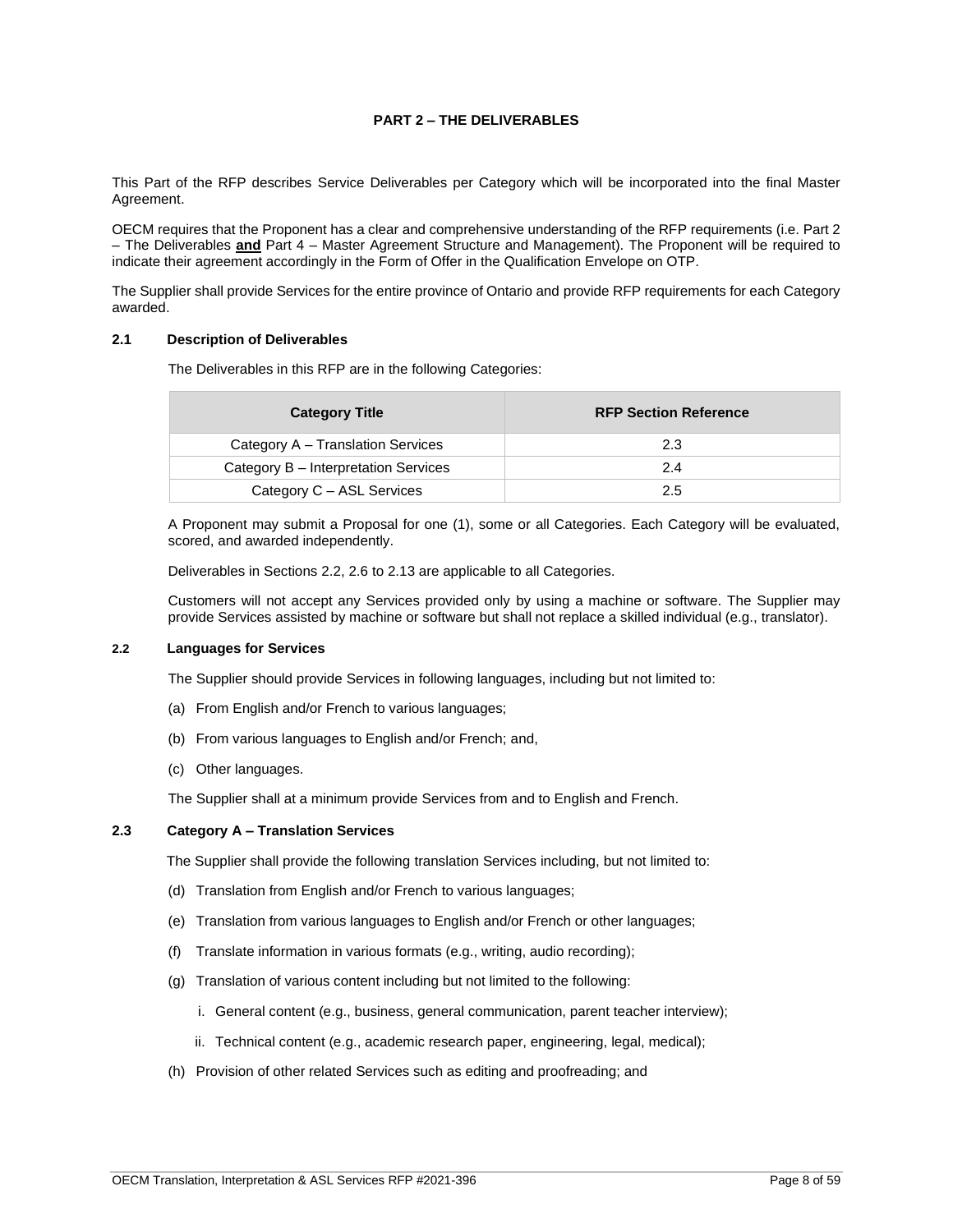(i) Translate various types of documents (e.g., books, legal documents, reports, research papers, transcripts, web content) in various formats (e.g., Adobe Portable Document Format (pdf), Microsoft Word, Microsoft Excel).

Prior to the commencement of complex (e.g., conferences, large meetings, multiple dialects/languages) and project-based Service, the Supplier shall provide consultation to Customers, ensuring Service requirements are captured at no additional cost (e.g., glossary of terms, dialects).

# <span id="page-8-0"></span>**2.3.1 Qualifications**

The Supplier shall be responsible to provide Customers with qualified personnel; the Supplier shall ensure qualified personnel are selected in accordance with the National Standard Guide for Community Interpreting Services ("NSGCIS").

The Supplier and its personnel shall at a minimum meet one (1) of the following standards and/or requirements:

| <b>Minimum Qualification</b>                                                                                                                                                                             | <b>Supplier</b> | <b>Personnel</b> |
|----------------------------------------------------------------------------------------------------------------------------------------------------------------------------------------------------------|-----------------|------------------|
| Translation Services Standard (CAN/CGSB131.10) or<br>ISO 17100 Translation Services Standard.                                                                                                            | ⊠               |                  |
| Have a professional designation as a certified translator or a<br>degree in translation or related discipline (e.g. linguistic) and<br>documented translation experience from the last two (2) years; or |                 |                  |
| Have obtained a post-secondary education and translation<br>documented experience from the last five (5) years; or                                                                                       |                 | ⊓                |
| Be in good standing with the Canadian Translators, Terminologists<br>and Interpreters Council & member association ("CTTIC") and other<br>industry-recognized associations.                              |                 |                  |

Other certifications and/or designations such as but not limited to ISO 9001/2009 will be considered as an asset.

If request by the Customer, the Supplier shall provide the qualification of the Service providing personnel prior to, or upon completion of Service to ensure the minimum qualification requirements at met.

# <span id="page-8-1"></span>**2.3.2 Quality Control**

The Supplier shall have and follow a well-established quality assurance process ensuring quality Services are provided to Customers. The Supplier shall provide the following two (2) levels of quality assurance processes to Customers:

- (a) Level 1 Translation and Proofreading, including but not limited to:
	- i. A translator that translates the document; and,
	- ii. Another translator that proofreads the translated document.

The translator that performs the proofreading must be fluent in or be a native speaker of the source or the target language

(b) Level 2 – Translation, Editing, and Proofreading: editing shall be provided by a qualified translator that speaks the source or the target language fluently and is a native speaker of the source or the target language.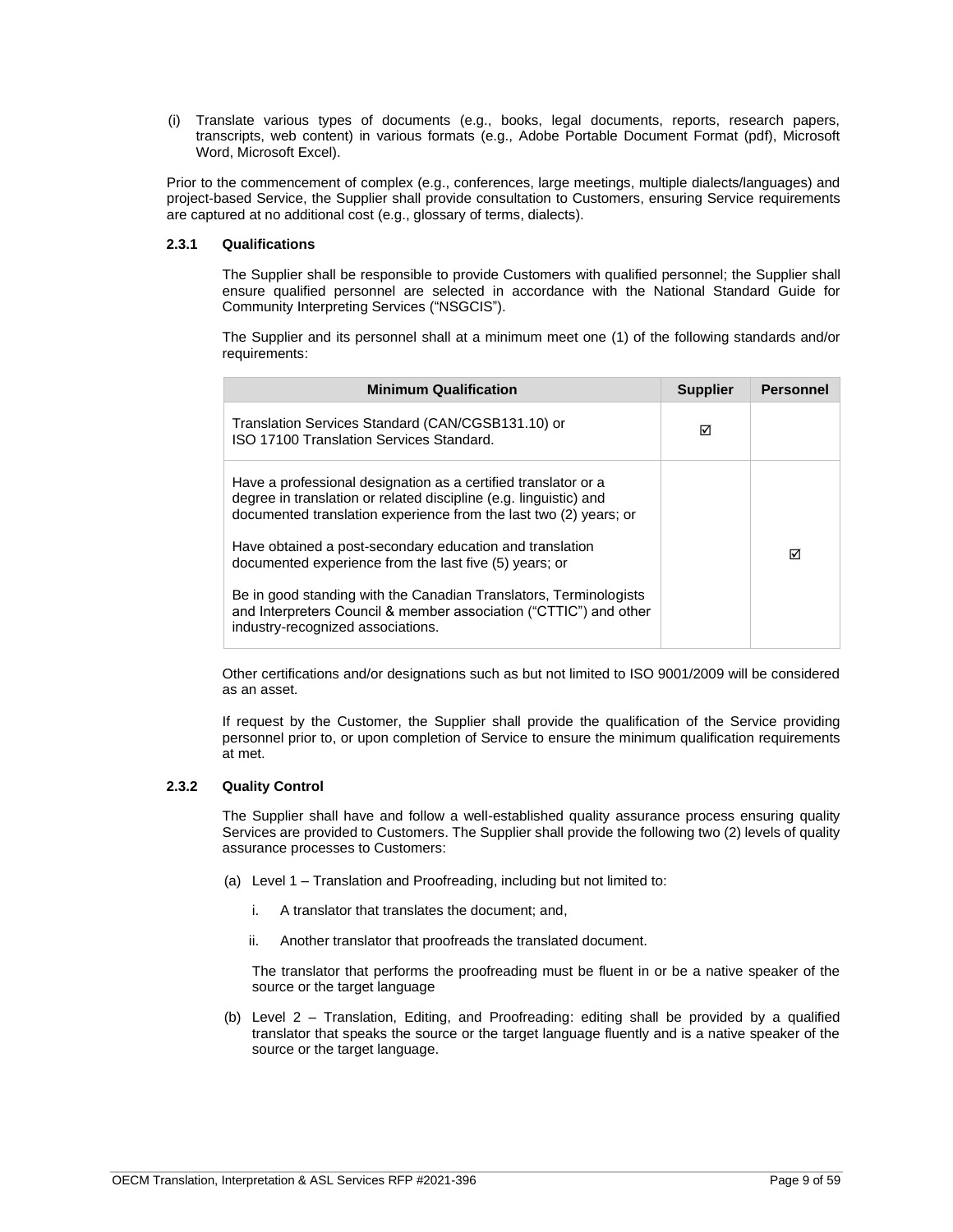# <span id="page-9-0"></span>**2.3.3 Computer Assisted Translation**

Computer Assisted Translation ("CAT") is a form of language translation Services in which a human translator uses a computer software application to support and facilitate the translation process.

The Supplier should provide translation Services using translation memory as a CAT tool. The usage of the translation memory tool should reflect the following matches within a source document:

- (a) Exact match refers to when the match between the current source segment and the stored database of previous translations is a character-by-character match (i.e., 100% match); and,
- (b) Fuzzy match refers to when the match is not exact, a fuzzy match is greater than 50% and less than 100% match.

Customers will not accept any translation Services provided only by using a machine or software. The Supplier may provide translation Services assisted by machine or software but shall not replace an actual translator.

# <span id="page-9-1"></span>**2.3.4 Glossary of Terms**

Customers may require a glossary of terms, for some or all languages. The Supplier will develop the glossary of terms:

- (a) Using the Customer's existing glossary of terms; or
- (b) Creating a new glossary of terms for the Customer based on their specific requirements.

The glossary of terms will include translations for commonly used:

- (a) Acronyms;
- (b) Customer-specific oriented term;
- (c) Phrases; and
- (d) Repetitive text.

The glossary of terms shall be provided to Customer, at no cost, in an electronic and searchable format.

# **2.3.5 Sample Translation**

Before signing a CSA, Customer may request the Supplier to provide sample translation Services from English or French to up to five (5) languages excluding indigenous languages, to test and ensure the Supplier meets their specific requirements and needs. The Supplier shall provide the sample translation Services to Customers free of charge.

The sample translation Service should be within one-hundred-and-fifty (150) words per language, and shall be provided to Customer within ten (10) Business Days, or as requested.

# <span id="page-9-2"></span>**2.3.6 Service Lead Times**

The Supplier shall provide translation Services with the following two (2) levels of lead time as requested for:

- (a) Standard lead time up to two thousand (2,000) words within one (1) Business Day; and
- (b) Rush lead time up to three thousand (3,000) words within one (1) Business Day.

The above-mentioned lead times are for documents with accessible text, if accessibility to text of the document is poor (i.e., poor visual quality, images, un-editable text), the Supplier must inform the Customer prior to commencement of Service and mutually agree upon alternative lead time and/or additional cost.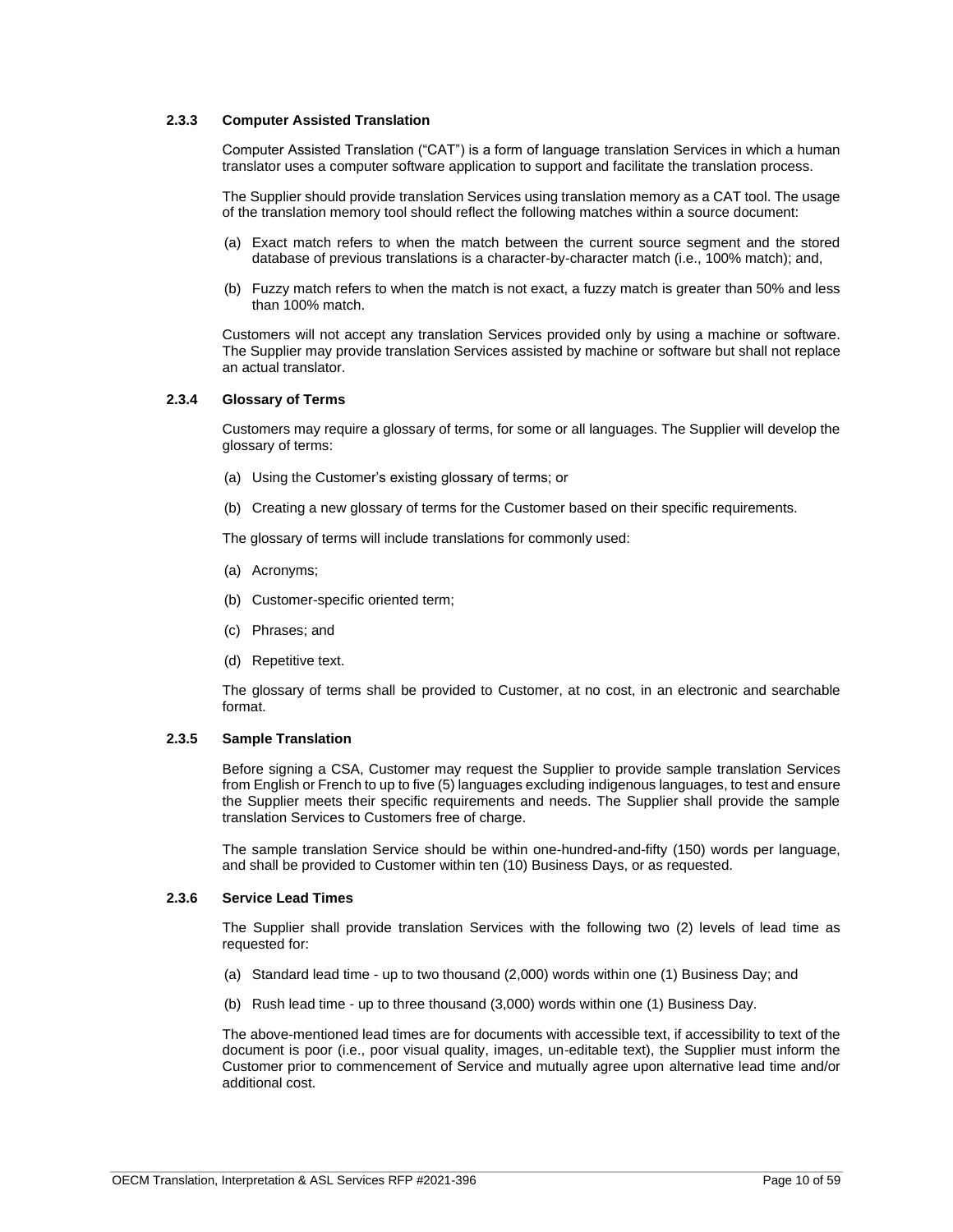Understanding that there may be extenuating circumstances (i.e. technical content, less frequent languages), which must be communicated to the Customer at the time of the order acknowledgment, alternative lead time or solution to be mutually agree upon between the Customer and Supplier.

# <span id="page-10-0"></span>**2.3.7 Minimum Order**

The Supplier may charge a minimum order of twenty-five dollars (\$25); however, the Supplier should minimize the minimum order to Customers whenever possible.

### <span id="page-10-1"></span>**2.4 Category B – Interpretation Services**

The Supplier shall provide the following two (2) types of interpretation Services:

- (a) Consecutive; and
- (b) Simultaneous.

The interpretation Services may occur in situations including but not limited to:

- (a) In community and/or conference;
- (b) In education environment such as parent and/or student counselling sessions;
- (c) In healthcare environment such as medical interpretation;
- (d) Various types of meetings; and
- (e) Conference call with multiple participants.

The interpretation Services will be delivered in two (2) methods:

- (a) Remote (e.g., telephone, video conferencing); and,
- (b) In-person.

# <span id="page-10-2"></span>**2.4.1 Qualifications**

During the Term of the Agreement the Supplier will be responsible to provide Customers with qualified interpreters. The Supplier and its personnel shall at a minimum meet one (1) of the following standards and/or requirements:

| <b>Minimum Qualification</b>                                                                                                                                                                                                                  | <b>Supplier</b> | <b>Personnel</b> |
|-----------------------------------------------------------------------------------------------------------------------------------------------------------------------------------------------------------------------------------------------|-----------------|------------------|
| Language Industry Association ("AILIA") – NSGCIS Certified.                                                                                                                                                                                   | ⊠               |                  |
| A minimum of two (2) years of documented Interpretation<br>experience; or                                                                                                                                                                     |                 |                  |
| Successfully passed the Interpreter Language and Skills<br>Assessment Tool ("ILSAT") test; or                                                                                                                                                 |                 |                  |
| Community Interpreter Language and Interpreting Skills<br>Assessment Tool ("CILISAT"); or                                                                                                                                                     |                 | ☑                |
| Obtained a minimum of one hundred (100) hours of community<br>interpretation training, such as but not limited to Multilingual<br>Community Interpreter Services ("MCIS"), Cultural Interpretation<br>Services for Our Communities ("CISOC"). |                 |                  |

The Supplier and its personnel shall abide by the code of ethics published by a reputable organization such as but not limited to the following: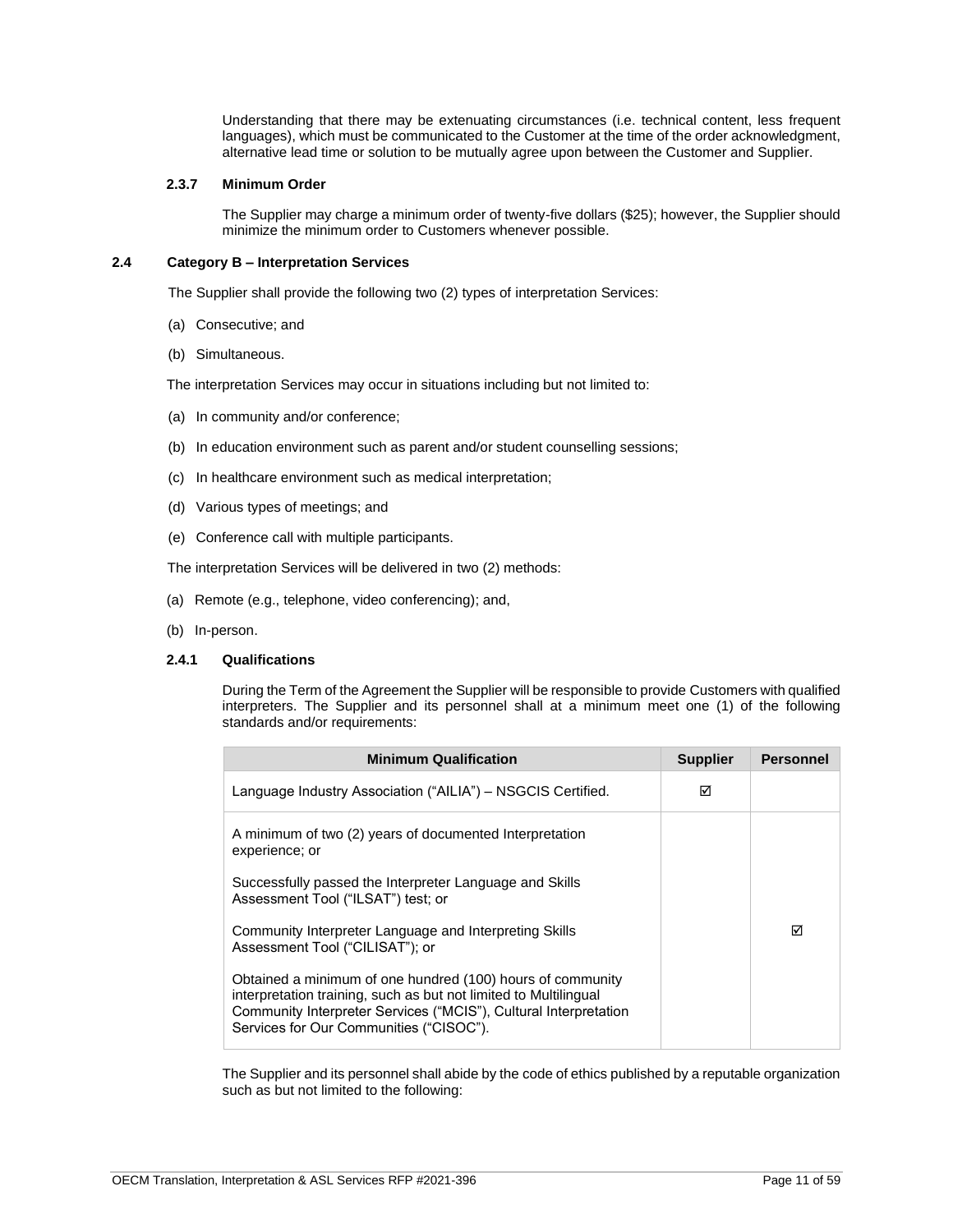- (a) AILIA;
- (b) Canadian Translators, Terminologists and Interpreters Council ("CTTIC"); and/or
- (c) Ordre des Traducteurs, Terminologues et Interprètes Agrées du Québec ("OTTIAQ").

The Supplier should have documented procedures in place for selecting qualified personnel (i.e. interpreter) in accordance with the NSGCIS.

Other certification and/or designation such as but not limited to ISO 9001/2009 will be considered as an asset.

If request by the Customer, the Supplier shall provide the qualification of the Service providing personnel prior to, or upon completion of Service to ensure the minimum qualification requirements at met.

# <span id="page-11-0"></span>**2.4.2 Remote Service Delivery**

The remote delivery for the interpretation Service shall be,

- (a) Consecutive Services:
	- i. Scheduled in advance; or,
	- ii. Ad hoc (i.e., immediate, unscheduled).
- (b) Simultaneous Services:
	- i. Scheduled in advance only.

The Supplier shall provide interpretation Services remotely at no additional cost for software and/or long-distance charges including, but not limited to:

- (a) Audio (e.g. telephone); and,
- (b) Video conferencing.

Furthermore, the Supplier shall advise Customers and provide necessary assistance on any required equipment and/or software at Customer's site to receive the Services, as needed.

### <span id="page-11-1"></span>**2.4.3 In-person Service Delivery**

The Supplier shall ensure in-person interpretation Services must fully comply with all applicable policies and procedures of the Customer.

If requested by the Customer, Suppliers shall provide equipment rental and technician services to set up the equipment. Any cost associated will be mutually agreed upon between the Supplier and the Customer.

# <span id="page-11-2"></span>**2.4.4 Service Lead Time**

From the time of the Customer's order placement, the Supplier shall provide personnel for the interpretation Services with the following lead times:

| <b>Service Delivery Type</b> | <b>Service Lead Time</b>                                                                                                  |
|------------------------------|---------------------------------------------------------------------------------------------------------------------------|
| Consecutive Remote           | Scheduled Audio: One (1) Business hour<br>Schedule Video: Two (2) Business hour<br>Ad hoc Audio & Video: Five (5) minutes |
|                              |                                                                                                                           |
| Consecutive In-person        | Two (2) Business Day                                                                                                      |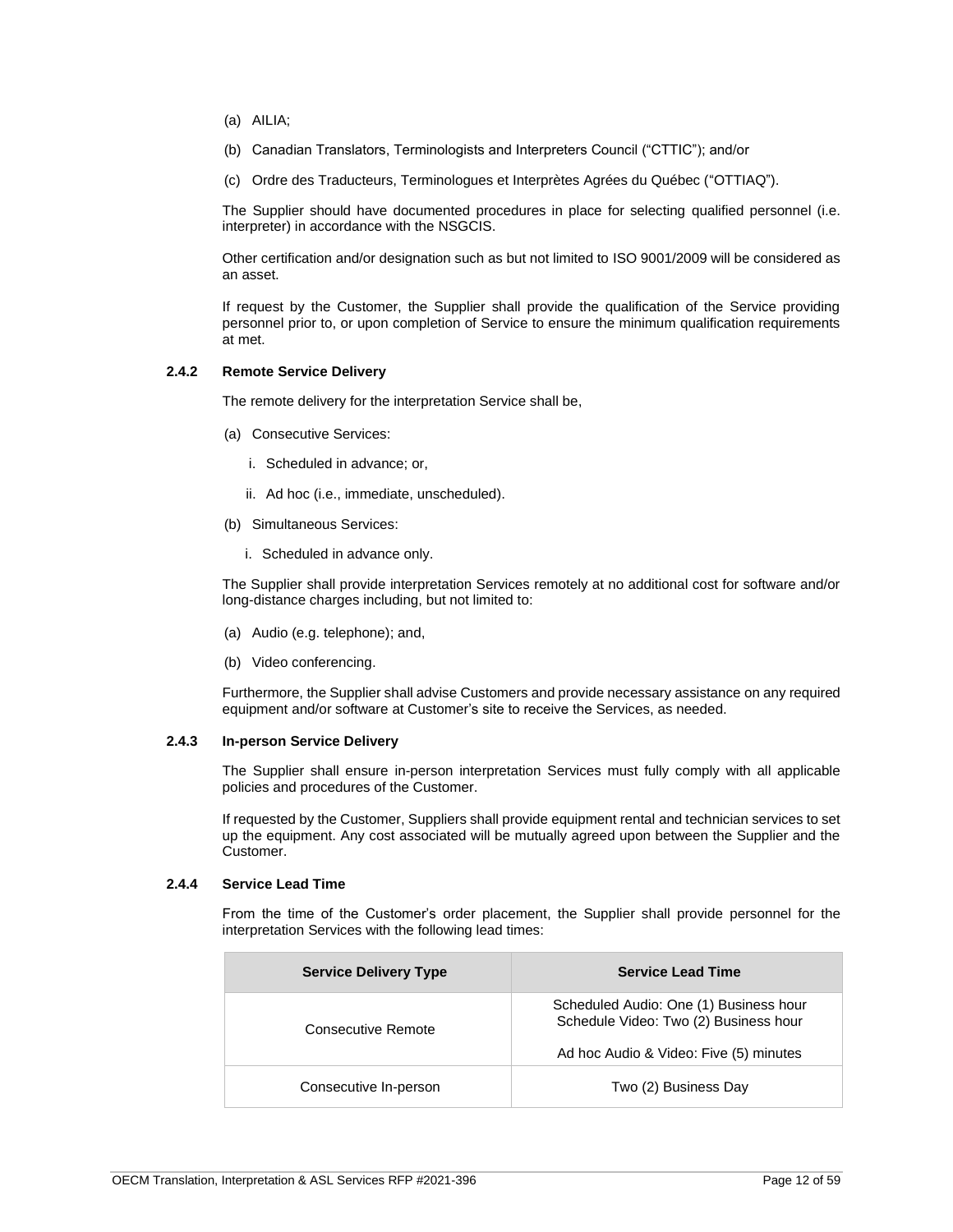| Simultaneous Remote    | Schedule Audio & Video: Five (5) Business Day |  |
|------------------------|-----------------------------------------------|--|
| Simultaneous In-person | Five (5) Business Days                        |  |

Understanding that there may be extenuating circumstances (i.e. technical content, less frequent and indigenous languages), which must be communicated to the Customer at the time of the order acknowledgment, alternative lead time or solution to be mutually agree upon between the Customer and Supplier.

# <span id="page-12-0"></span>**2.4.5 Minimum Order**

The Supplier may charge the following minimum order for different Services; however, the Supplier should minimize the minimum order to Customers whenever possible.

| <b>Service Delivery Type</b> | <b>Minimum Order</b>                                                                  |
|------------------------------|---------------------------------------------------------------------------------------|
| Consecutive Remote           | Scheduled Audio & Video: Up to one (1) hour<br>Ad hoc Audio & Video: No minimum order |
| Consecutive In-person        | Up to two (2) hours                                                                   |
| Simultaneous Remote          | Schedule Audio & Video: Up to four (4) hours                                          |
| Simultaneous In-person       | Up to four (4) hours                                                                  |

# <span id="page-12-1"></span>**2.5 Category C – American Sign Language Interpretation Services**

The Supplier shall deliver ASL interpretation Services in two (2) methods:

- (a) Remote (e.g., video conferencing); and,
- (b) In-person.

# <span id="page-12-2"></span>**2.5.1 Qualifications**

The Supplier and its personnel shall at a minimum meet one (1) of the following standards and/or requirements:

| <b>Minimum Qualification</b>                                                           | <b>Supplier</b> | <b>Personnel</b> |
|----------------------------------------------------------------------------------------|-----------------|------------------|
| Language Industry Association ("AILIA") - NSGCIS Certified.                            | ☑               |                  |
| A minimum of two (2) years documented Interpretation experience:<br>or                 |                 |                  |
| Be certified from the Canadian Association of Sign Language<br>Interpreters ("CASLI"). |                 | ☑                |

If request by the Customer, the Supplier shall provide the qualification of the Service providing personnel prior to, or upon completion of Service to ensure the minimum qualification requirements at met.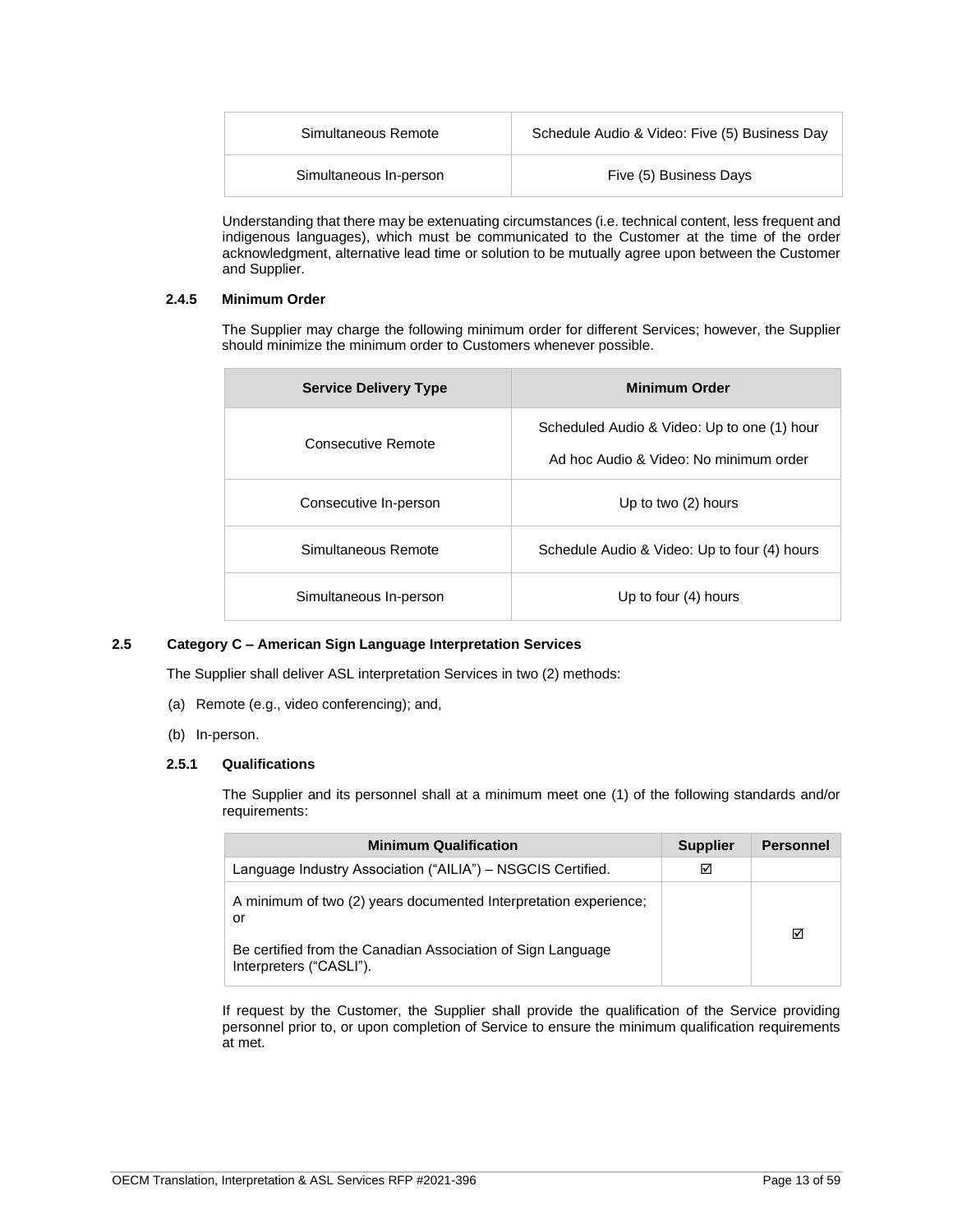# <span id="page-13-0"></span>**2.5.2 Remote Service Delivery**

The Supplier shall provide ASL interpretation Services remotely via video conferencing at no additional cost to the Customer for software and/or long-distance charges.

Furthermore, the Suppliers should advise Customers on the necessary equipment to have or install to receive the Services.

# <span id="page-13-1"></span>**2.5.3 In-person Service Delivery**

The Supplier shall ensure in-person ASL interpretation Services must fully comply with all applicable policies and procedures of the Customer.

If requested by the Customer, Suppliers shall provide equipment rental and technician services to set up the equipment. Any cost associated will be mutually agreed upon between the Supplier and the Customer.

# <span id="page-13-2"></span>**2.5.4 Service Lead Time**

From the time of the Customer's order placement, the Supplier shall provide personnel for the ASL interpretation Services with the lead time of five (5) Business Days.

Understanding that there may be extenuating circumstances, which must be communicated to the Customer at the time of the order acknowledgment, alternative lead time or solution to be mutually agree upon between the Customer and Supplier.

# <span id="page-13-3"></span>**2.5.5 Minimum Order**

The Supplier may charge the following minimum order for different Services; however, the Supplier should minimize the minimum order to Customers whenever possible.

| <b>Service Delivery Type</b> | <b>Minimum Order</b>             |
|------------------------------|----------------------------------|
| Remote                       | Scheduled: Up to three (3) hours |
|                              | Ad hoc: No minimum order         |
| In-person                    | Up to three (3) hours            |

### <span id="page-13-4"></span>**2.6 Optional Services**

The Supplier may provide other optional Services to enhance Customer's experience such as:

- (a) Call centre interpretation;
- (b) Communication Access Real-time Translation ("CART");
- (c) Message relay (i.e. interpreter receives a message from one party and subsequently transmits to another party in the target language);
- (d) Sight translation (i.e. from written to verbal);
- (e) Indigenous languages; and,
- (f) Langue des signes québécoise ("LSQ").

#### <span id="page-13-5"></span>**2.7 Data Privacy**

If requested by the Customer, the Supplier and its personnel completing the Service (e.g. translator) shall sign a confidentiality agreement and/or non-disclosure agreement related to the privacy of the Customer's data.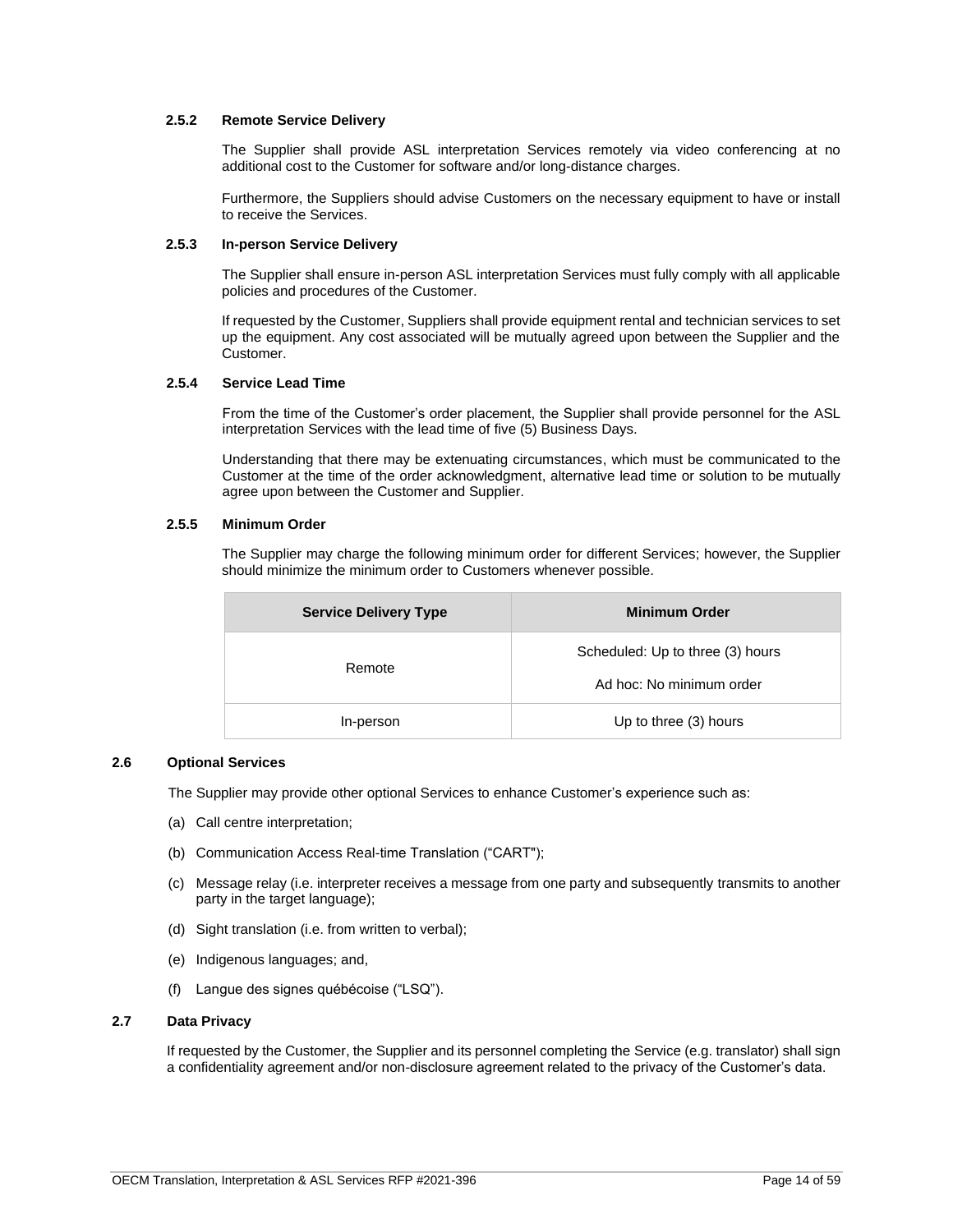The Supplier shall purge and dispose of any data of the Customers' from the Supplier's system at the Customer's request. Upon any purging and disposal of the Customer's data, the Customer shall be provided proof of the purging and disposal in paper or electronic format.

# <span id="page-14-0"></span>**2.7.1 Data Residency**

The Supplier's host servers and backup servers shall be located on Canadian soil in a secure data centre.

The Supplier shall provide, at minimum, one (1) Business Day prior notifications to Customers in the event of any planned down time.

# <span id="page-14-1"></span>**2.7.2 Data Transmission**

The Supplier shall ensure that data is securely stored and transmitted, at a minimum, using the following:

- (a) Secure Sickets Layer ("SSL");
- (b) Transport Layer Security ("TLS"); and,
- (c) Advanced Encryption Standard ("AES") 256.

If request by the Customer, the Supplier shall provide proof for the data security requirements mentioned above to ensure the requirements at met.

If the Customer chooses to upload and/or receive data via email as the method of content submission and/or content delivery, the above requirements shall not be applicable.

Data is accessible to the Supplier's personnel only to the extent necessary to perform the required Services. The Supplier's personnel shall no longer have access to the data once Service is completed and shall not copy the data onto their hard drive. The data shall be processed using a web-based interface and sent directly to the Supplier's server where it is stored.

# <span id="page-14-2"></span>**2.8 Order Placement**

The Supplier should provide Customers with various method of ordering Services such as:

- (a) Email;
- (b) Telephone;
- (c) Online ordering (e.g., website, portal, application); and,
- (d) Fax.

# <span id="page-14-3"></span>**2.8.1 Online Ordering**

The Supplier should provide a secure, user-friendly online ordering tool (e.g., website, portal, application) that will:

- (a) Allow generic or individual user login ID and password;
- (b) Feature search function to allow easy lookup by Service description, project name, quotation number;
- (c) Provide Agreement Rates for Services; and
- (d) Provide order acknowledgement, expected completion date and Service lead time status.

# <span id="page-14-4"></span>**2.8.2 Invoicing**

The Supplier shall submit an invoice upon delivery of Service to the Customer. Flexibility in invoicing processes is required, Customer may request invoices in different frequencies (e.g., monthly) or format.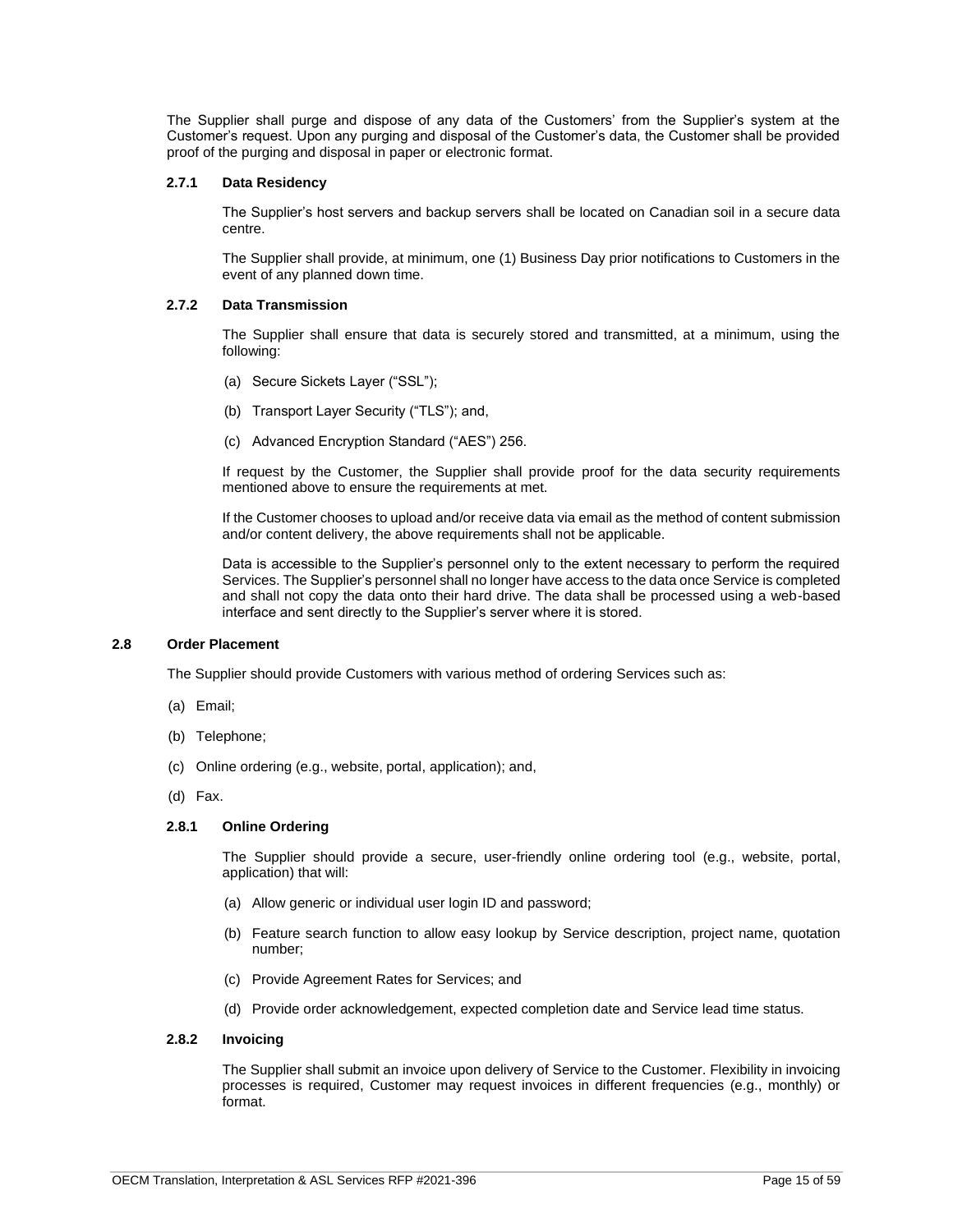The invoices, in either paper or electronic format, as detailed in the Customer's CSA shall be itemized and including, but not limited to:

- (a) Customer's name;
- (b) Service location;
- (c) Invoice date and number;
- (d) Name of the person who placed the order and/or the Customer's purchase order number, as required;
- (e) Order date;
- (f) Detailed Service description (e.g., Translation, Interpretation, ASL), as applicable;
- (g) Name of the personnel who provided the Services (i.e., name of translator or interpreter);
- (h) Rate of Services, quantity and travel cost;
- (i) Customer's cost centre number, general ledger number, as required; and,
- (j) Extended total and Harmonized Sales Tax ("HST").

The Supplier should provide necessary electronic commerce support to Customers ensuring invoicing functionality operates smoothly if Customers are using SciQuest (e.g., support cXML and/or portal).

### <span id="page-15-0"></span>**2.8.3 Payment Terms and Methods**

The Customer's common payment terms are net thirty (30) days. Different payment terms, however, may be agreed to when executing CSAs (e.g. 2%/10 early payment discount for Customers).

Note – Customer's payment terms will **not** be in effect until the Supplier provides an **accurate** invoice.

The Supplier shall accept payment from Customers by cheque, P-Card, Visa Payables Automation (via ghost card) or Electronic Funds Transfer ("EFT") at no extra charge to the Customer.

# <span id="page-15-1"></span>**2.8.4 Electronic Fund Transfer**

The Supplier shall provide the Customer with the necessary banking information to enable EFT for any related invoice payments. The necessary information includes, but is not limited to:

- (a) A void cheque;
- (b) Financial institution's name;
- (c) Financial institution's transit number;
- (d) Financial institution's account number; and,
- (e) Email address for notification purposes.

### <span id="page-15-2"></span>**2.9 Support to Customers**

The Supplier shall provide effective support to Customers including, but not limited to:

- (a) Providing a responsive account executive (with applicable back-up) assigned to the Customer to support their needs by providing day-to-day and ongoing administrative support, and operational support;
- (b) Managing issue resolution in a timely manner;
- (c) Complying with agreed upon escalation processes to resolve outstanding issues;
- (a) Responding to Customer's inquiries (e.g. to day-to-day activities) within one (1) Business Day;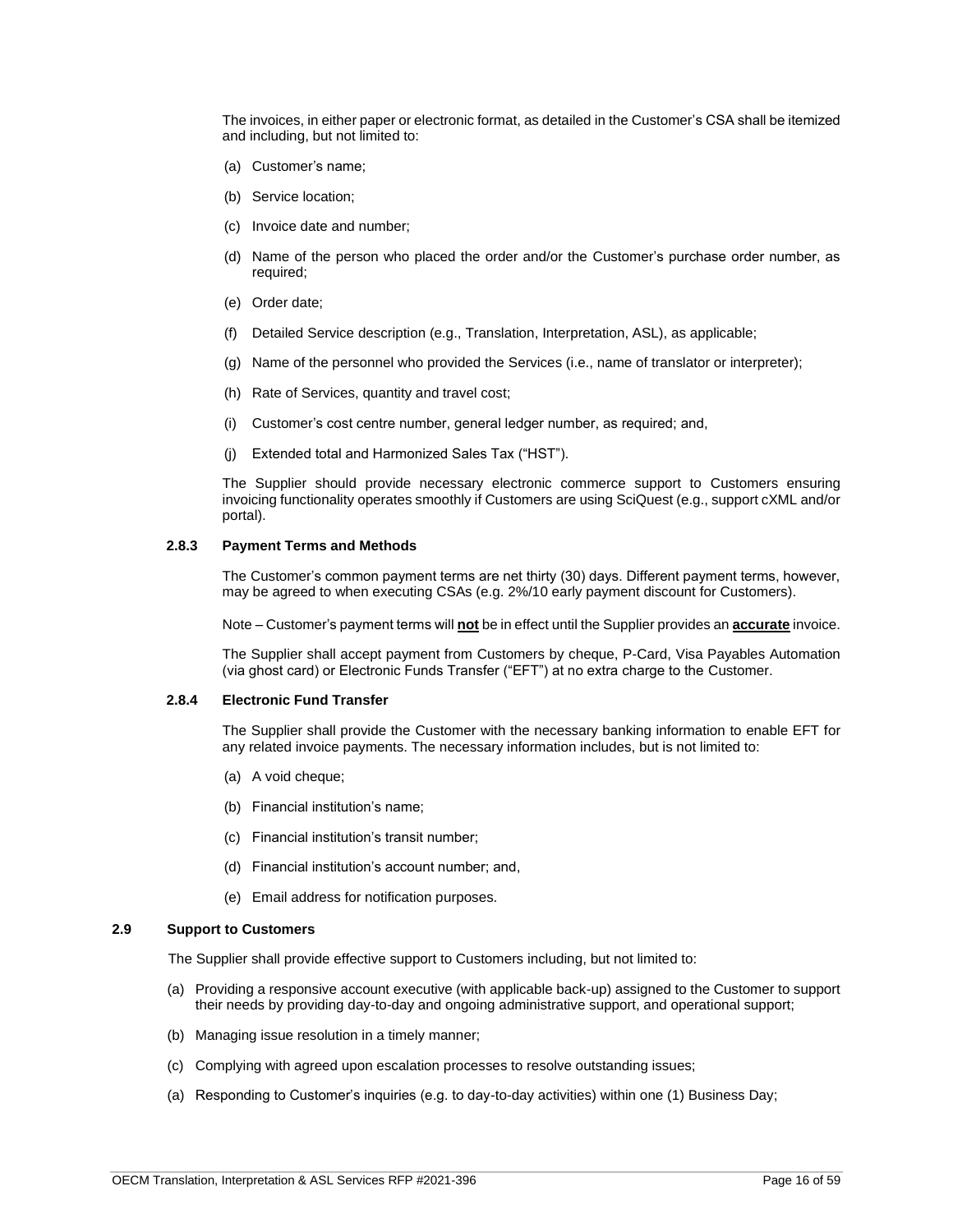- (b) Ensuring minimal disruption to the Customer;
- (c) Providing easy access to the Supplier (e.g. online, toll free telephone number, email, voicemail, chat or fax);
- (d) Providing training/demonstrations, knowledge transfer, and no-cost educational events (e.g. webinars), if available;
- (e) Establishing an ongoing communications program with the Customer (e.g. new initiatives, innovation, sustainability);
- (f) Adhering to the Customer's confidentiality and privacy policies (e.g. related to student's private information);
- (g) Providing written notice to Customers on any scheduled shut down that would impact services (e.g. inventory count, relocation of warehouse, website maintenance);
- (h) Provide Customer reporting and/or access to online reports; and,
- (i) Attending meetings with Customers, as requested.

### <span id="page-16-0"></span>**2.9.1 Customer Satisfaction**

Understanding that each Customer is different, the Supplier should perform customer satisfaction surveys with the Customer's staff who received the Services. The survey should be focused on, but not limited to the following:

- (a) Customer support;
- (b) Response time; and
- (c) Performance (i.e. Service quality).

The survey content, frequency and requirements may vary from one (1) Customer to another. The Supplier to work with the Customer to develop and distribute surveys to collect Customer feedback, as mutually agreed upon by the Supplier and Customer. Results shall be shared with OECM, if requested.

### <span id="page-16-1"></span>**2.9.2 Customer Reporting**

The Supplier shall provide monthly sales reports to Customers, as requested. Flexibility in reporting processes is required (e.g., details, format, and frequency).

The purchase activity reports shall contain, at a minimum, the following information:

- (a) Customer's name;
- (b) Invoice date and number;
- (c) Name of the person who placed the order and/or the Customer's purchase order number, as required;
- (d) Order date;
- (e) Detailed Service description;
- (f) Type of Service (e.g., Translation, Interpretation, ASL), as applicable;
- (g) Name of the personnel who provided the Services (i.e., name of translator or interpreter);
- (h) Rate of Services, quantity and travel cost;
- (i) Customer's cost centre number, general ledger number, as required; and,
- (j) Subtotal, Harmonized Sales Tax ("HST") and total.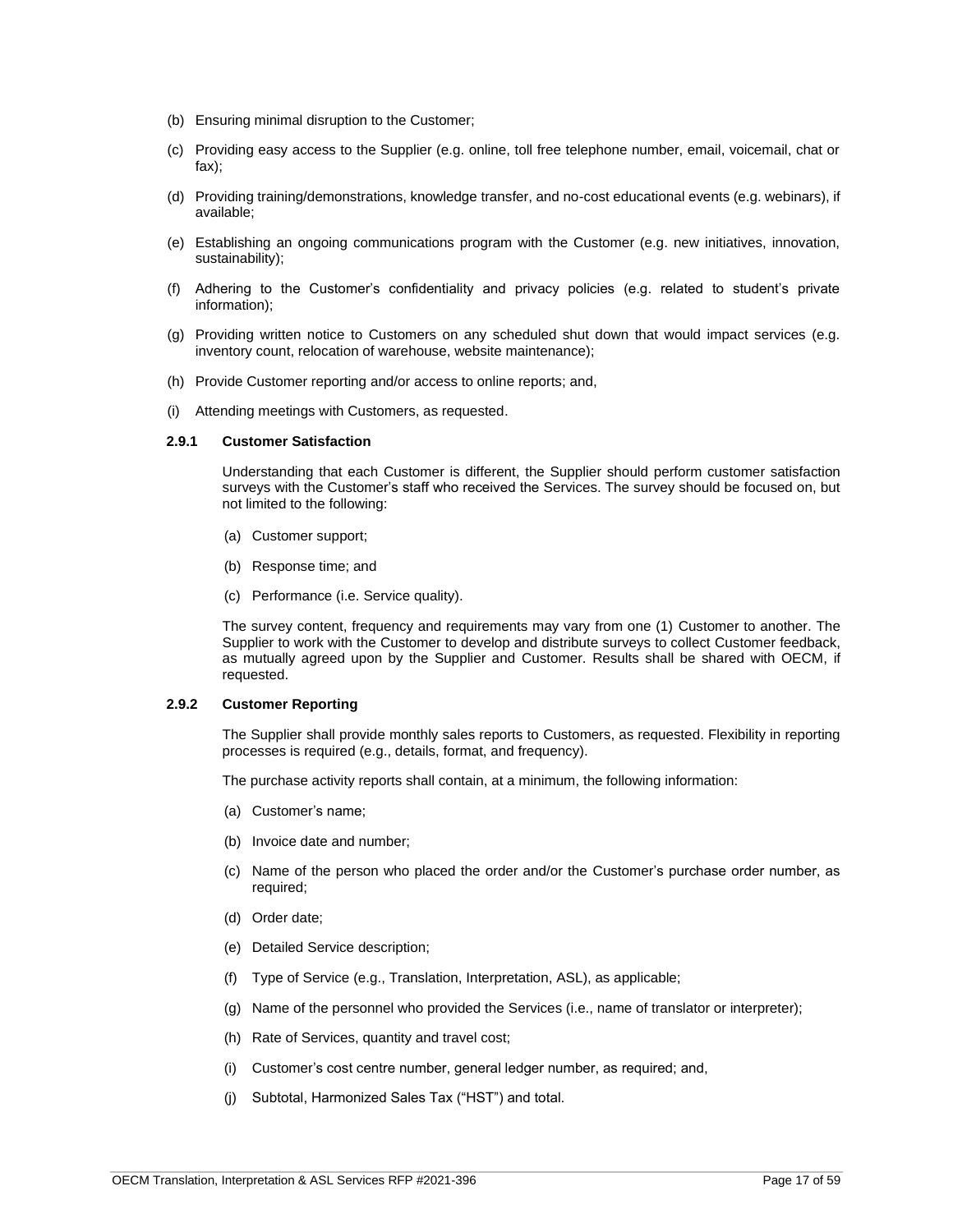Customers may require other reporting, the details of other Customers reporting requirements would be set out in the CSA.

# <span id="page-17-0"></span>**2.9.3 Transition**

The Supplier should, at no additional cost, provide the Customers transition support including, not limited to:

- (a) Obtaining existing glossary of terms; and,
- (b) Set up on online portal, if any.

# <span id="page-17-1"></span>**2.9.4 Incentive to Customers**

Where feasible, the Supplier should offer incentives to Customers to promote additional cost savings resulting from the Customer's total annual invoice amount or committed volume.

The Customer may negotiate specific details of the financial incentive with the Supplier, details shall be incorporated into the CSA and reviewed and adjusted (e.g. annually) as required and reported to OECM as part of the sales reporting.

The financial incentive to Customers can be reviewed and adjusted annually as required.

### <span id="page-17-2"></span>**2.10 Environmental and Sustainability Considerations**

OECM and its Customers are committed to reducing their carbon footprint. The Supplier should keep Customers informed about any environmentally friendly processes, Products, new technologies and/or green initiatives. The Supplier should, in consultation with OECM, make any environmentally friendly processes, Products, new technologies and/or green initiatives, related to the RFP Deliverables, available to Customers as required.

### <span id="page-17-3"></span>**2.11 Social Procurement**

OECM and its Customers are committed to social procurement. The Supplier should keep OECM and Customers informed about social procurement processes.

#### <span id="page-17-4"></span>**2.12 Disaster Recovery and Business Continuity**

The Supplier shall possess and provide to OECM and/or Customers upon request, information about disaster recovery and business continuity programs including processes, policies, and procedures related to safety standards, preparing for recovery or continuation of Product and Service availability critical to Customers.

### <span id="page-17-5"></span>**2.13 Licences, Right to Use and Approvals**

The Supplier shall obtain all licences, right to use and approvals required in connection with the supply of the Services and provide them at Customer and OECM request. The costs of obtaining such licences, right to use and approvals shall be the responsibility of, and shall be paid for by, the Supplier.

Where a Supplier is required by Applicable Law to hold or obtain any such licence, right to use and approval to carry on an activity contemplated in its Proposal or in the Master Agreement, neither acceptance of the Proposal nor execution of the Master Agreement by OECM shall be considered an approval by OECM for the Supplier to carry on such activity without the requisite licence, right to use or approval.

[End of Part 2]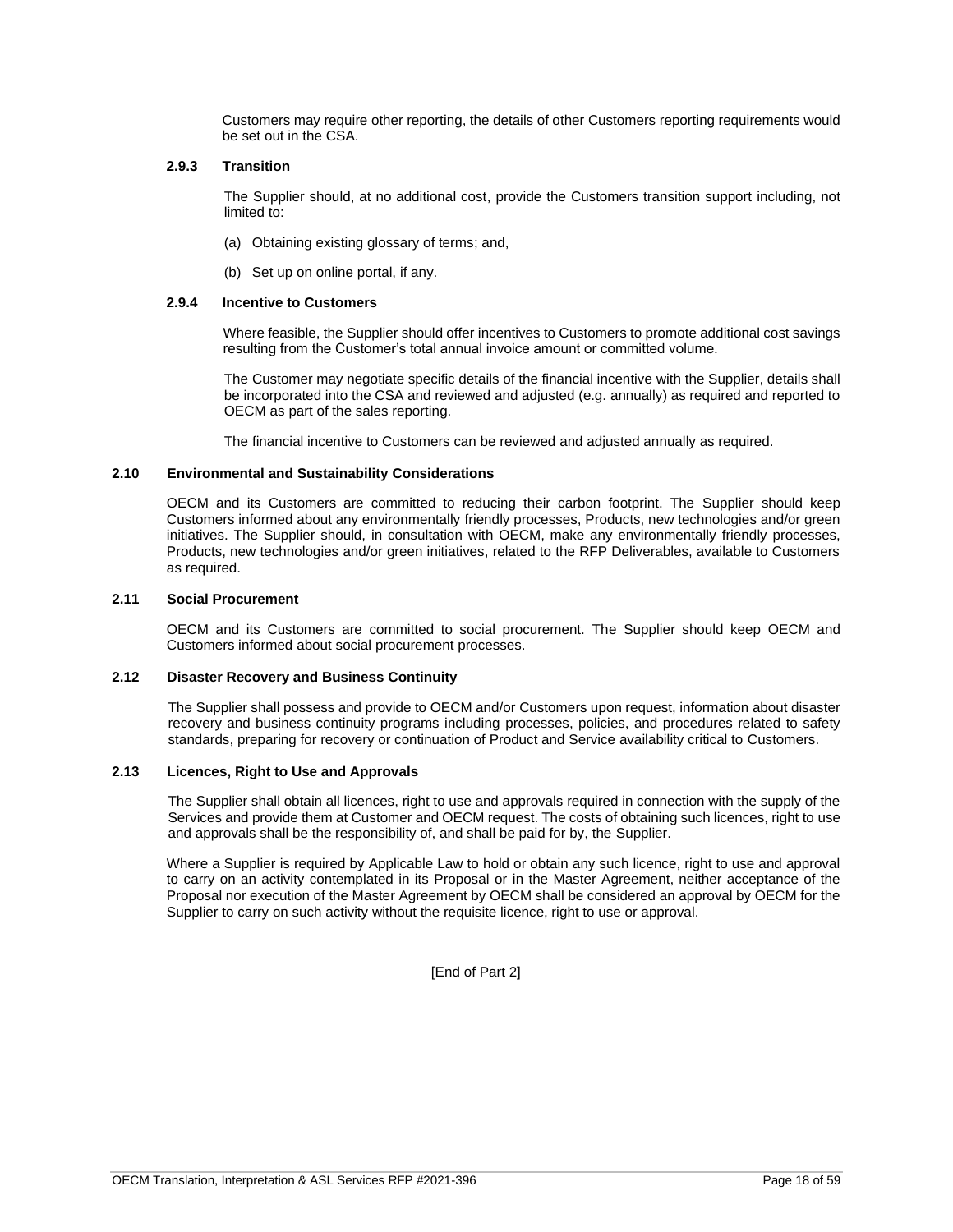# **PART 3 – EVALUATION OF PROPOSALS**

# <span id="page-18-1"></span><span id="page-18-0"></span>**3.1 Stages of Proposal Evaluation**

OECM will conduct the evaluation of Proposals in the following stages:

| <b>Stage</b>                                          | <b>Type of Evaluation</b>     | <b>Refer to RFP</b><br><b>Section</b> | <b>Maximum Points</b><br><b>Per Category</b> | <b>Minimum Threshold</b><br><b>Requirement</b><br>(if any) |  |
|-------------------------------------------------------|-------------------------------|---------------------------------------|----------------------------------------------|------------------------------------------------------------|--|
| Stage I                                               | <b>Qualification Response</b> | 3.2                                   | Pass/Fail                                    | Pass                                                       |  |
| Stage II                                              | <b>Technical Response</b>     | 3.3                                   | 90                                           | 50%                                                        |  |
| Stage III                                             | <b>Commercial Response</b>    | 3.4                                   | 110                                          | N/A                                                        |  |
| Stage IV                                              | <b>Cumulative Score</b>       | 3.5                                   | 200                                          | N/A                                                        |  |
| Stage V                                               | Tie Break Process             | 3.6                                   | No Point Allocation                          | N/A                                                        |  |
| Stage VI                                              | <b>Negotiations</b>           | 3.7                                   | No Point Allocation                          | N/A                                                        |  |
| Stage VII                                             | Master Agreement Finalization | 3.8                                   | No Point Allocation                          | N/A                                                        |  |
| $N \circ t \circ \cdot N / \Lambda$<br>Not annlicable |                               |                                       |                                              |                                                            |  |

Note: N/A – Not applicable

### <span id="page-18-2"></span>**3.2 Stage I – Review of Qualification Responses (Pass/Fail)**

Stage I will consist of a review to determine which Proposals comply with all qualification requirements.

The Proponent **must** complete the following forms in ("Ontario's Tenders Portal ("OTP") to qualify and proceed to the next stage of evaluation.

| <b>Title</b>                                         | <b>OTP Envelope</b> |
|------------------------------------------------------|---------------------|
| Form of Offer                                        | Qualification       |
| Compliance with Form of Master Agreement             | Qualification       |
| Confirmation of Proponent Qualifications             | Qualification       |
| Commercial Response (in Microsoft Excel format only) | Commercial          |

If the Proponent fails to insert information contained in the above forms, OECM may provide an opportunity to rectify such deficiency within a period of two (2) Business Days from notification thereof. Only Proponents satisfying the identified deficiencies within allotted time will proceed to Stage II.

#### <span id="page-18-3"></span>**3.2.1 Confirmation of Proponent Qualifications**

The Proponent must complete the Confirmation of Proponent Qualifications section within its Qualification Response, for each Category being proposed.

The Proponent must meet the minimum qualification requirements in the RFP per Category, set out in:

- (a) Section 2.3.1 for Category A;
- (b) Section 2.4.1 for Category B; and,
- (c) Section 2.5.1 for Category C.

Proponents that do not meet the qualification requirements as mentioned in the above sections, the Proposal will not pass Stage I and will not proceed to Stage II.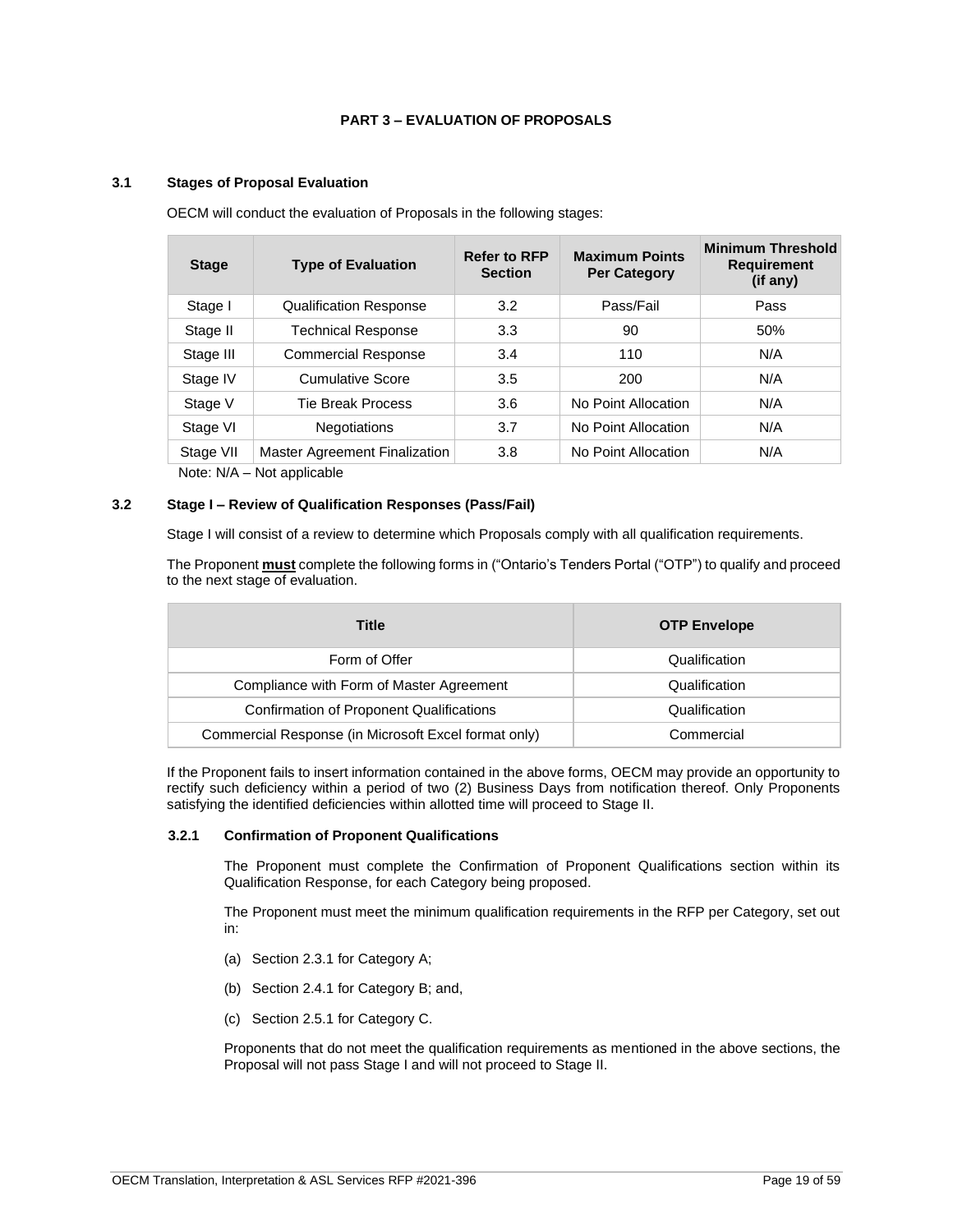# <span id="page-19-0"></span>**3.3 Stage II – Technical Response per Category**

Stage II will consist of an evaluation and scoring of the Technical Response per Category of each Eligible Proposal.

The Technical Response includes a series of questions the Proponent is required to respond to in order to demonstrate the Proponent's ability to fulfill the RFP Deliverables and Master Agreement management. There are Technical Response questions applicable to:

- (a) All Categories; and,
- (b) Category Specific.

If a Proponent is submitting a Proposal for more than one (1) Category, the Technical Response questions applicable to all Categories should be answered only once.

Only information contained within the Technical Response will be evaluated in Stage II.

Only Proposals that meet or exceed the minimum thresholds will receive a **pass** in this stage and proceed to Stage III of the evaluation process. While the overall threshold for the Technical Response is fifty percent (50%) or forty points (45). Technical Response applicable to all Categories (section 1 and 2) have minimum threshold of fifty percent (50%) or twenty-five points (20) and Technical Response section 3 for each Category have section a minimum threshold of fifty percent (50%) or seventeen point five points (17.5).

|                                                      | <b>Available Points per Category</b> |               |               | <b>Minimum</b>       |
|------------------------------------------------------|--------------------------------------|---------------|---------------|----------------------|
| <b>Technical Response Sections</b>                   | Category<br>A                        | Category<br>в | Category<br>C | Threshold,<br>if any |
| <b>Applicable to All Categories</b>                  |                                      |               |               |                      |
| <b>Customer Support</b><br>1.                        |                                      | 5             |               | N/A                  |
| 2.<br><b>Privacy &amp; Security</b>                  | 35                                   |               | N/A           |                      |
| Subtotal:                                            | 40                                   |               | 50%           |                      |
| <b>Applicable to Each Specific Category</b>          |                                      |               |               |                      |
| <b>Service Personnel Qualifications</b><br>3.        | 35                                   | 35            | 35            | 50%                  |
| <b>Category Specific Services Deliverables</b><br>4. | 15                                   | 15            | 15            | N/A                  |
| Subtotal:                                            |                                      | 50            |               | N/A                  |
| <b>TOTAL POINTS:</b>                                 |                                      | 90            |               | <b>50%</b>           |

Point allocations for the Technical Response sections are as follows:

Detailed sub-point allocations and minimum thresholds are set out in the Technical Response on OTP.

In the case that contradictory information or information that contains conditional statements is provided, OECM will determine whether the response complies with the requirements, and may seek clarification from the Proponent.

A Proposal that does not respond to a particular question (e.g. is left blank) or contains a response of N/A or not applicable will receive a zero (0) score.

Stage II resulting scores per Proposal per Category will be used when determining the cumulative score of each Category as described below in Section 3.5.

# <span id="page-19-1"></span>**3.4 Stage III – Commercial Response per Category**

The Proponent **must** complete and upload Appendix C – Commercial Response (Microsoft Excel format) for the specific Category being proposed, into the OTP Commercial Envelope for this stage of evaluation.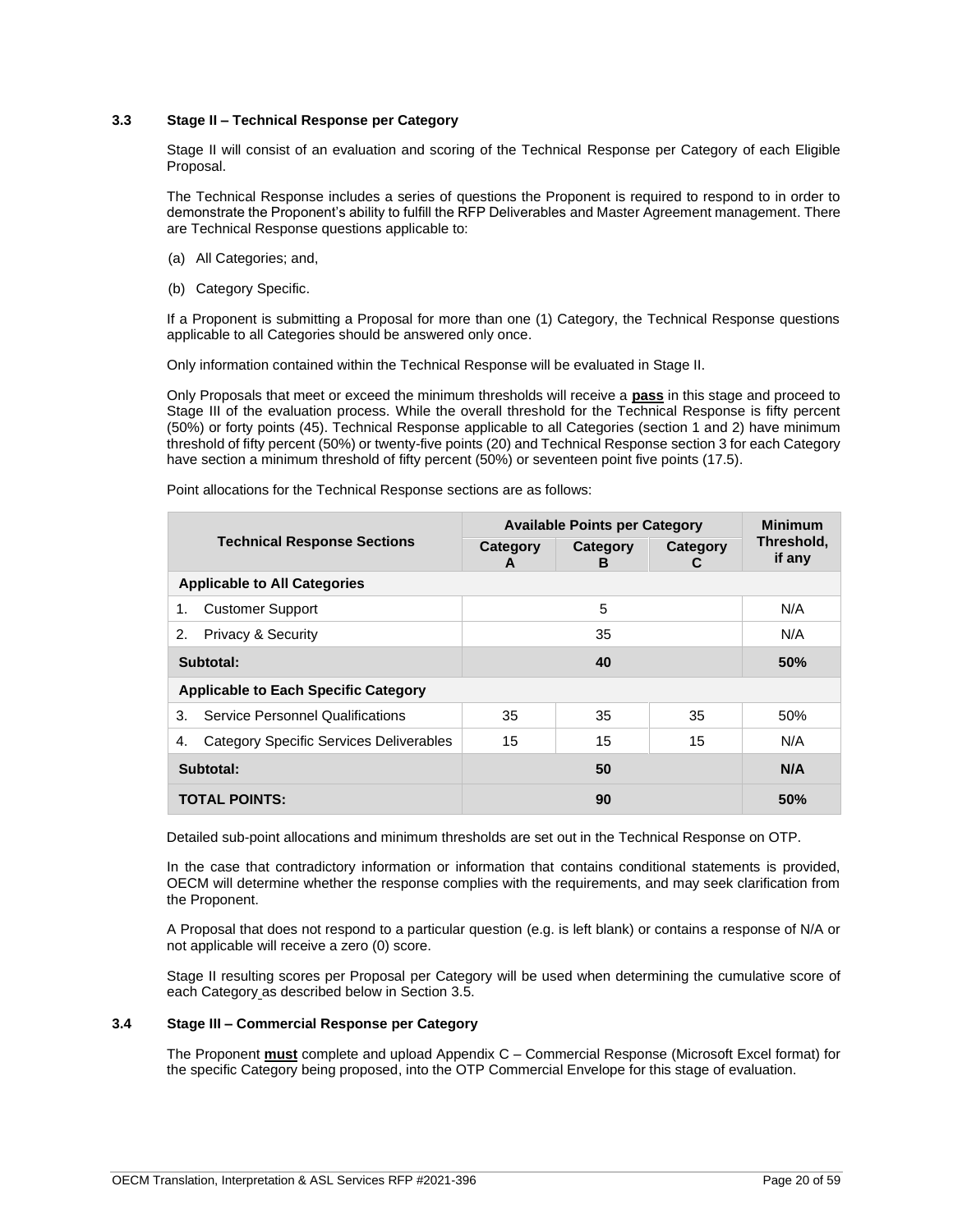Upon the completion of Stage II of the evaluation, the Commercial Response will be opened for all Eligible Proposals.

| <b>Commercial Response Sections</b> |                            | <b>Available Points per Category</b> |                   |                   |  |
|-------------------------------------|----------------------------|--------------------------------------|-------------------|-------------------|--|
|                                     |                            | <b>Category A</b>                    | <b>Category B</b> | <b>Category C</b> |  |
|                                     | <b>Service Rates</b>       | 80                                   | 100               | 100               |  |
| 2.                                  | Surcharges & Discounts     | 30                                   | 10                | 10                |  |
| 3.                                  | <b>Additional Services</b> | Not evaluated                        | Not evaluated     | Not evaluated     |  |
| <b>TOTAL POINTS:</b>                |                            |                                      | 110               |                   |  |

Point allocations for the Commercial Response sections per Category are as follows:

Detailed sub-point allocations per Category are set out in the Appendix C – Commercial Response on OTP.

Rates will be evaluated using a relative formula. See example below:

# <span id="page-20-0"></span>**3.4.1 Maximum Rate Evaluation per Category**

The below is an example of how points will be calculated for maximum Rates:

| <b>EXAMPLE OF COMMERCIAL RESPONSE EVALUATION FOR</b><br><b>CATEGORY B – INTERPRETATION SERVICES, SECTION 1.0 – SERVICE RATES,</b><br>1.1 MAXIMUM NET RATE (\$) PER UNIT OF MEAURE<br>FOR CONSECUTIVE SCHEDULED VIDEO SERVICES |                                 |                                   |  |
|-------------------------------------------------------------------------------------------------------------------------------------------------------------------------------------------------------------------------------|---------------------------------|-----------------------------------|--|
| <b>Proposed Maximum Rates</b>                                                                                                                                                                                                 | <b>Calculation</b>              | <b>Resulting</b><br><b>Points</b> |  |
| If Proponent 1 proposes the lowest Rate of<br>\$10.00, it would receive 100% of the points<br>allocated.                                                                                                                      | $$10 \div $10 \times 20$ Points | 20                                |  |
| If Proponent 2 proposes the second lowest<br>Rate of \$20.00, it would receive 50% of the<br>points allocated.                                                                                                                | $$10 \div $20 \times 20$ Points | 10                                |  |
| If Proponent 3 proposes the third lowest Rate<br>of \$40.00, it would receive 25% of the points<br>allocated.                                                                                                                 | $$10 \div $40 \times 20$ Points | 5                                 |  |

Where \$0.00 is entered in any Rate cell, it is deemed to mean that the particular Service **will be provided to Customers at no additional cost**. Therefore, when evaluating and scoring the Rates, a Proposal specifying \$0.00 in a Rate cell in the Commercial Response shall receive the maximum point allocation for that particular Service. The remaining Proposals will be evaluated using a relative formula based on the remaining percentage of available points regardless of the Proposals of \$0.00 Rate as per below example.

**EXAMPLE – WHERE FIVE (5) PROPOSALS WERE RECEIVED WITH \$0.00 RATE PROPOSED**

| $\frac{1}{2}$                                                                     |                                      |                                                                                            |  |  |
|-----------------------------------------------------------------------------------|--------------------------------------|--------------------------------------------------------------------------------------------|--|--|
| Number of Proposals with a<br>proposed Rate of \$0.00 for a<br>particular Service | The number of remaining<br>Proposals | The percentage (%) of the sub-<br>point allocation for the remaining<br>Proposals will be: |  |  |
|                                                                                   |                                      | 80%                                                                                        |  |  |
|                                                                                   |                                      | 60%                                                                                        |  |  |
|                                                                                   |                                      | 40%                                                                                        |  |  |
|                                                                                   |                                      | 20%                                                                                        |  |  |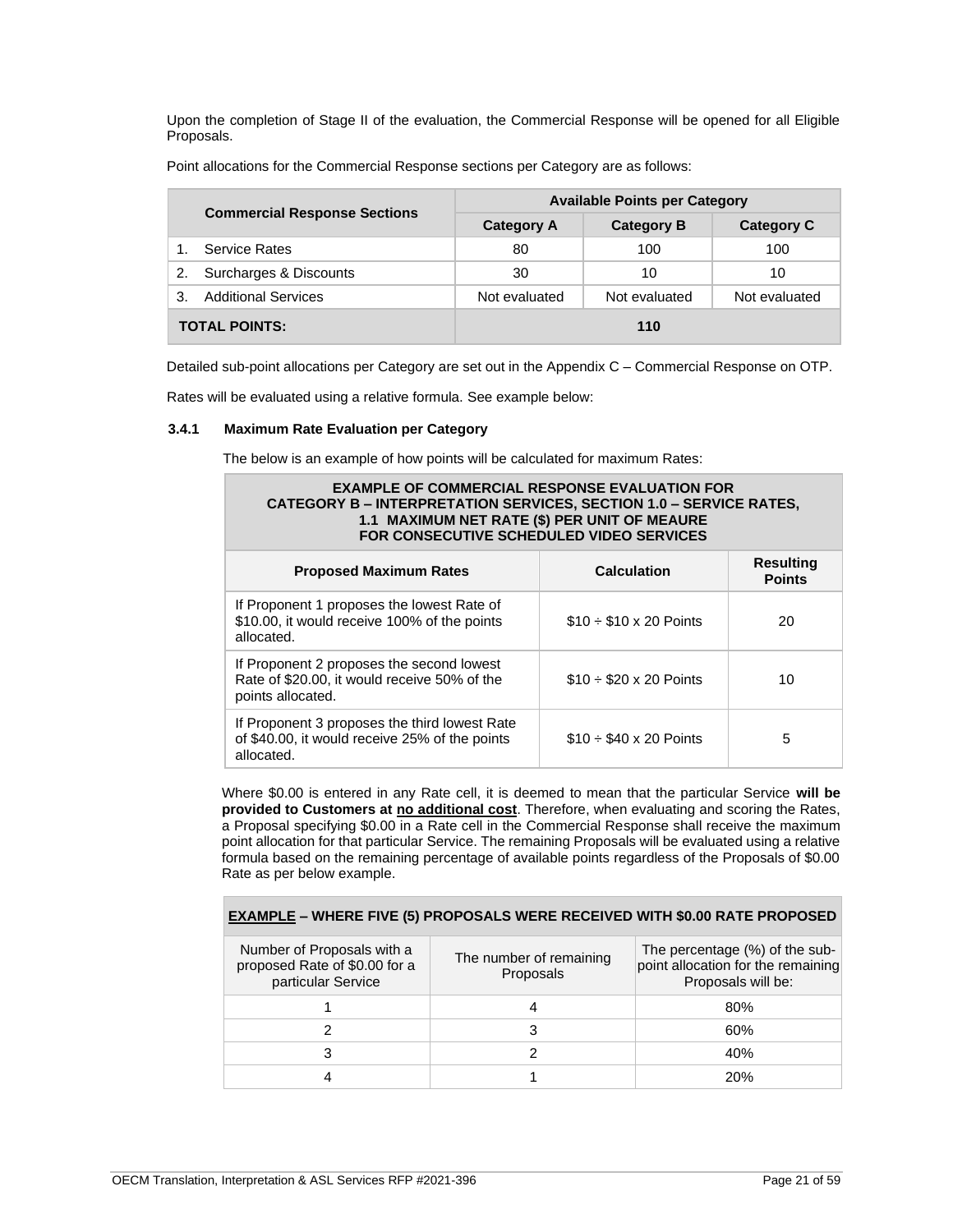Where N/A or not applicable is entered in a Commercial Response cell or a Commercial Response cell is left blank for the Service, it is deemed to mean that the particular Service will **not be provided** to Customers. Therefore, when evaluating and scoring the Rates, a Proposal specifying N/A or not applicable, or left blank in Appendix C – Commercial Response will receive a zero (0) point allocation for that particular pricing section.

# <span id="page-21-0"></span>**3.4.2 Maximum Percentage of Maximum Rate per Word Evaluation for Category A**

The maximum percentage (%) of maximum Rates per word for Commercial Response of Category A – Translation Services, Section 2.1 - Surcharges will be evaluated based on the relationship of the Proponent's proposed maximum Rate, in comparison to other proposed maximum Rates in the Commercial Response using a relative formula (i.e. dividing the lowest maximum Rate proposed by the Proponent's maximum Rate).

The below is an example how points will be calculated for proposed maximum percentage of maximum Rate per word:

# **EXAMPLE OF COMMERCIAL RESPONSE EVALUATION FOR CATEGORY A – TRANSLATION SERVICES, SECTION 2.0 – SURCHARGES & DISCOUNTS, 2.1 SURCHARGE FOR RUSH DELIVERY**

| <b>Proposed Minimum Percentage</b><br>of Maximum Rate per Word                                                                        | <b>Calculation</b>                    | <b>Resulting</b><br><b>Points</b> |
|---------------------------------------------------------------------------------------------------------------------------------------|---------------------------------------|-----------------------------------|
| If Proponent 1 proposes the lowest maximum<br>percentage of 12.5%, that Proponent will receive<br>100% of the points allocated.       | $12.5\% \div 12.5\% \times 10$ Points | 10                                |
| If Proponent 2 proposes the second lowest<br>maximum percentage of 25%, that Proponents<br>will receive 50 % of the points allocated. | $12.5\% \div 25\% \times 10$ Points   | 5                                 |
| If Proponent 3 proposes the highest maximum<br>percentage of 50%, that Proponent will receive<br>25 % of the points allocated.        | $12.5\% \div 50\% \times 10$ Points   | 2.5                               |

Where a percentage discount 0% is entered in any Rate cell, it is deemed to mean that the particular Service **will be provided to Customers at no surcharge**. Therefore, when evaluating and scoring the Rates, a Proposal specifying maximum percentage 0% in a Rate cell in the Commercial Response shall receive the maximum point allocation for that particular Service. The remaining Proposals will be evaluated using a relative formula based on the remaining percentage of available points regardless of the Proposals of 0% Rate as per below example.

# **EXAMPLE – WHERE FIVE (5) PROPOSALS WERE RECEIVED WITH 0% MAXIMUM PERCENTAGE OF MAXIMUM RATE PER WORD PROPOSED**

| Number of Proposals with a<br>proposed maximum<br>percentage of maximum Rate<br>per word of 0% for a particular<br>Service surcharge | The number of remaining<br>Proposals | The percentage (%) of the sub-<br>point allocation for the remaining<br>Proposals will be: |
|--------------------------------------------------------------------------------------------------------------------------------------|--------------------------------------|--------------------------------------------------------------------------------------------|
|                                                                                                                                      |                                      | 80%                                                                                        |
|                                                                                                                                      |                                      | 60%                                                                                        |
|                                                                                                                                      |                                      | 40%                                                                                        |
|                                                                                                                                      |                                      | 20%                                                                                        |

Where N/A or not applicable is entered in a Commercial Response cell or a Commercial Response cell is left blank for the Service surcharge, it is deemed to mean that the particular Service (i.e., rush delivery) will **not be provided** to Customers. Therefore, when evaluating and scoring the Rates, a Proposal specifying N/A or not applicable, or left blank in Appendix C – Commercial Response will receive a zero (0) point allocation for that particular Service.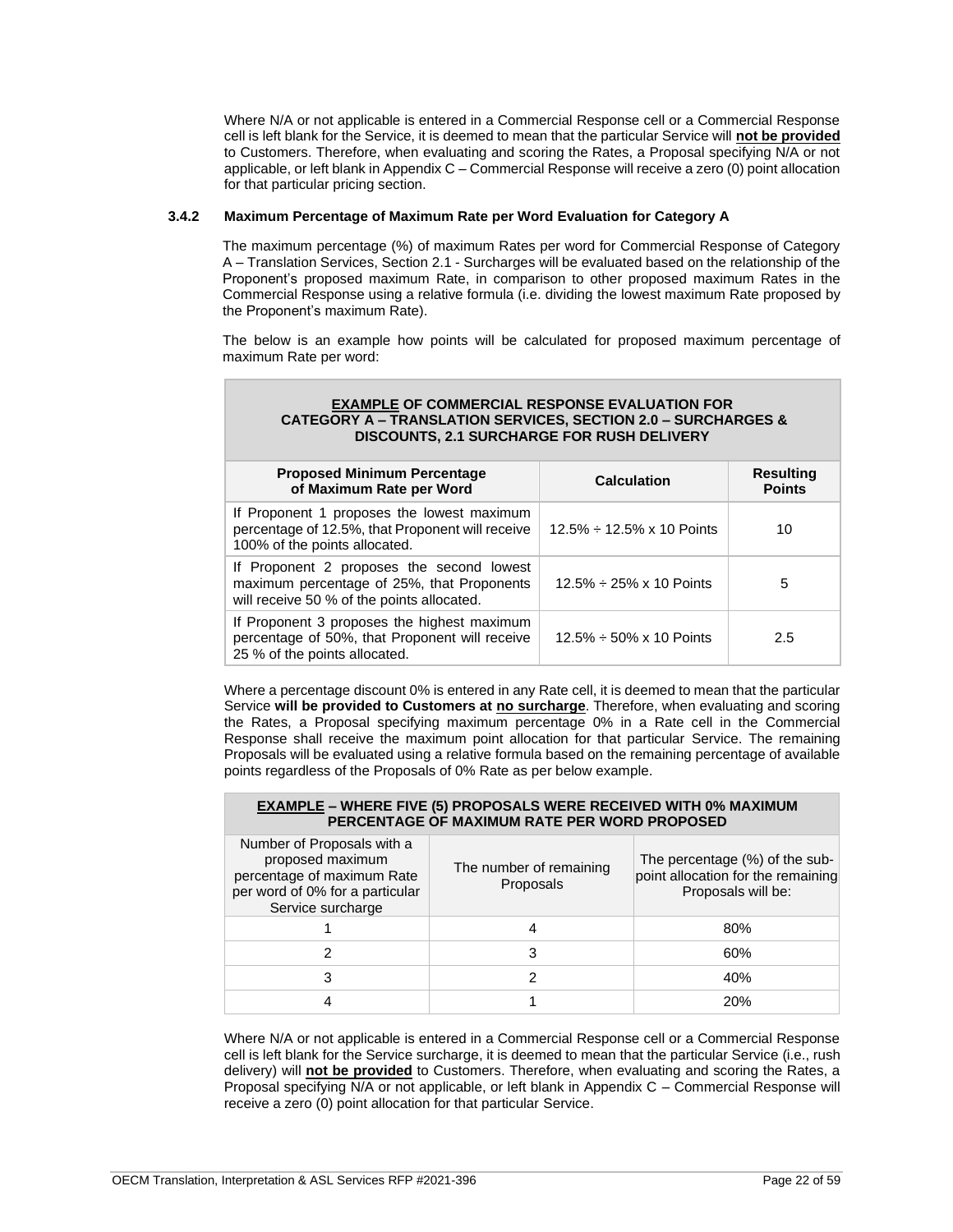Stage III resulting scores per Proposal by Category will be used when determining the cumulative score as described below in Section 3.5.

# <span id="page-22-0"></span>**3.4.3 Minimum Percentage Discount Off of Maximum Net Rate per Word Evaluation for Category A**

The minimum percentage (%) discount off of maximum Rates per word for Commercial Response of Category A – Translation Services, Section 2.2 - Translation Memory Discount will be evaluated based on the relationship of the Proponent's proposed minimum Rate, in comparison to other proposed minimum Rates in the Commercial Response using a relative formula (i.e. by dividing that Proponent's minimum Rate into the highest minimum Rate proposed).

The below is an example how points will be calculated for proposed minimum percentage discount off of maximum Rates per word:

| <b>EXAMPLE OF COMMERCIAL RESPONSE EVALUATION FOR</b><br><b>CATEGORY A – TRANSLATION SERVICES, SECTION 2.0 – SURCHARGES &amp;</b><br><b>DISCOUNTS. 2.2 TRANSLATION MEMORY DISCOUNT FOR FUZZY MATCH</b> |                     |                  |
|-------------------------------------------------------------------------------------------------------------------------------------------------------------------------------------------------------|---------------------|------------------|
| Proposed Minimum Percentage Discount Off                                                                                                                                                              | $O = 1$ and $I = 1$ | <b>Resulting</b> |

| <b>Proposed Minimum Percentage Discount Off</b><br>of Maximum Rate                                                                       | <b>Calculation</b>                 | <b>Resulting</b><br><b>Points</b> |
|------------------------------------------------------------------------------------------------------------------------------------------|------------------------------------|-----------------------------------|
| If Proponent 1 proposes the highest percentage<br>discount of 50%, that Proponent will receive<br>100% of the points allocated.          | $50\% \div 50\% \times 5$ Points   | 5                                 |
| If Proponent 2 proposes the second highest<br>percentage discount of 25%, that Proponents<br>will receive 50 % of the points allocated.  | $25\% \div 50\% \times 5$ Points   | 2.5                               |
| If Proponent 3 proposes the third highest<br>percentage discount of 12.5 %, that Proponent<br>will receive 25 % of the points allocated. | $12.5\% \div 50\% \times 5$ Points | 1.25                              |

Where a percentage discount 100% is entered in any Rate cell, it is deemed to mean that the particular Service **will be provided to Customers at no additional cost**. Therefore, when evaluating and scoring the Rates, a Proposal specifying percentage discount 100% in a Rate cell in the Commercial Response shall receive the maximum point allocation for that particular Service. The remaining Proposals will be evaluated using a relative formula based on the remaining percentage of available points regardless of the Proposals of 100% Rate as per below example.

# **EXAMPLE – WHERE FIVE (5) PROPOSALS WERE RECEIVED WITH 100% MINIMUM PERCENTAGE DISCOUNT OFF OF MAXIMUM RATE PER WORD PROPOSED**

| Number of Proposals with a<br>proposed minimum<br>percentage discount off of<br>maximum Rate per word of<br>100% for a particular Service<br>discount | The number of remaining<br>Proposals | The percentage (%) of the sub-<br>point allocation for the remaining<br>Proposals will be: |
|-------------------------------------------------------------------------------------------------------------------------------------------------------|--------------------------------------|--------------------------------------------------------------------------------------------|
|                                                                                                                                                       |                                      | 80%                                                                                        |
| 2                                                                                                                                                     | 3                                    | 60%                                                                                        |
|                                                                                                                                                       |                                      | 40%                                                                                        |
|                                                                                                                                                       |                                      | <b>20%</b>                                                                                 |

Where N/A or not applicable is entered in a Commercial Response cell or a Commercial Response cell is left blank for the Service discount, it is deemed to mean that the particular Service discount (i.e., translation memory discount) will **not be provided** to Customers. Therefore, when evaluating and scoring the Rates, a Proposal specifying N/A or not applicable, or left blank in Appendix C – Commercial Response will receive a zero (0) point allocation for that particular Service.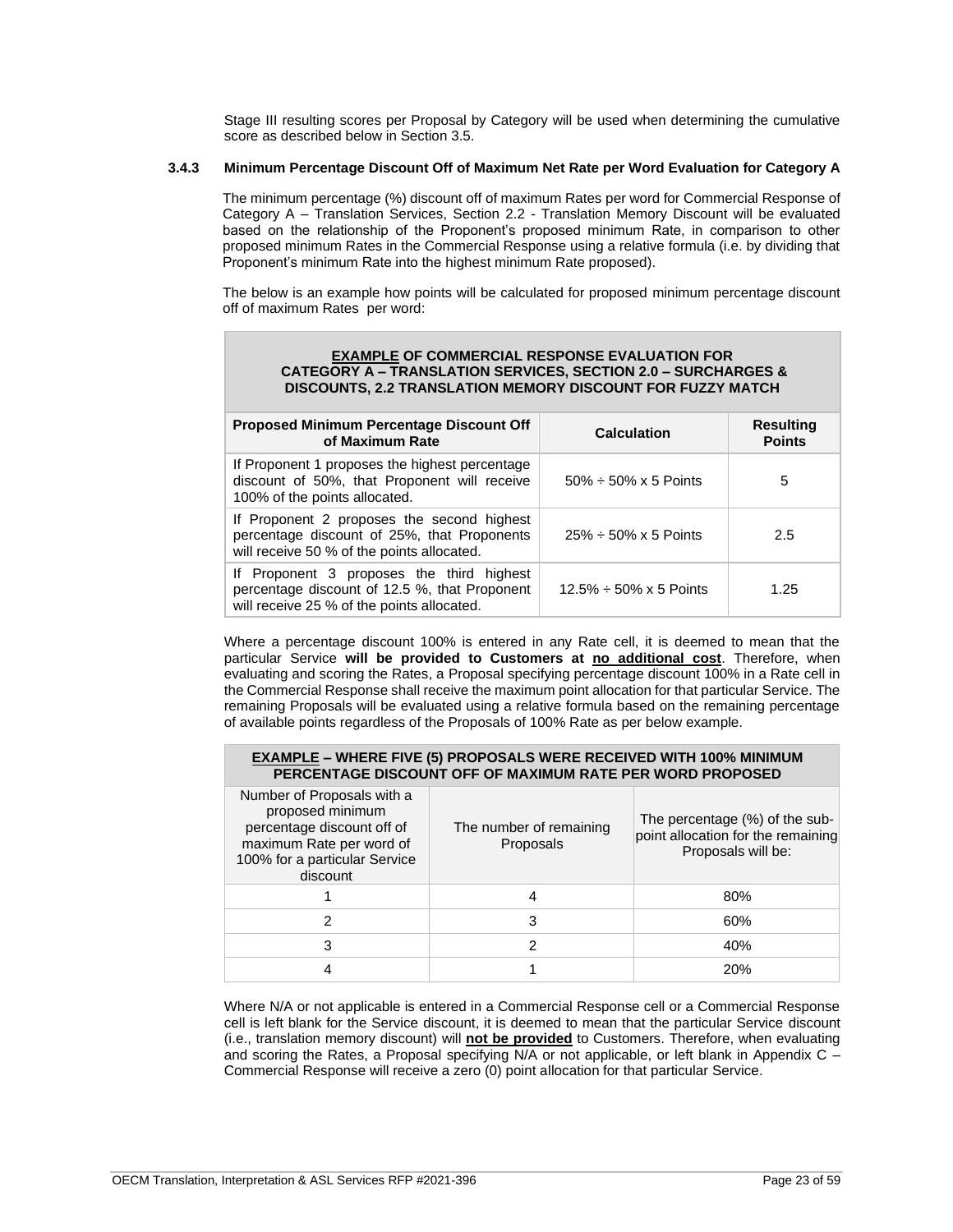Stage III resulting scores per Proposal by Category will be used when determining the cumulative score as described below in Section 3.5.

### <span id="page-23-0"></span>**3.5 Stage IV – Cumulative Score**

At this stage, the scores from Stages II and III will be combined for each Eligible Proposal by Category.

Subject to the express and implied rights of OECM; the Proponents with the highest scoring Proposals per Category or all Proponents per Category may become the Preferred Proponents, and be invited to negotiations, as further described below.

Reference checks will be performed to confirm or clarify information provided within the Proposal. The reference checks themselves will not be scored, however, OECM may adjust Technical Response scores related to the information obtained during the reference check.

### <span id="page-23-1"></span>**3.6 Stage V – Tie Break Process**

At this stage, where two (2) or more of the highest scoring Proposals achieve a tie score on completion of the Stage IV for a particular Category, OECM may invite all Proponents to negotiations or break the tie by selecting the Proposal with the highest score in Stage III – Commercial Response for that particular Category.

### <span id="page-23-2"></span>**3.7 Stage VI – Negotiations**

Concurrent negotiations, with the Preferred Proponents, will be based on the RFP requirements, and the Proposals, understanding that OECM is seeking the best overall solution and value for money for Customers.

The negotiations may include:

- (c) Services;
- (d) Master Agreement management (e.g. performance, KPIs, penalties, reporting);
- (e) Master Agreement terms and conditions;
- (f) Additional references, if required;
- (g) Rates; and,
- (h) Best and Final Offer.

OECM may also request supplementary information from a Preferred Proponent to verify, clarify or supplement the information provided in its Proposal or confirm the conclusions reached in the evaluation and may include requests by OECM for improved Rates.

OECM intends to complete negotiations within fifteen (15) calendar days after notification. If, for any reason, OECM and a Preferred Proponent fail to reach an agreement within the aforementioned timeframe, OECM may (a) request the Preferred Proponent to submit its Best and Final Offer; (b) terminate negotiations with that particular Preferred Proponent; (c) extend the negotiation timeline; or (d) publish one (1) or some of the Suppliers, who have executed Master Agreements, within our promotional marketing launch. Other Master Agreements, if successfully negotiated with other Preferred Proponents would be added to OECM's website at a later date.

Upon successful negotiations, the Preferred Proponent will be invited to execute a Master Agreement.

### <span id="page-23-3"></span>**3.8 Stage VII – Master Agreement Finalization**

The Preferred Proponent will be given five (5) Business Days to execute the Master Agreement, unless otherwise specified by OECM. Once the Master Agreement has been executed, Customers may execute a CSA.

OECM shall at all times be entitled to exercise its rights under Section 5.6.

[End of Part 3]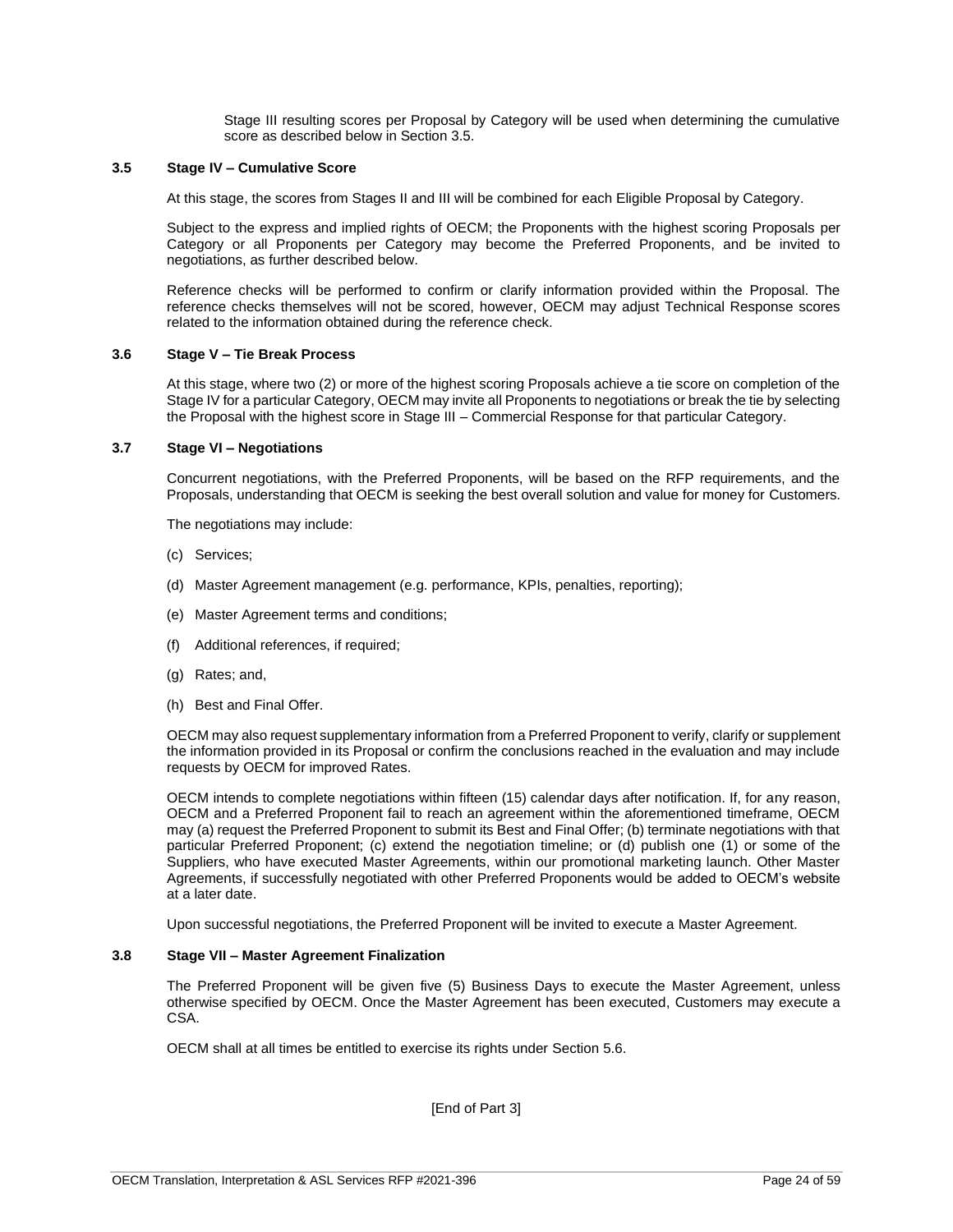# **PART 4 – MASTER AGREEMENT STRUCTURE AND MANAGEMENT**

<span id="page-24-0"></span>This Part of the RFP describes the Supplier's management requirements and will be incorporated into the resulting Master Agreement.

# <span id="page-24-1"></span>**4.1 Master Agreement Structure**

OECM may, through this RFP process, enter into Master Agreements with one (1) or more Suppliers per Category for the provision of the Services to ensure choice for OECM Customers.

The Term is intended to be for three (3) years, with an option in favour of OECM to extend the Term on the same terms and conditions for up to two  $(2)$  additional years. Performance as set out in Appendix G – Performance Management Scorecard and, if applicable, Supplier Recognition Program evaluation results will be considered when contemplating a Master Agreement extension.

Customers participating in the Master Agreements will execute a CSA with a Supplier as attached in Appendix B – Form of Master Agreement.

The Master Agreement must be fully executed before the provision of any Deliverables commences.

### <span id="page-24-2"></span>**4.1.1 No Contract until Execution of Written Master Agreement**

This RFP process is intended to identify Proponents for the purpose of negotiation of potential Master Agreements. The negotiation process is further described in Part 3 – Evaluation of Proposals, and in Section 3.7 of this RFP.

**No** legal relationship or obligation regarding the procurement of any Services shall be created between the Proponent and OECM by this RFP process until the successful completion of negotiation and execution of a written Master Agreement for the provision of Services has occurred.

### <span id="page-24-3"></span>**4.1.2 Customer's Usage of Master Agreements**

The establishment and use of the Master Agreement consists of a two (2) part process.

**Part One**, which is managed by OECM, is the creation of the Master Agreement through the issuance of this RFP, the evaluation of Proposals submitted in response to it and the negotiation and execution of the Master Agreement.

**Part Two**, the Second Stage Selection Process ("Second Stage") is managed by the Customer or by OECM on the Customer's behalf and is focused on the Customer's specific needs. Depending on the Customer's internal policies, and potential dollar value of the Services a Customer may:

- (a) Select a Supplier and sign a CSA; or,
- (b) Seek Rates and other relevant Services information specific to a Customer's organization (e.g. by issuing a non-binding request via a Second Stage tool (e.g. Request for Services ("RFS") or Customer's process (e.g. directly or via an online e.tendering platform)) from the Supplier for their specific Services requirements. If selected by the Customer, the Supplier shall provide the Services in accordance with the specifications stated in the Master Agreement and in the Customer's CSA.

When a Second Stage request is issued, which does not constitute a contract A, contract B situation, it will identify the required Services or it may request the Supplier to propose appropriate Services to fulfill the Customer's requirements and any other applicable information. The Customer may negotiate their unique requirements with the Supplier and mutually agree to additional terms and conditions (e.g. reporting, Rates, payment terms) ensuring the additional terms and conditions are not in any way inconsistent with the Master Agreement.

The Supplier must respond to a Second Stage Selection Process request and, at minimum, the response should set out the following:

(a) Proposed Services;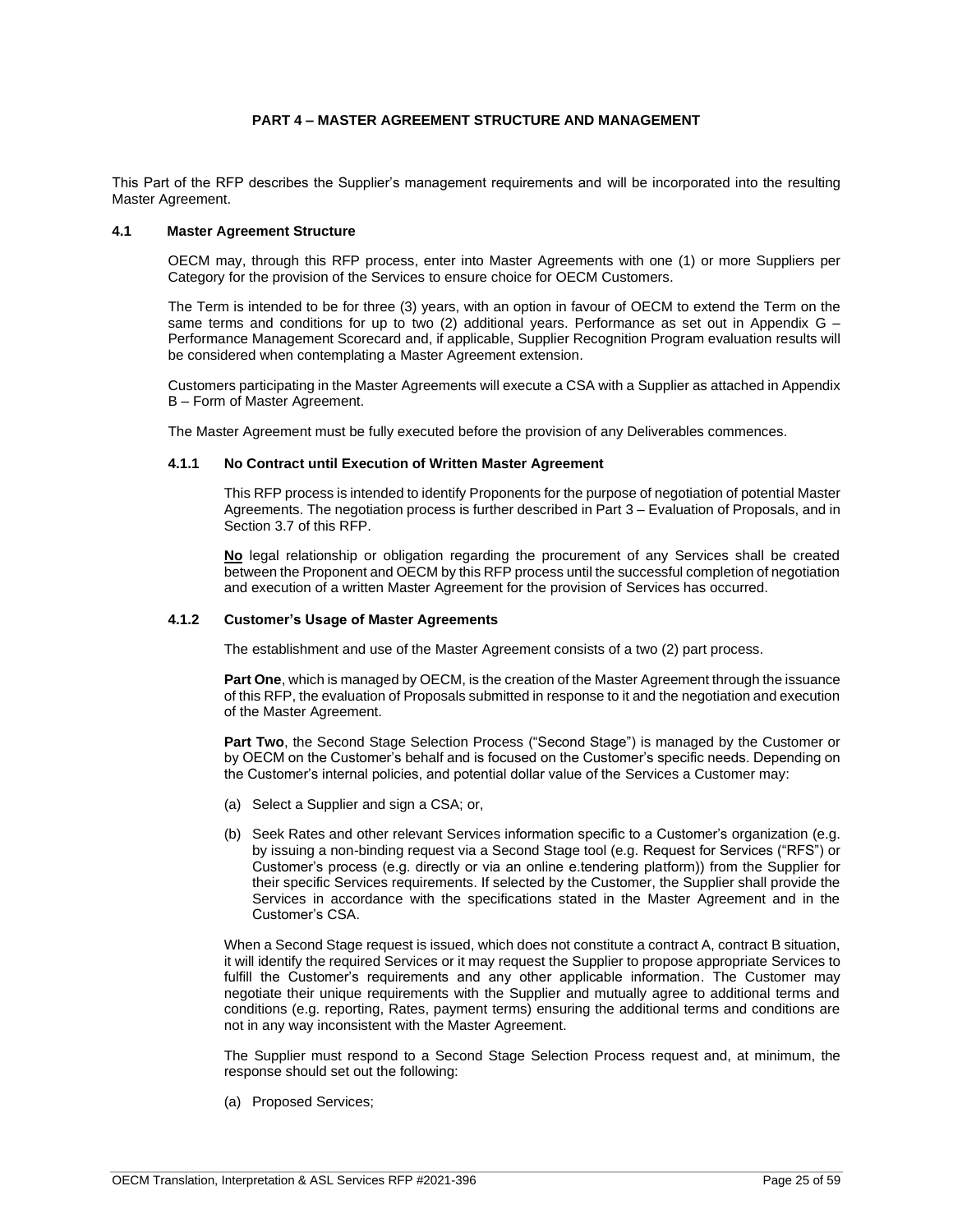- (b) Leadtime for Services; and,
- (c) Final, net Rates. The Rates should be valid for a period of not less than ninety (90) days. Limited time offer Rates and/or promotional Rates must be specified by the Supplier, if applicable to the specific Second Stage request.

### <span id="page-25-0"></span>**4.2 No Guarantee of Volume of Work or Exclusivity of Master Agreement**

Nothing in this RFP is intended to relieve the Proponent from forming its own opinions and conclusions with respect to the matters addressed in this RFP. Values or volumes are an estimate only and may not be relied on by the Proponent.

OECM makes no guarantee of the value or volume of work to be assigned to the Supplier.

The Master Agreement executed with the Supplier may not be an exclusive Master Agreement for the provision of the Deliverables. Customers may contract with others for the same or similar Deliverables to those described in this RFP.

# <span id="page-25-1"></span>**4.3 Rates**

The proposed Service Rates shall be firm Rates per Category for the first year of the Master Agreement and shall be:

- (a) Maximum Rates, maximum percentage (%) of maximum Rate per word, and minimum percentage (%) discount off maximum Rates per word applicable to all Customers;
- (b) In Canadian funds and shall include all applicable costs, including, but not limited to overhead, materials, fuel, fuel surcharge, duties, tariffs, delivery, office support, profit, permits, licences, labour, insurance, and Workplace Safety Insurance Board costs;
- (c) all travel within twenty-five (25) kilometers radius from the Supplier's personnel location to Customer's location and fuel and fuel surcharge costs; and,
- (d) Exclusive of the HST, or other similar taxes.

The Supplier may, however, lower its Rates for specific Services when the Customer and Supplier mutually agree without affecting the Rates in the Master Agreement.

In extenuating circumstances, OECM may consider a Rate adjustment substantially effecting the provision of Services resulting from new or changed municipal, provincial, or federal regulations, by-laws tariffs, or ordinances. Any such request from the Supplier must be accompanied and supported by documentation deemed appropriate by OECM. OECM may use a third-party index (e.g. Consumer Price Index ("CPI")) in its Rates review. The Supplier must submit documentation (i.e. Rate impact analysis) demonstrating how the request affects the delivery of Services in this Master Agreement. OECM will not consider any fixed costs or overhead adjustments in its review of the Supplier's documentation.

### <span id="page-25-2"></span>**4.4 Travel Expenses**

The Supplier shall not charge the Customers for travel within a twenty-five (25) kilometers radius from the point of the departure of the personnel to Customer's location. Any travel charges shall receive Customers' prior approvals.

These costs must be charged in accordance with the Customer's travel policy, as may be amended from time to time. Suppliers may obtain applicable rates from the Customer. All such pre-approved costs, where applicable, must be itemized separately on invoices.

Customers shall not be responsible for any meal, hospitality, or incidental expenses incurred by the Supplier, whether incurred while travelling or otherwise including,

- (a) Meals, snacks and beverages;
- (b) Gratuities;
- (c) Laundry or dry cleaning;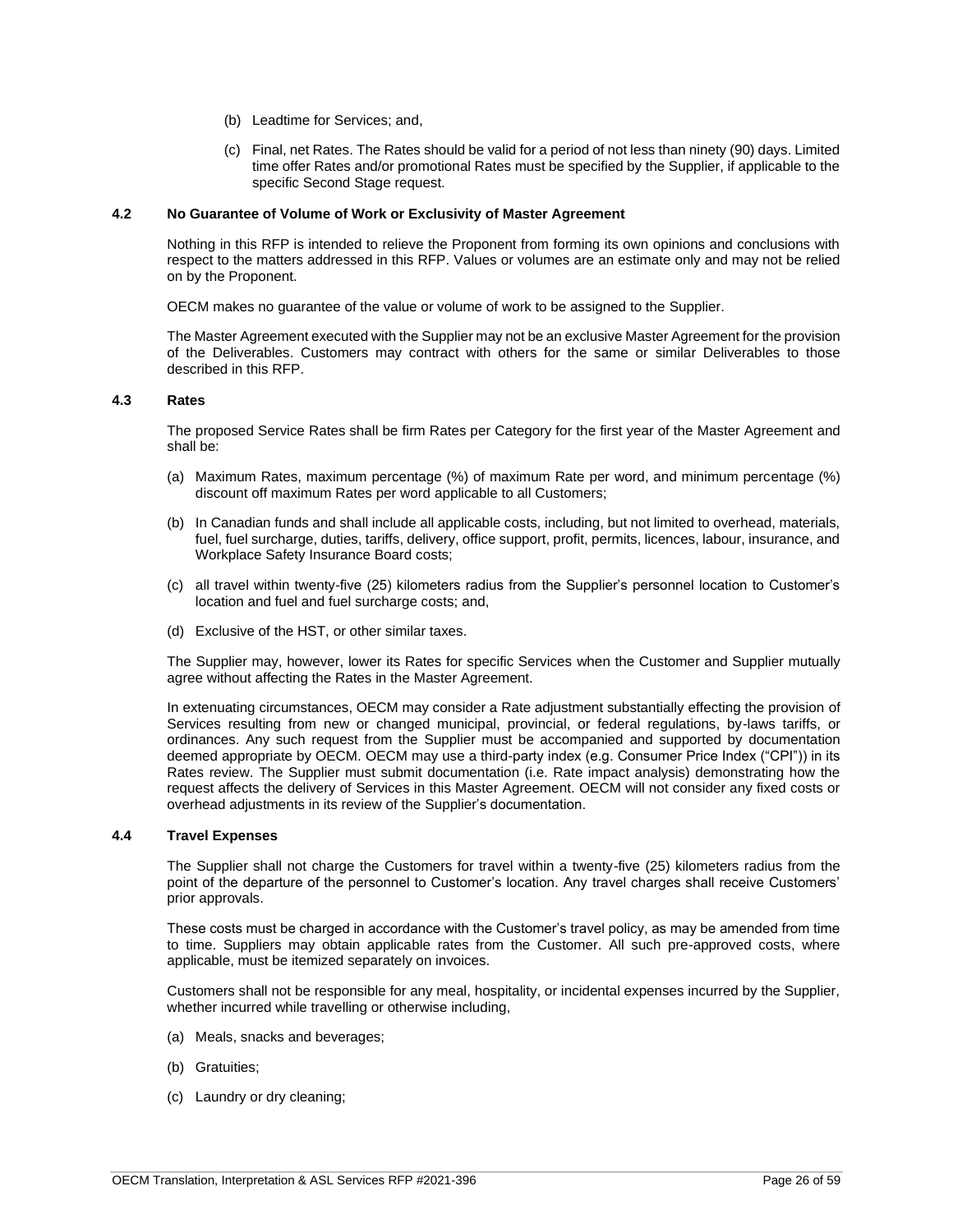- (d) Valet services;
- (e) Dependent care;
- (f) Home management; and,
- (g) Personal telephone calls.

### <span id="page-26-0"></span>**4.5 Optional Rate Refresh**

OECM's goal is to keep Rates as low as possible for Customers. However, the Supplier may request a Rate refresh by providing a written notice to OECM at least one-hundred-and-twenty (120) days prior to the Master Agreements' anniversary date annually if requesting a Rate refresh.

As part of any review OECM will consider Rate adjustments that reflect changes in operation, adjustments due to new or changed municipal, provincial, or federal regulations, by-laws, tariffs, or ordinances. Any Rate refresh request from a Supplier must be accompanied by supporting documentation (e.g. detailed calculations and individual Customer impact analysis) to support any Rate adjustment. OECM may use a third-party index (e.g. Consumer Price Index) in its Rates review. OECM will not consider any fixed costs or overhead adiustments in its review.

Volumes and Supplier performance (i.e. Supplier's Performance Management Scorecard and/or Supplier Recognition Program evaluation results) will be considered when contemplating a Rate refresh.

If a proposed Rate refresh was agreed upon between OECM and the Supplier, the new Rates would only be applicable to Services ordered after the effective date of the new Rates. The effective date of the Rate change must allow Customers a minimum of thirty (30) days' prior notice from OECM. If, however, a proposed Rate increase is not accepted by OECM the Master Agreement may be terminated within one-hundred and twenty (120) days unless the Supplier agrees to withdraw its request for a Rate increase and continue the provision of the Services at the existing agreed upon Rates.

If a Rate refresh is not requested, the existing Rates shall remain in effect until the next Rate refresh opportunity.

Decreases to the Rates shall be accepted at any time during the Term.

Based on above, the Master Agreement will be amended, if needed.

#### <span id="page-26-1"></span>**4.6 Optional Process to Add Other Services**

During the Term, if mutually agreed by OECM and the Supplier, other Services (e.g. newly available Services) may be added to the Master Agreement at the Master Agreement anniversary date to align with Customer needs.

The Supplier shall provide written notice to OECM of at least one hundred and twenty (120) days if requesting a Service refresh.

Additional Service requests from the Supplier must be accompanied by appropriate documentation (e.g. Service description, and rationale for the addition).

Volumes and Supplier's performance (i.e. as described in Appendix G – Performance Management Scorecard and/or Supplier Recognition Program evaluation results) will be considered when contemplating adding Services. In the event the Supplier's performance is poor and/or unacceptable, OECM may not agree to the Supplier's Service refresh request. All other Services shall remain unchanged.

Rates, for newly added Services, will be negotiated at the time ensuring Rate alignment with similar Services currently available on the Master Agreement.

Based on above, the Master Agreement will be amended, if needed.

# <span id="page-26-2"></span>**4.7 OECM Geographical Zones**

OECM Customers are located in five (5) geographical Zones (as set out below and detailed in Appendix D – OECM Geographical Zones) throughout the Province of Ontario.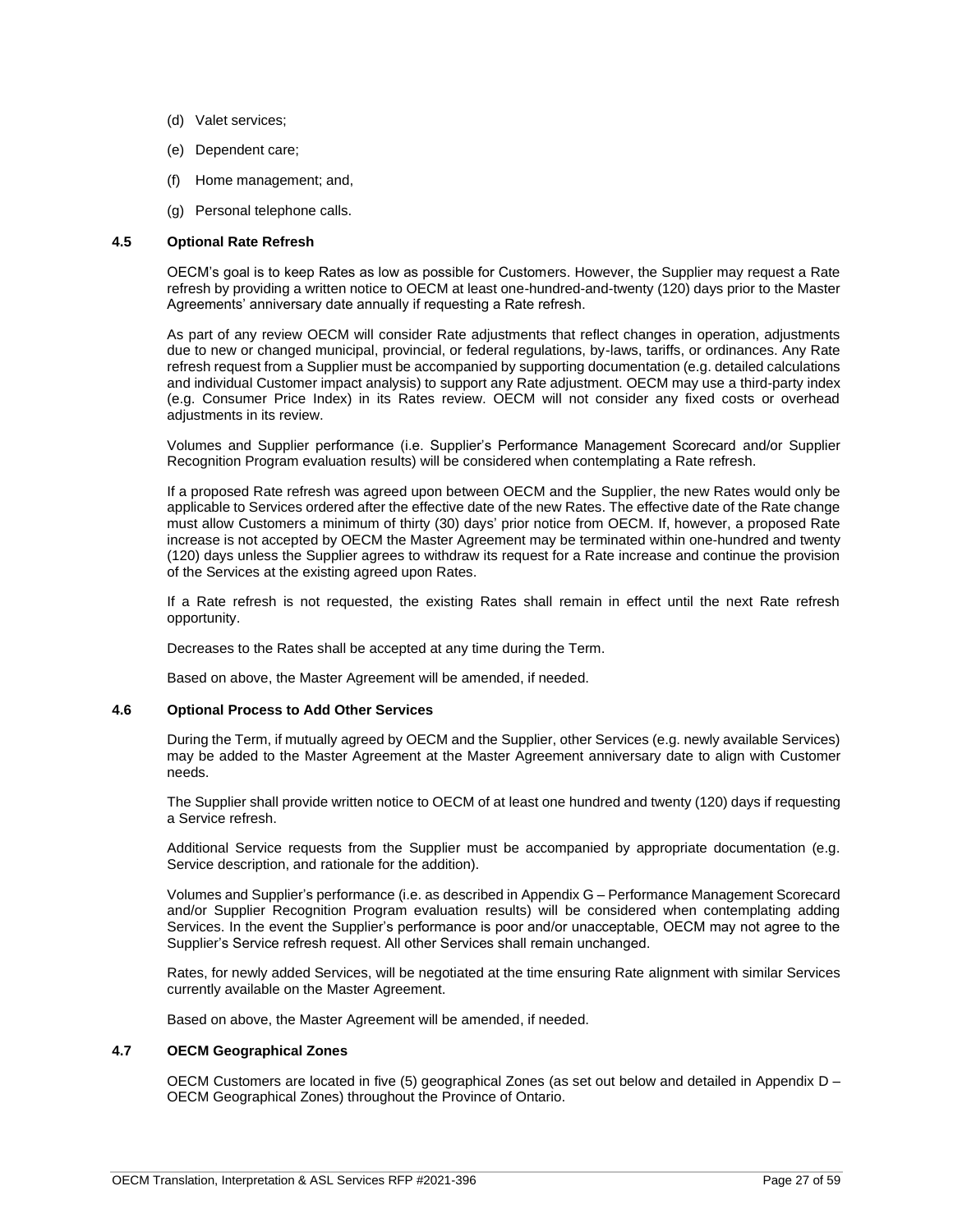- (a) Central Zone;
- (b) East Zone;
- (c) North East Zone;
- (d) North West Zone; and,
- (e) West Zone.

Also refer to Appendix E – OECM School Board, University and College Customers in Ontario illustrating OECM's educational Customers by Zone.

# <span id="page-27-0"></span>**4.8 OECM Cost Recovery Fee**

As a not-for-profit/non-share capital corporation, OECM recovers its operating costs from its agreements through a Cost Recovery Fee ("CRF"). CRFs from the resulting Master Agreement from this RFP and other OECM agreements are structured to support OECM's financial model, while providing savings to Customers.

The Supplier shall pay to OECM a CRF of two-point five percent (2.5%) on all Services invoiced by the Supplier to the Customers throughout the Term.

CRF will be calculated as follows:

| <b>EXAMPLE OF HOW CRF WILL BE CALCULATED FOR A CRF OF 2.5%</b> |                      |            |            |                                     |
|----------------------------------------------------------------|----------------------|------------|------------|-------------------------------------|
| <b>Sales per Month</b>                                         | <b>Calculation</b>   | <b>CRF</b> | <b>HST</b> | <b>Total CRF Payment</b><br>to OECM |
| If Supplier has \$100,000 total<br>sales                       | \$100,000 x 2.5% CRF | \$2,500    | 13%        | \$2,825                             |
| If Supplier has \$200,000 total<br>sales                       | \$200,000 x 2.5% CRF | \$5,000    | 13%        | \$5,650                             |

The CRF shall be paid to OECM, via EFT, on a quarterly basis based on the calendar year by the fifteenth (15<sup>th</sup>) Day of May, August, November, and February of the applicable quarter.

CRF payment dates, for the first year of the Master Agreement, will be as follows:

| <b>CRF Payments</b>                                                                                                                                | <b>Payment Date</b> |
|----------------------------------------------------------------------------------------------------------------------------------------------------|---------------------|
| The first CRF, including any Customer purchases made<br>between the Master Agreement execution date and June 30,<br>2022 shall be paid to OECM by: | August 15, 2022     |
| The next CRF, including any Customer purchases made<br>between July 1, 2022 to September 30, 2022, shall be paid to<br>OECM by:                    | November 15, 2022   |
| The next CRF, including any Customer purchases made<br>between October 1, 2022 to December 31, 2022, shall be paid<br>to OECM by:                  | February 15, 2023   |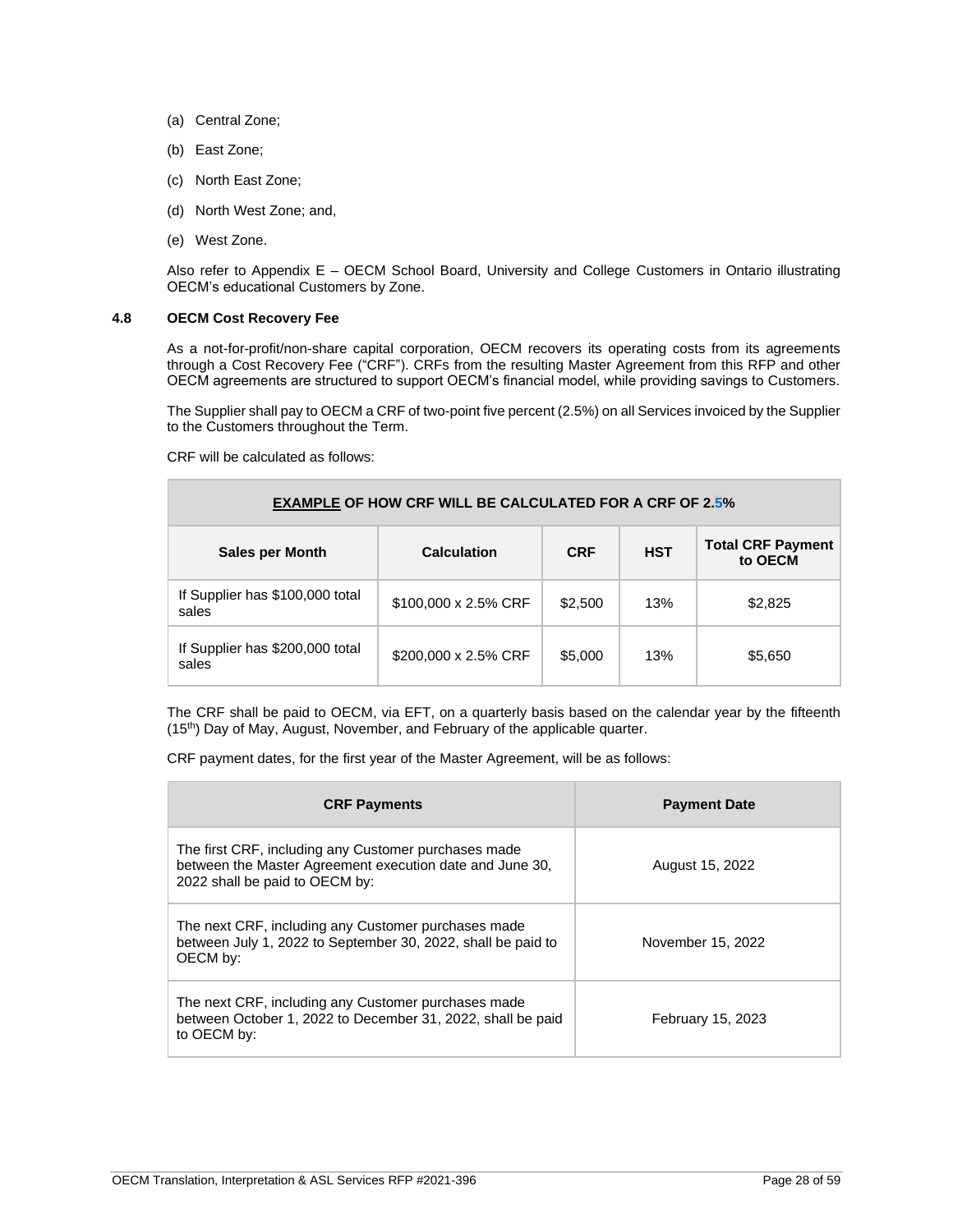| <b>CRF Payments</b>                                                                                                            | <b>Payment Date</b> |
|--------------------------------------------------------------------------------------------------------------------------------|---------------------|
| The next CRF, including any Customer purchases made<br>between January 1, 2023 to March 31, 2023, shall be paid to<br>OECM by: | May 15, 2023        |

| Quarter | <b>Spend Month</b>              | <b>CRF Payment Due Date</b> |
|---------|---------------------------------|-----------------------------|
| Q1      | January<br>February<br>March    | May 15 of each year         |
| Q2      | April<br>May<br>June            | August 15 of each year      |
| Q3      | July<br>August<br>September     | November 15 of each year    |
| Q4      | October<br>November<br>December | February 15 of each year    |

HST is applicable to the CRF payments made to OECM.

The CRF will be reviewed (e.g. annually) and may, at OECM's sole discretion, be adjusted downwards.

During the Term, OECM may implement other CRF methodologies. Should this take place, the maximum CRF noted above shall not increase.

The Supplier shall be responsible for paying interest, as specified in Article 4.08 of the Master Agreement, for late CRF payments.

Upon termination or expiry of the Master Agreement, the Supplier will submit all outstanding CRF payments within thirty (30) days of the Master Agreement termination or expiry date.

# <span id="page-28-0"></span>**4.9 Financial Administration Act Section 28**

In accordance with the requirements of the *Financial Administration Act* ("FAA"), notwithstanding anything else in the CSA, or in any other agreement between the Customer and the Supplier executed to carry out the Services provided for herein, the remedies, recourse or rights of the Supplier shall be limited to the Customer and to the right, title and interest owned by the Customer in and to all of its real or personal property, whether now existing or hereinafter arising or acquired from time to time. The Supplier unconditionally and irrevocably waives and releases all other claims, remedies, recourse or rights against the Crown in right of Ontario in respect of the CSA, and agrees that it shall have no remedies, recourse or rights in respect of the CSA against the Crown in right of Ontario, any Ontario Ministry, Minister, agent, agency, servant, employee or representative of the Crown or any director, officer, servant, agent, employee or representative of a Crown agency or a corporation in which the Crown holds a majority of the shares or appoints a majority of the directors or members, other than against the Customer and its assets.

If the Supplier and the Customer agree that a CSA is exempt from the application of subsection 28(1) of the *Financial Administration Act* pursuant to Ontario Regulation 376/18: Section 28 Exemptions – Colleges, the Customer represents and warrants that the CSA (i) complies with all applicable policies of the Customer; (ii) complies with all applicable laws and Ontario government directives applicable to it; and, (iii) relates to activities of the Customer that are permitted under its objects and that are undertaken within Canada. The Supplier represents and warrants that the CSA complies with all Applicable Laws and Ontario government directives applicable to it.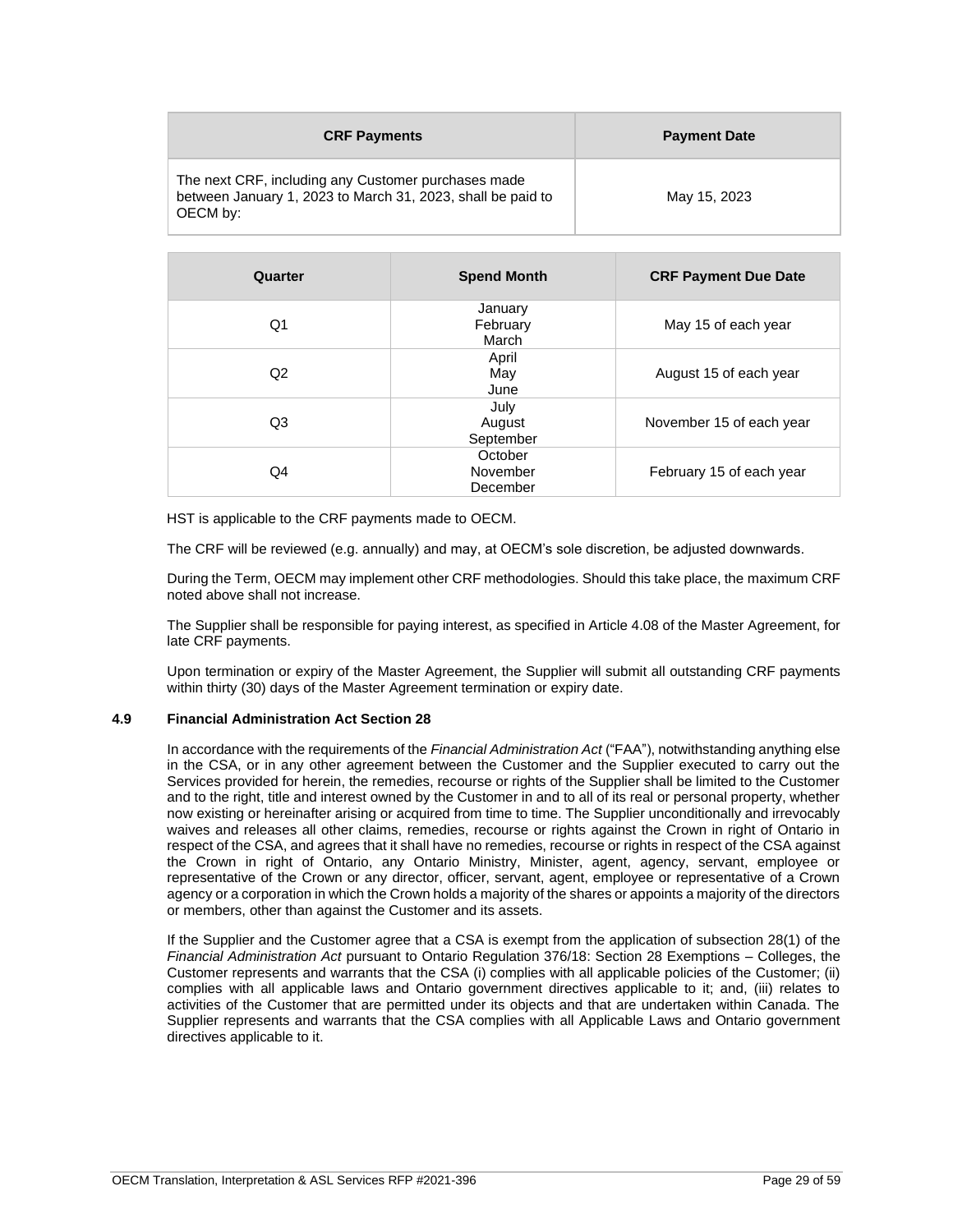# <span id="page-29-0"></span>**4.10 Saving Calculation**

OECM tracks, validates, and reports on savings on all of its agreements. Collaborative procurement processes enables several types of savings including direct and indirect savings (e.g. process improvement, lead time reduction, standardization, economies of scale, cost avoidance).

The Supplier shall report Customer savings such as Master Agreement Rate versus Rate invoiced to Customer and/or other savings.

### <span id="page-29-1"></span>**4.11 Supplier Management Support to OECM**

OECM will oversee the Master Agreement, and the Supplier shall provide appropriate Master Agreement management support including, but not limited to:

- (a) Assigning to OECM a Supplier Account Executive and team responsible for supporting and overseeing all aspects of the Master Agreement;
- (b) Working and acting in an ethical manner demonstrating integrity, professionalism, accountability, transparency and continuous improvement;
- (c) Promoting the Master Agreement within the Customer community;
- (d) Maintaining OECM's and Customer's confidentiality by not disclosing Confidential Information without the prior written consent of OECM and/or the Customer, as the case may be, as further described in Appendix B – Form of Master Agreement;
- (e) Attending business review meetings with OECM to review such information as:
	- i. CSAs and upcoming opportunities; and,
	- ii. Review and monitor performance management compliance;
- (f) Complying with Appendix H Code of Conduct requirements as described on the OECM website at [https://oecm.ca/oecm-advantage/our-supplier-partners/supplier-code-of-conduct;](https://oecm.ca/oecm-advantage/our-supplier-partners/supplier-code-of-conduct)
- (g) Managing issue resolution in a timely manner;
- (h) Complying with agreed upon escalation processes to resolve outstanding issues;
- (i) Timely submission of reports as described in Appendix F Reporting Requirements; and,
- (j) Complying with Master Agreement close out processes (e.g. ensuring all Master Agreement obligations have been fulfilled, such as submission of final reporting and CRF payments to OECM).

# <span id="page-29-2"></span>**4.11.1 Master Agreement Award and Launch**

Once the Master Agreement is awarded, the Supplier will meet with OECM to discuss an effective launch strategy, and shall provide:

- (a) Supplier profile and logo;
- (b) Supplier contact information;
- (c) Customer engagement strategy;
- (d) Access to knowledge sharing materials (e.g. webinars);
- (e) Marketing materials, and,
- (f) Other relevant materials.

### <span id="page-29-3"></span>**4.11.2 Promoting OECM Master Agreements**

To support Customers, OECM and the Supplier will work together to encourage the use of the Master Agreement resulting from this RFP.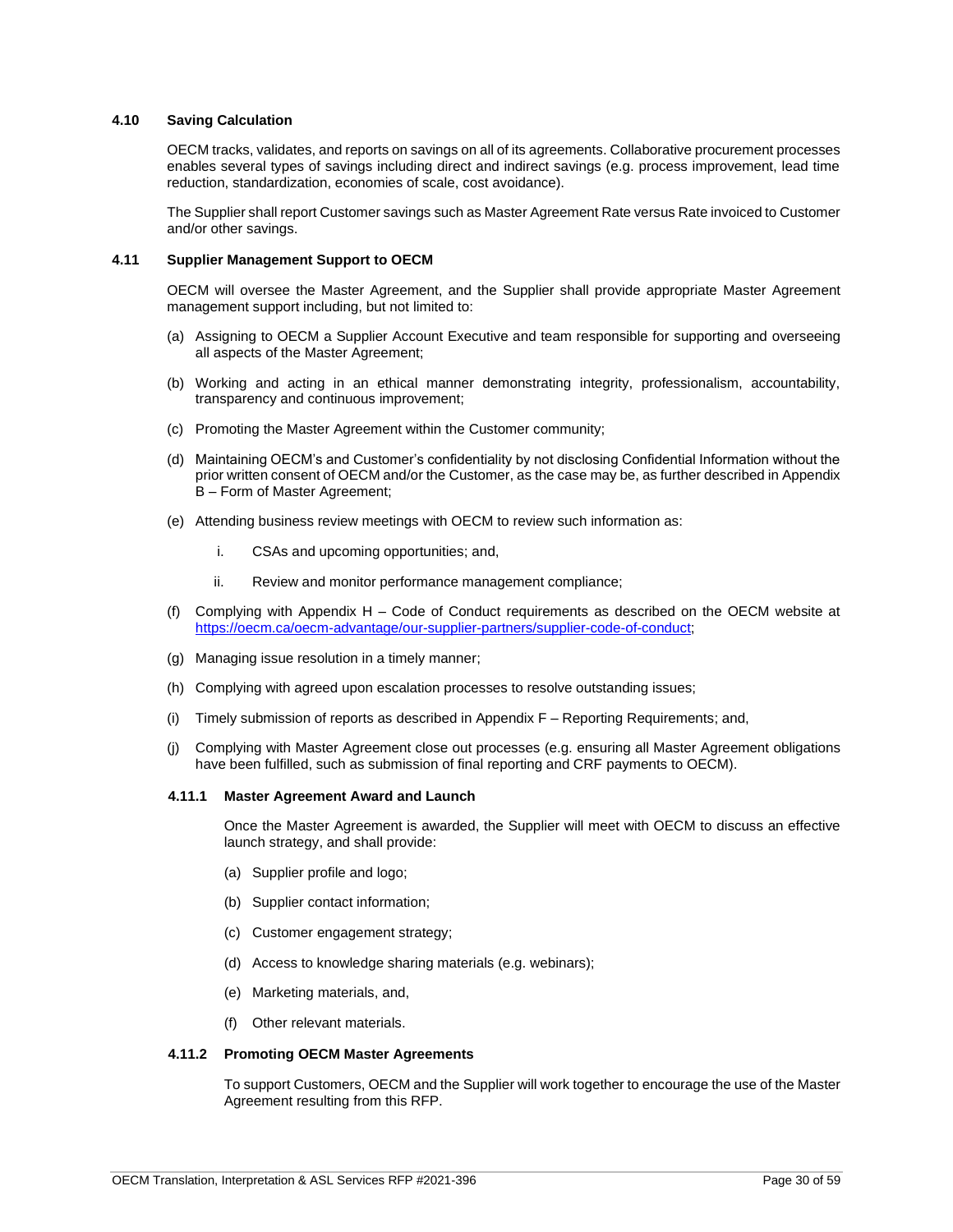The Supplier will actively promote the Master Agreement to Customers by:

- (a) Conducting sales and marketing activities directly to onboard Customers;
- (b) Executing CSAs with interested Customers;
- (c) Providing excellent and responsive Customer support;
- (d) Gathering and maintaining Customer and market intelligence, including contact information;
- (e) Identifying Customer savings; and,
- (f) Identifying improvement opportunities (e.g. new Services).

OECM will promote the use of the Master Agreement with Customers by:

- (a) Using online communication tools to inform and educate;
- (b) Holding information sessions and webinars, as required;
- (c) Attending, where appropriate, Customer and Supplier events;
- (d) Facilitating CSA execution, where appropriate;
- (e) Facilitating Second Stage requests, as required;
- (f) Providing effective business relationship management;
- (g) Managing and monitoring Supplier performance;
- (h) Facilitating issue resolution; and,
- (i) Marketing Supplier promotions.

# <span id="page-30-0"></span>**4.11.3 Supplier's Performance Management Scorecard**

To ensure Master Agreement requirements are met, the Supplier's performance will be measured and tracked by OECM as described in Appendix G – Performance Management Scorecard.

### <span id="page-30-1"></span>**4.11.4 OECM's Supplier Recognition Program**

OECM's suppliers play a fundamental role in ensuring Customers' needs are met with consistent and exceptional service. As part of OECM's efforts to provide greater value to Customers and support their Supplier selection process across OECM agreements, OECM has implemented a Supplier Recognition Program ("SRP"). Through the SRP, OECM will objectively assess supplier's performance using an open, fair and transparent framework to recognize and reward top-performing Suppliers on an annual basis.

The following five (5) key areas of focus that suppliers will be measured upon include:

- (a) Supplier performance;
- (b) Master Agreement performance (see Section 4.3.3 and Appendix G (Performance Management Scorecard);
- (c) Customer feedback;
- (d) Generated savings and value; and,
- (e) Technical Response scores from the Supplier's Proposal for this RFP.

Further details will be provided to the Suppliers.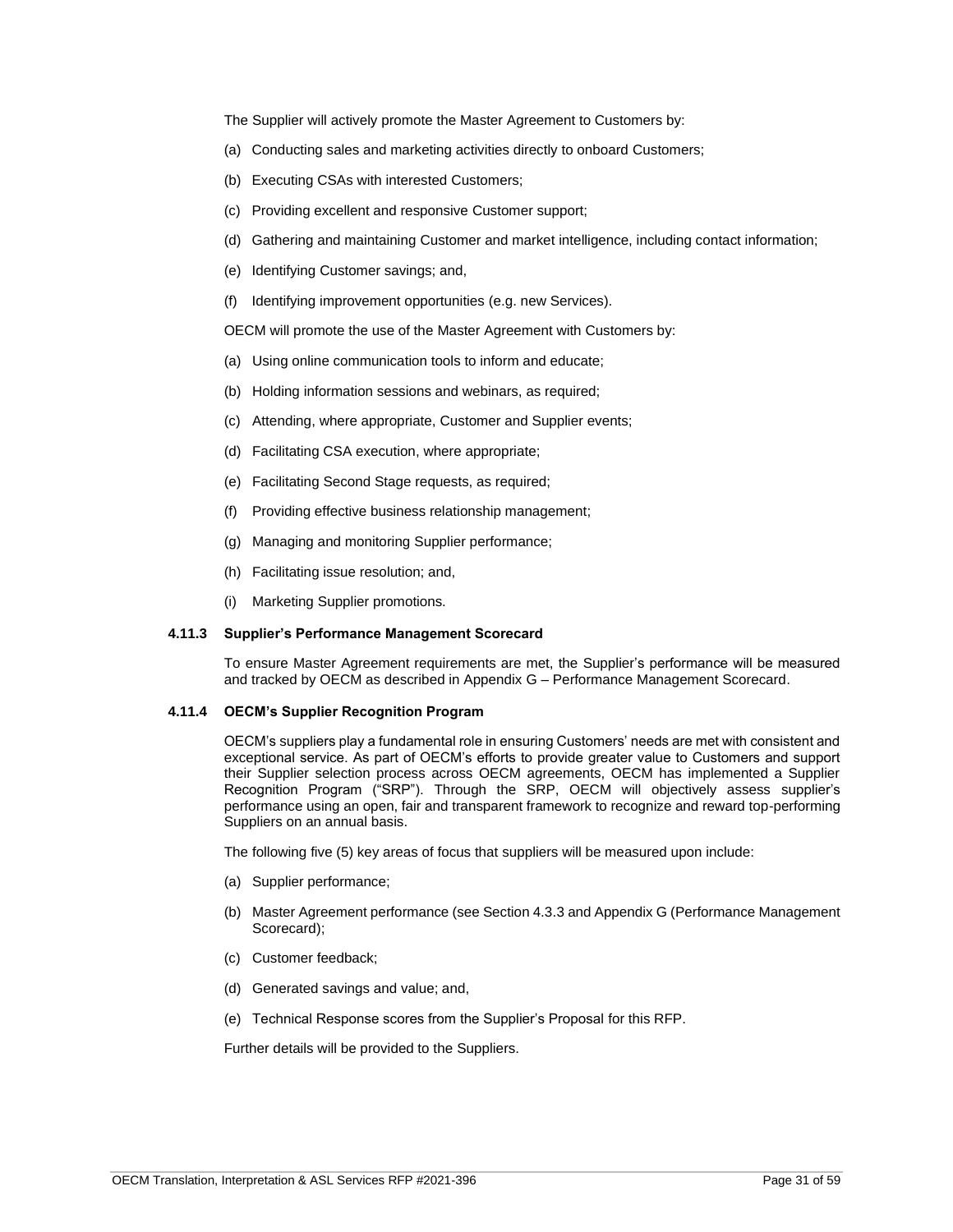# <span id="page-31-0"></span>**4.11.5 Reporting to OECM**

The Supplier shall be responsible for providing reports as further described in Appendix F – Reporting Requirements.

Report details will be discussed and established at the Master Agreement finalization stage between OECM and the Preferred Proponent. Other reports may be added, throughout the Term, if mutually agreed upon between OECM and the Supplier, and/or the Customer and Supplier.

[End of Part 4]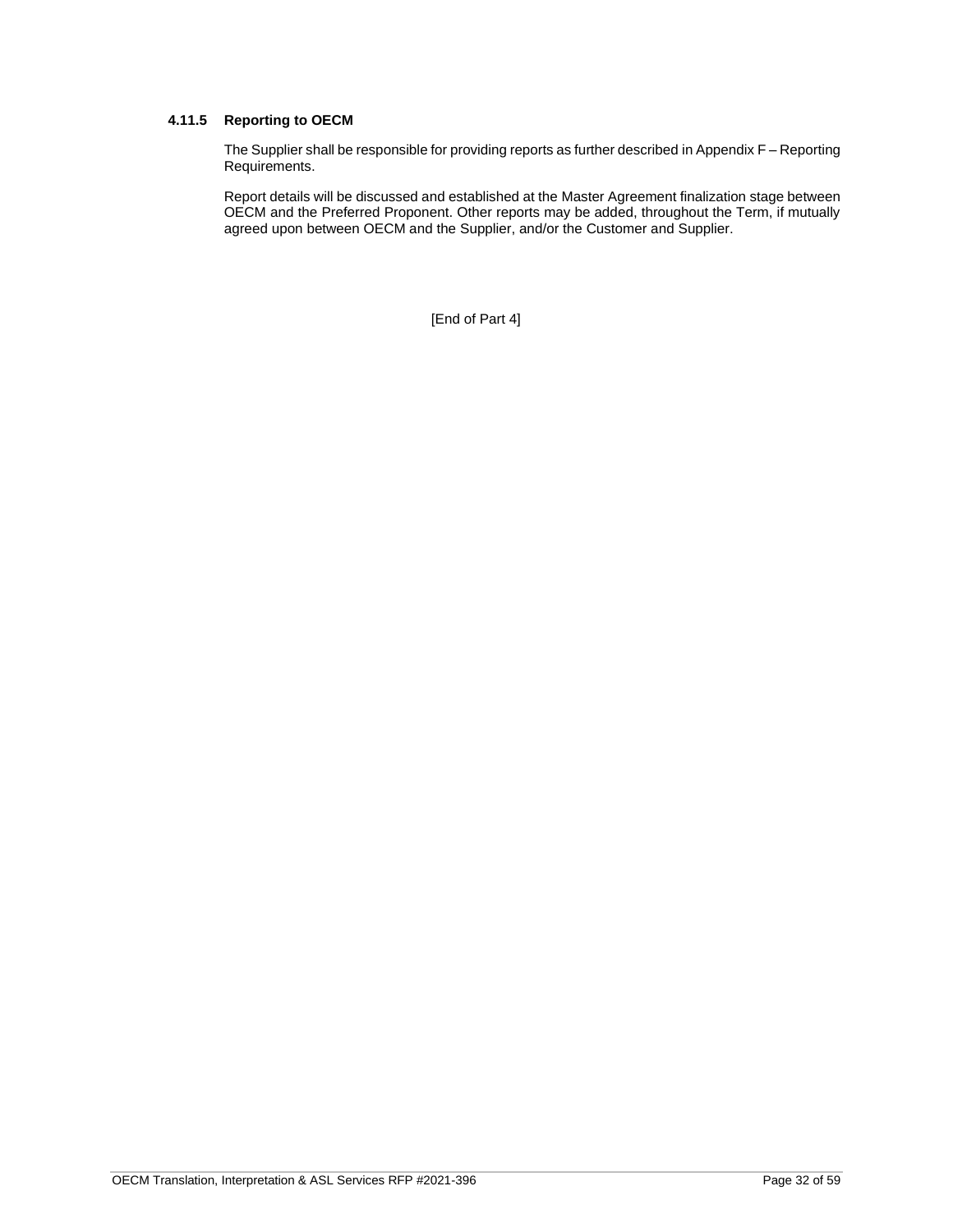# **PART 5 – TERMS AND CONDITIONS OF THE RFP PROCESS**

### <span id="page-32-1"></span><span id="page-32-0"></span>**5.1 General Information and Instructions**

### **Procurement Process Non-Binding**

This RFP process is non-binding, and it does not intend to create, and shall not create, a formal legally-binding procurement process, and shall not give rise to the legal rights or duties applied to a formal legally-binding procurement process. This procurement process shall instead be governed by the law applicable to direct commercial negotiations. For greater certainty and without limitation:

- (a) This RFP shall not give rise to any contract A based tendering law duties or any other legal obligations arising out of any process contract or collateral contract; and,
- (b) Neither the Proponent nor OECM shall have the right to make any breach of contract, tort or other claims against the other with respect to the award of a Master Agreement, failure to award a Master Agreement or failure to honour a response to this RFP.

### **Non-Binding Rates**

While the Proposal Rates will be non-binding prior to the execution of a written Master Agreement, such information will be assessed during the evaluation and ranking of the Proposals, as further described in Part 3 – Evaluation of Proposals. Any inaccurate, misleading, or incomplete information, including withdrawn or altered Rates, could adversely impact any such evaluation, ranking, or Master Agreement award.

### <span id="page-32-2"></span>**5.1.1 RFP Timetable**

| <b>RFP Timetable</b>                                                                            |                                |  |  |
|-------------------------------------------------------------------------------------------------|--------------------------------|--|--|
| Event                                                                                           | <b>Time/Date</b>               |  |  |
| OECM's Issue Date of RFP:                                                                       | December 13, 2021              |  |  |
| Proponent's Information and OTP Demonstration Session:                                          | 2:00 pm on January 10, 2022    |  |  |
| Proponent's Deadline to Submit Questions:                                                       | 2:00 pm on January 13, 2022    |  |  |
| <b>OECM's Deadline for Issuing Answers:</b>                                                     | January 19, 2022               |  |  |
| Proponent's Deadline to Submit Questions Related to<br>Addenda & Question and Answer Documents: | 2:00 pm on January 25, 2022    |  |  |
| <b>OECM's Deadline for Issuing Final Documents:</b>                                             | January 28, 2022               |  |  |
| Closing Date:                                                                                   | 2:00:00 pm on February 8, 2022 |  |  |
| Anticipated Master Agreement Start Date:                                                        | April 2022                     |  |  |

The following is a summary of the key dates for this RFP process:

Note – all times specified in this RFP timetable are local times in Toronto, Ontario, Canada.

OECM may amend any timeline, including the Closing Date, without liability, cost, or penalty, and within its sole discretion.

In the event of any change in the Closing Date, the Proponent may thereafter be subject to the extended timeline.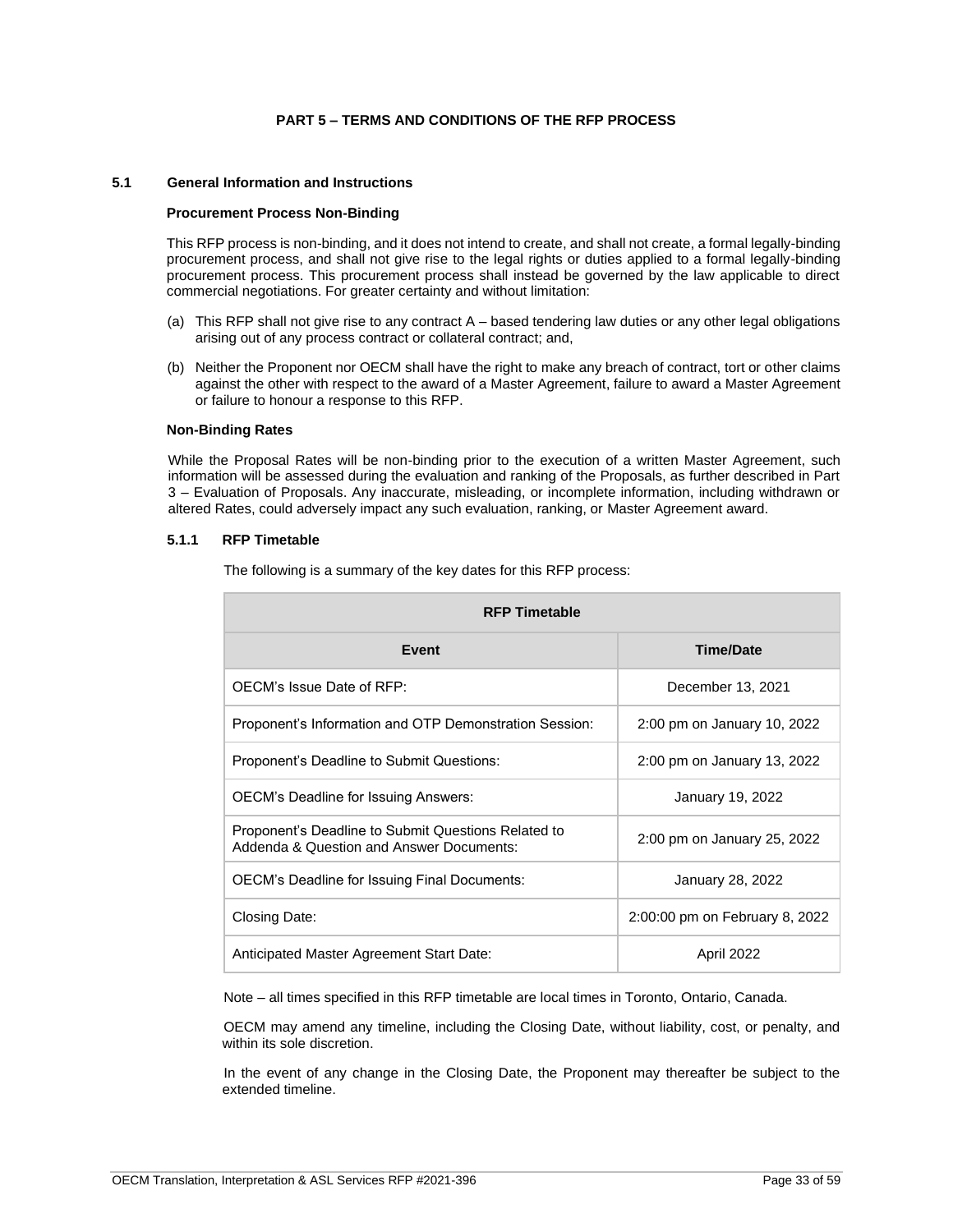# <span id="page-33-0"></span>**5.1.2 Proponent's Information and OTP Demonstration Session**

The Proponent should participate in the Proponent's Information and OTP Demonstration Session, which will take place at the time set out in Section 5.1.1.

Prior to the Proponent's Information and OTP Demonstration Session, OECM will send a *Message*  via OTP with the teleconference and webinar information to the Proponents who expressed interest on OTP.

The Proponent's Information and OTP Demonstration Session is an opportunity for the Proponent to enhance its understanding of the RFP process and to learn how to use OTP to submit its Proposal.

Any changes to the Proponent's Information and OTP Demonstration Session meeting date will be issued in an addendum on OTP.

Information provided during this session will be posted on OTP.

In the event of a conflict or inconsistency between the Proponent's Information and OTP Demonstration Session and the RFP, the RFP shall prevail.

The Proponent can contact OTP technical support directly for further assistance, using the contact details set out in Section 5.3.1.

### <span id="page-33-1"></span>**5.1.3 Proponent to Follow Instructions**

The Proponent should structure its Proposal in accordance with the instructions in this RFP. Where information is requested in this RFP, any response made in the Proposal should reference the applicable section numbers of this RFP where that request was made.

### <span id="page-33-2"></span>**5.1.4 OECM's Information in RFP Only an Estimate**

OECM makes no representation, warranty or guarantee as to the accuracy of the information contained in this RFP or issued by way of addenda. Any data contained in this RFP or provided by way of addenda are estimates only and are for the sole purpose of indicating to Proponents the general size of the work.

It is the Proponent's responsibility to avail itself of all the necessary information to prepare a Proposal in response to this RFP.

# <span id="page-33-3"></span>**5.1.5 Proponent's Costs**

The Proponent will bear all costs and expenses incurred relating to any aspect of its participation in this RFP process, including all costs and expenses relating to the Proponent's participation in:

- (a) The preparation, presentation and submission of its Proposal;
- (b) The Proponent's attendance at any meeting in relation to the RFP process;
- (c) The conduct of any due diligence on its part, including any information gathering activity;
- (d) The preparation of the Proponent's own questions; and,
- (e) Any discussion and/or finalization, if any, in respect of the Form of Master Agreement.

# <span id="page-33-5"></span><span id="page-33-4"></span>**5.2 Communication after RFP Issuance**

# **5.2.1 Communication with OECM**

All communications regarding any aspect of this RFP must be sent to OECM as a *Message* in OTP.

If the Proponent fails to comply with the requirement to direct all communications to OECM through OTP, it may be disqualified from this RFP process. Without limiting the generality of this provision, Proponents shall not communicate with or attempt to communicate with the following as it relates to this RFP: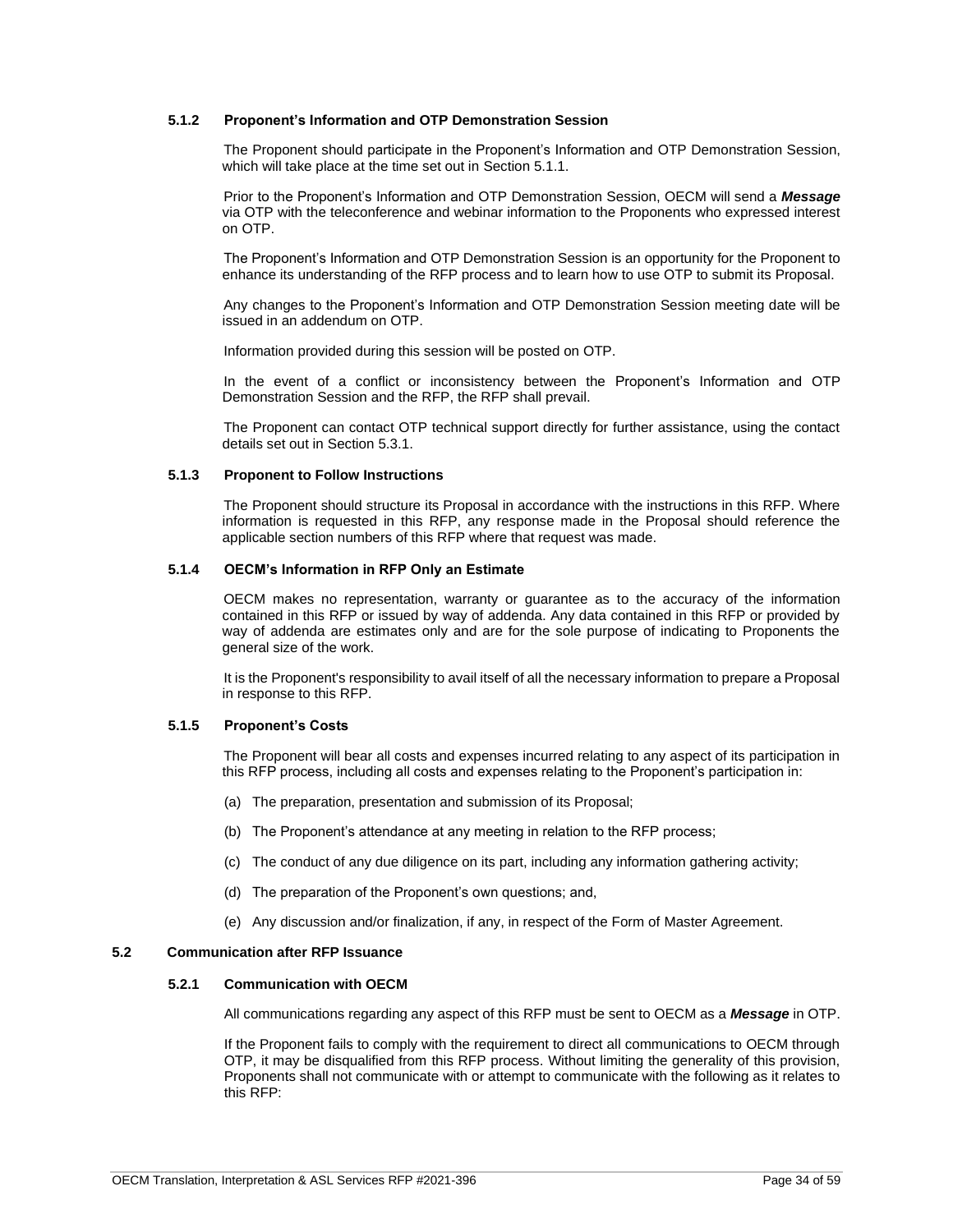- (a) Any employee or agent of OECM;
- (b) Any member or advisor of the Project Advisory Committee;
- (c) Any member of OECM's governing body (such as Board of Directors, or advisors);
- (d) Any employee, consultant or agent of OECM's Customers; and,
- (e) Any elected official of any level of government, including any advisor to any elected official.

### <span id="page-34-0"></span>**5.2.2 Proponent to Review RFP**

The Proponent shall promptly examine this RFP and all Appendices, including the Form of Master Agreement and:

- (a) Shall report any errors, omissions or ambiguities; and,
- (b) May direct questions or seek additional information **on** or **before** the Proponent's Deadline to Submit Questions to OECM.

All questions submitted by Proponents shall be deemed to be received once the *Message* has entered into OECM's OTP inbox.

In answering a Proponent's questions, OECM will set out the question, without identifying the Proponent that submitted the question and OECM may, in its sole discretion:

- (a) Edit the question for clarity;
- (b) Exclude questions that are either unclear or inappropriate; and,
- (c) Answer similar questions from various Proponents only once.

Where an answer results in any change to the RFP, such answer will be formally evidenced through the issue of a separate addendum for this purpose.

To ensure the Proponent clearly understand issued addenda, OECM allows Proponents to ask questions related to addenda, and question and answer documents. Refer to Section 5.1.1 for timelines.

OECM is under no obligation to provide additional information but may do so at its sole discretion.

It is the responsibility of the Proponent to seek clarification, by submitting questions to OECM through OTP, on any matter it considers to be unclear. OECM shall not be responsible for any misunderstanding on the part of the Proponent concerning this RFP or its process.

### <span id="page-34-1"></span>**5.2.3 Proponent to Notify**

In the event the Proponent has any reason to believe that an error, omission, uncertainty or ambiguity, as set out in Section 5.2.2 exists, the Proponent must notify OECM through OTP prior to submitting a Proposal.

If appropriate, OECM will then clarify the matter for the benefit of all Proponents.

The Proponent shall not:

- (a) After submission of a Proposal, claim that there was any misunderstanding or that any of the circumstances set out in Section 5.2.2 were present with respect to the RFP; and,
- (b) Claim that OECM is responsible for any of the circumstances listed in Section 5.2.2 of this RFP.

### <span id="page-34-2"></span>**5.2.4 All New Information to Proponents by way of Addenda**

This RFP may only be amended by an addendum in accordance with this section.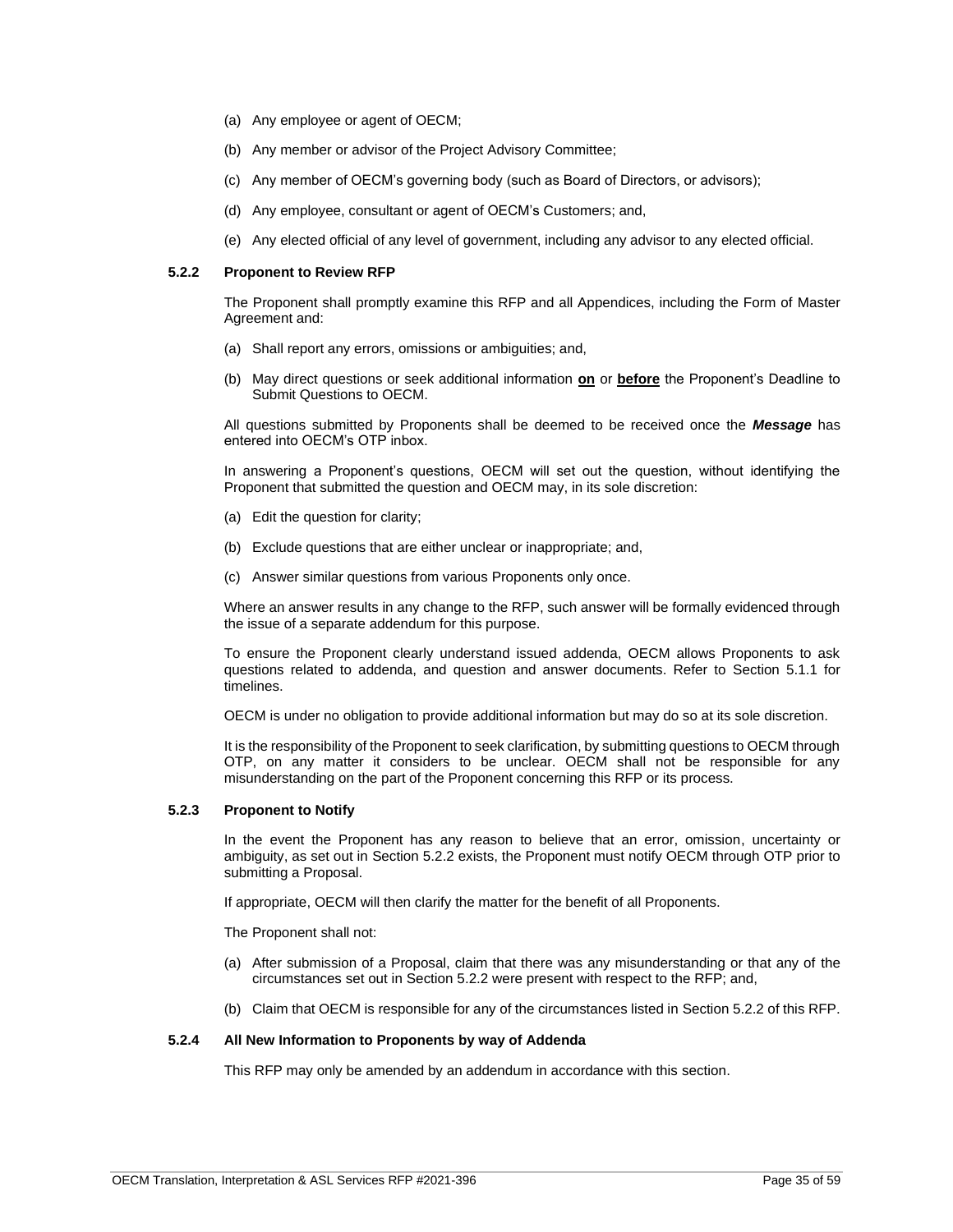If OECM, for any reason, determines that it is necessary to provide additional information relating to this RFP, such information will be communicated to all Proponents by addenda on OTP. Each addendum shall form an integral part of this RFP.

Any amendment or supplement to this RFP made in any other manner will not be binding on OECM.

Such addenda may contain important information including significant changes to this RFP. The Proponent is responsible for obtaining all addenda issued by OECM.

The Proponent who intends to respond to this RFP is requested not to cancel the receipt of addenda or amendments option provided by OTP, since it must obtain all information and documents that are issued on OTP.

In the event that a Proponent chooses to cancel the receipt of addenda or amendments, its Proposal may be rejected.

# <span id="page-35-1"></span><span id="page-35-0"></span>**5.3 Proposal Submission Requirements**

#### **5.3.1 General**

The Proponent shall submit its Proposal through OTP at [https://ontariotenders.app.jaggaer.com/esop/nac-host/public/web/login.html.](https://ontariotenders.app.jaggaer.com/esop/nac-host/public/web/login.html)

The Proponent should contact OTP technical support if it experiences technical difficulties or to seek support about the use of OTP via:

- (a) Email at etenderhelp\_CA@jaggaer.com;
- (b) By phone at 866-722-7390; or,
- (c) Accessing website information at [https://ontariotenders.app.jaggaer.com/esop/nac](https://ontariotenders.app.jaggaer.com/esop/nac-host/public/attach/eTendering_responding_to_tender_guide.pdf)[host/public/attach/eTendering\\_responding\\_to\\_tender\\_guide.pdf.](https://ontariotenders.app.jaggaer.com/esop/nac-host/public/attach/eTendering_responding_to_tender_guide.pdf)

To be considered in the RFP process, a Proposal must be submitted and received **before** the Closing Date as set out in Section 5.1.1 and on OTP.

# **The Proponent is strongly encouraged to become familiar with the use of OTP well in advance of the Closing Date.**

The Proponent will not be able to submit a Proposal after the Closing Date, as OTP will close the access to the RFP on the Closing Date.

A Proposal sent by, email, facsimile, mail and/or any other means other than stated in this RFP shall **not** be considered. Notwithstanding anything to the contrary contained in any applicable statute relating to electronic documents transactions, including the *Electronic Commerce Act, 2000, S.O. 2000, c. 17*, any notice, submission, statement, or other instrument provided in respect of the RFP may not be validly delivered by way of electronic communication, unless otherwise provided for in this RFP.

### <span id="page-35-2"></span>**5.3.2 Proposal in English**

All Proposal submissions are to be in English only. Any Proposal received by OECM that is not entirely in the English language may be disqualified.

# <span id="page-35-3"></span>**5.3.3 Proposal Submission Requirements**

The Proponent is solely responsible for submitting its Proposal on OTP prior to the Closing Date.

The Proposal should be submitted in accordance with the instructions set out on OTP and in this RFP as set out below.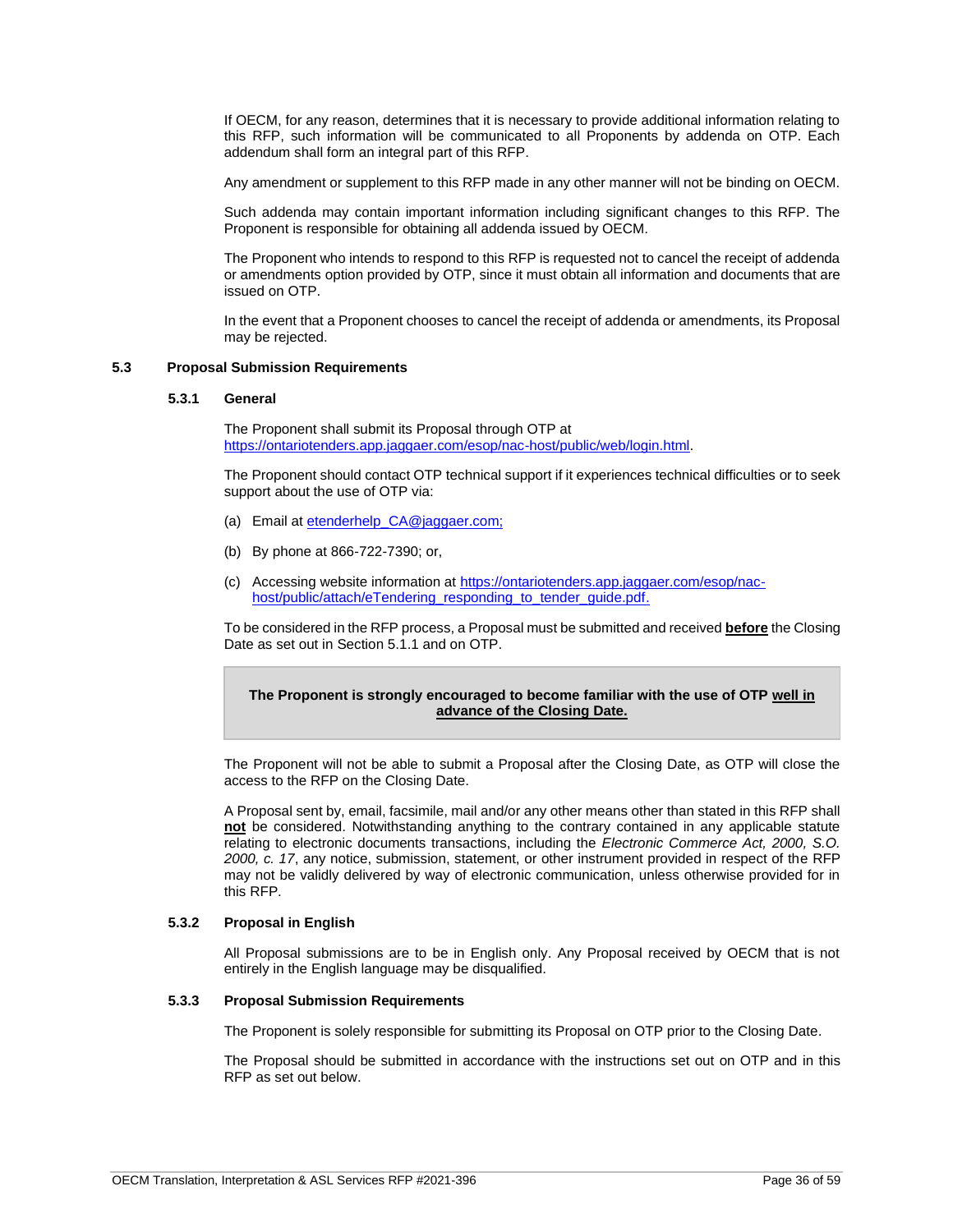| <b>Appendix/Form Title</b>                                           | <b>OTP</b><br><b>Envelope</b> | <b>Complete</b><br><b>Form within</b><br><b>OTP</b> | <b>Complete</b><br><b>Appendix</b><br>and Upload<br>to OTP |
|----------------------------------------------------------------------|-------------------------------|-----------------------------------------------------|------------------------------------------------------------|
| Form of Offer                                                        | Qualification                 | N                                                   |                                                            |
| Compliance with Form of Master Agreement                             | Qualification                 | ٦J                                                  |                                                            |
| Confirmation of Proponent Qualifications                             | Qualification                 | ٦J                                                  |                                                            |
| <b>Technical Response</b>                                            | Technical                     | ٦J                                                  |                                                            |
| Appendix C - Commercial Response (in<br>Microsoft Excel format only) | Commercial                    |                                                     | ٧                                                          |

# <span id="page-36-0"></span>**5.3.4 Other Proposal Considerations**

In preparing its Proposal, the Proponent should adhere to the following:

- (a) Information contained in any embedded link will not be considered part of a Proposal, and will not be evaluated or scored;
- (b) Completely address, on a point-by-point basis, each Technical Response question in Technical Response. Technical Responses left blank and/or unanswered will receive a score of zero (0). Refer to Section 3.3;
- (c) Information attached as part of the Commercial Envelope in OTP will not be considered as part of the evaluation of Stage II - Technical Response. Refer to Section 3.3; and,
- (d) The Proposal should be complete in all respects. Proposal evaluation and scoring applies only to the information contained in the Proposal, or accepted clarifications as set out in Section 5.3.13 Clarification of Proposals.

# <span id="page-36-1"></span>**5.3.5 Proposal Receipt by OECM**

Every Proposal received will be date/time stamped by OTP.

A Proponent should allow sufficient time in the preparation of its Proposal to ensure its Proposal is received **on** or **before** the Closing Date.

### <span id="page-36-2"></span>**5.3.6 Withdrawal of Proposal**

A Proponent may withdraw its Proposal by deleting its submission on OTP **before** the Closing Date or at any time throughout the RFP process until the execution of a Master Agreement. To withdraw a Proposal after the Closing Date, the Proponent should send a *Message* to OECM through OTP.

#### <span id="page-36-3"></span>**5.3.7 Amendment of Proposal on OTP**

A Proponent may amend its Proposal after submission through OTP, but only if the Proposal is amended and resubmitted **before** the Closing Date.

# <span id="page-36-4"></span>**5.3.8 Completeness of Proposal**

By submitting a Proposal, the Proponent confirms that all components required to use and/or manage the Services have been identified in its Proposal or will be provided to OECM or its Customers at no additional cost. Any requirement that may be identified by the Proponent after the Closing Date or subsequent to signing the Master Agreement shall be provided at the Proponent's expense.

#### <span id="page-36-5"></span>**5.3.9 Proposals Retained by OECM**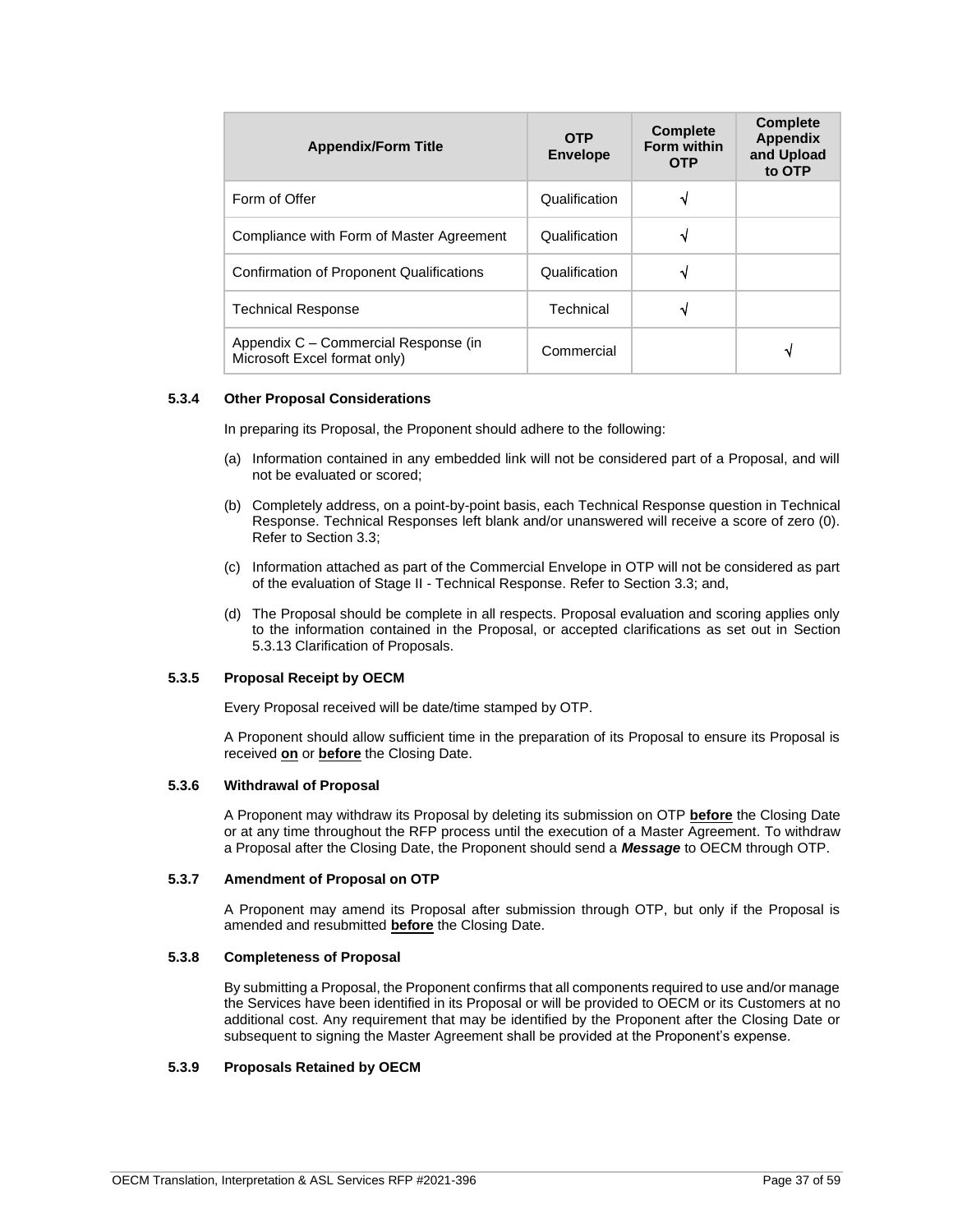All Proposals submitted by the Closing Date shall become the property of OECM and will not be returned to the Proponent.

### <span id="page-37-0"></span>**5.3.10 Acceptance of RFP**

By submitting a Proposal, a Proponent agrees to accept the terms and conditions contained in this RFP, and all representations, terms, and conditions contained in its Proposal.

### <span id="page-37-1"></span>**5.3.11 Amendments to RFP**

Subject to Section 5.1.1 and Section 5.2.4, OECM shall have the right to amend or supplement this RFP in writing prior to the Closing Date. No other statement, whether written or oral, shall amend this RFP. The Proponent is responsible to ensure it has received all addenda.

### <span id="page-37-2"></span>**5.3.12 Proposals will not be Opened Publicly**

The Proponent is advised that there will not be a public opening of this RFP. OECM will open Proposals at a time subsequent to the Closing Date.

### <span id="page-37-3"></span>**5.3.13 Clarification of Proposals**

OECM shall have the right at any time after the Closing Date to seek clarification from any Proponent in respect of the Proposal, without contacting any other Proponent.

OECM will exercise this right in a similar manner for all Proponents.

Any clarification sought shall not be an opportunity for the Proponent to either correct errors or to change its Proposal in any substantive manner. Subject to the qualification in this provision, any written information received by OECM from a Proponent in response to a request for clarification from OECM may be considered, if accepted, to form an integral part of the Proposal.

OECM shall not be obliged to seek clarification of any aspect of any Proposal.

# <span id="page-37-4"></span>**5.3.14 Verification of Information**

OECM shall have the right, in its sole discretion, to:

- (a) Verify any Proponent's statement or claim made in its Proposal or made subsequently in a clarification, interview, site visit, oral presentation, demonstration, or discussion by whatever means OECM may deem appropriate, including contacting persons in addition to those offered as references, and to reject any Proponent statement or claim, if such statement or claim or its Proposal is patently unwarranted or is questionable, which may result in changes to the scores for the Proponent's Technical Response; and,
- (b) Access the Proponent's premises where any part of the work is to be carried out to confirm Proposal information, quality of processes, and to obtain assurances of viability, provided that, prior to providing such access, the Proponent and OECM shall have agreed on access terms including pre-notification, extent of access, security and confidentiality. OECM and the Proponent shall each bear its own costs in connection with access to each other's premises.

The Proponent shall co-operate in the verification of information and is deemed to consent to OECM verifying such information, including references.

### <span id="page-37-5"></span>**5.3.15 Proposal Acceptance**

The lowest price Proposal or any Proposal shall not necessarily be accepted. While price is an evaluation criterion, other evaluation criteria as set out in Part 3 will form a part of the evaluation process.

#### <span id="page-37-6"></span>**5.3.16 RFP Incorporated into Proposal**

All provisions of this RFP are deemed to be accepted by each Proponent and incorporated into each Proposal.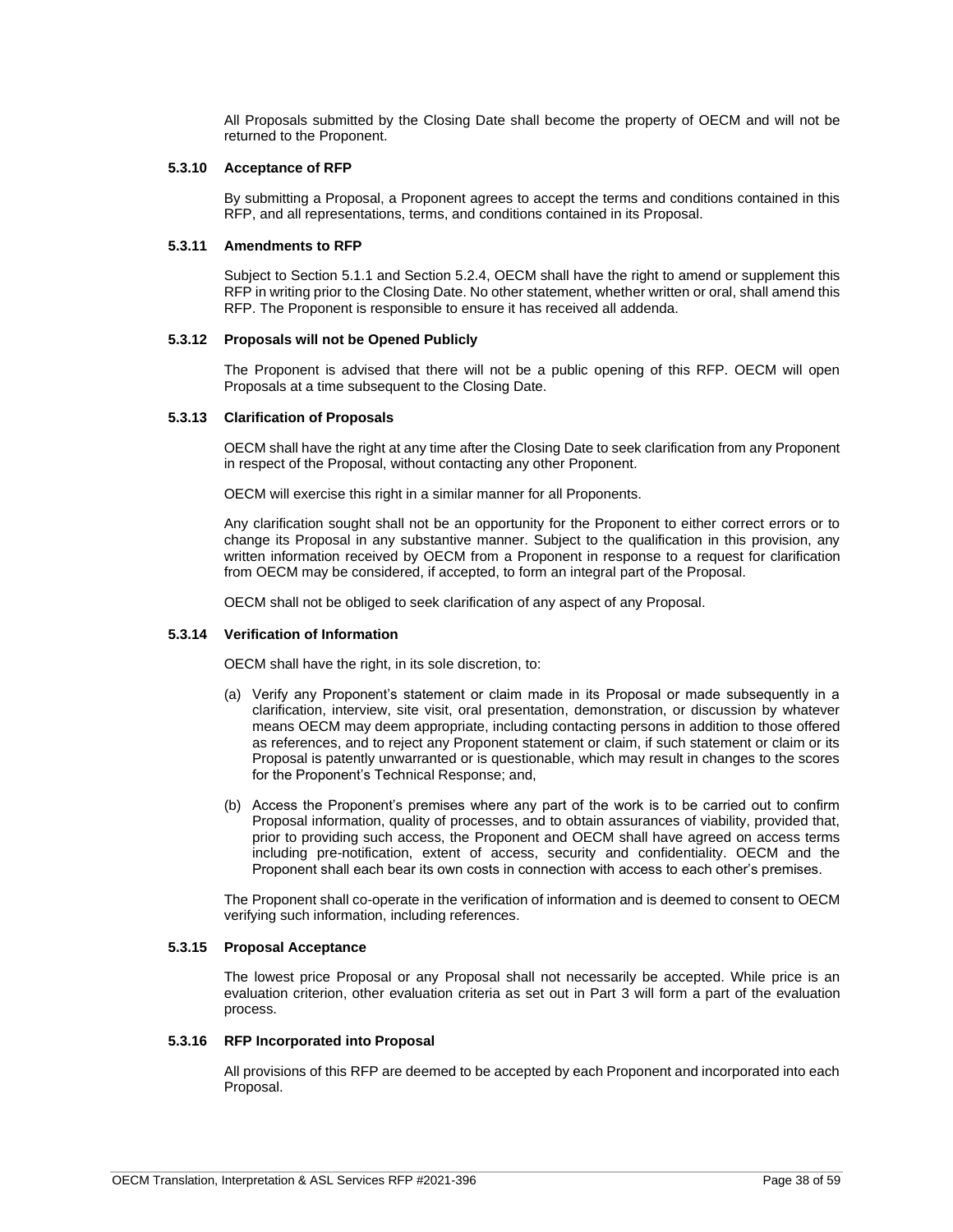# <span id="page-38-0"></span>**5.3.17 Exclusivity of Contract**

The Master Agreement, if any, with the Preferred Proponent will not be an exclusive agreement for the provision of the described Deliverables.

### <span id="page-38-1"></span>**5.3.18 Substantial Compliance**

OECM shall be required to reject Proposals, which are not substantially compliant with this RFP.

### <span id="page-38-2"></span>**5.3.19 No Publicity or Promotion**

No Proponent, including the Preferred Proponent, shall make any public announcement or distribute any literature regarding this RFP or otherwise promote itself in connection with this RFP or any arrangement entered into under this RFP without the prior written approval of OECM.

In the event that a Proponent, including the Preferred Proponent, makes a public statement either in the media or otherwise in breach of this requirement, in addition to any other legal remedy it may have in law, in equity or within the context of this RFP, OECM shall be entitled to take all reasonable steps as may be deemed necessary by OECM, including disclosing any information about a Proposal, to provide accurate information and/or to rectify any false impression which may have been created.

### <span id="page-38-4"></span><span id="page-38-3"></span>**5.4 Negotiations, Timelines, Notification and Debriefing**

### **5.4.1 Negotiations with Preferred Proponent**

OECM reserves the right to accept or reject any Proposals in whole or in part; to waive irregularities and omissions, if doing so is in the best interests of OECM and its Customers.

The Preferred Proponent shall execute the Master Agreement in the form attached to this RFP with negotiated changes, if any, and satisfy any other applicable conditions of this RFP within twenty (20) days of invitation to enter into negotiations. This provision is solely to the benefit of OECM and may be waived by OECM at its sole discretion.

If the Preferred Proponent and OECM cannot execute the Master Agreement within the allotted twenty (20) days, OECM will, as described in Section 3.7 and 3.8, be at liberty to extend the timeline, request the Preferred Proponent to submit its Best and Final Offer, terminate discussions/negotiations with the Preferred Proponent, or publish one (1) or some of the Suppliers, who have executed Master Agreements within OECM's promotional marketing launch. Other Master Agreements, if successfully negotiated with other Preferred Proponents would be added to OECM's website at a later date.

# <span id="page-38-5"></span>**5.4.2 Failure to Execute a Master Agreement**

When the Preferred Proponent successfully reaches an agreement with OECM at the end of the negotiation process in accordance with the evaluation set out in this RFP, the Preferred Proponent will be allotted five (5) Business Days to execute the Master Agreement unless otherwise specified by OECM.

If the Preferred Proponent cannot execute the Master Agreement within the allotted timeframe, OECM may rescind the invitation to execute a Master Agreement or publish one (1) or some of the Suppliers, who have executed Master Agreements within OECM's promotional marketing launch. Other Master Agreements, if successfully negotiated with other Preferred Proponents would be added to OECM's website at a later date.

In accordance with the process rules in this Part 5 – Terms and Conditions of the RFP Process, there will be no legally binding relationship created with any Proponent prior to the execution of a written agreement.

# <span id="page-38-6"></span>**5.4.3 Master Agreement**

If a Master Agreement is subsequently negotiated and awarded to a Preferred Proponent as a result of this RFP process: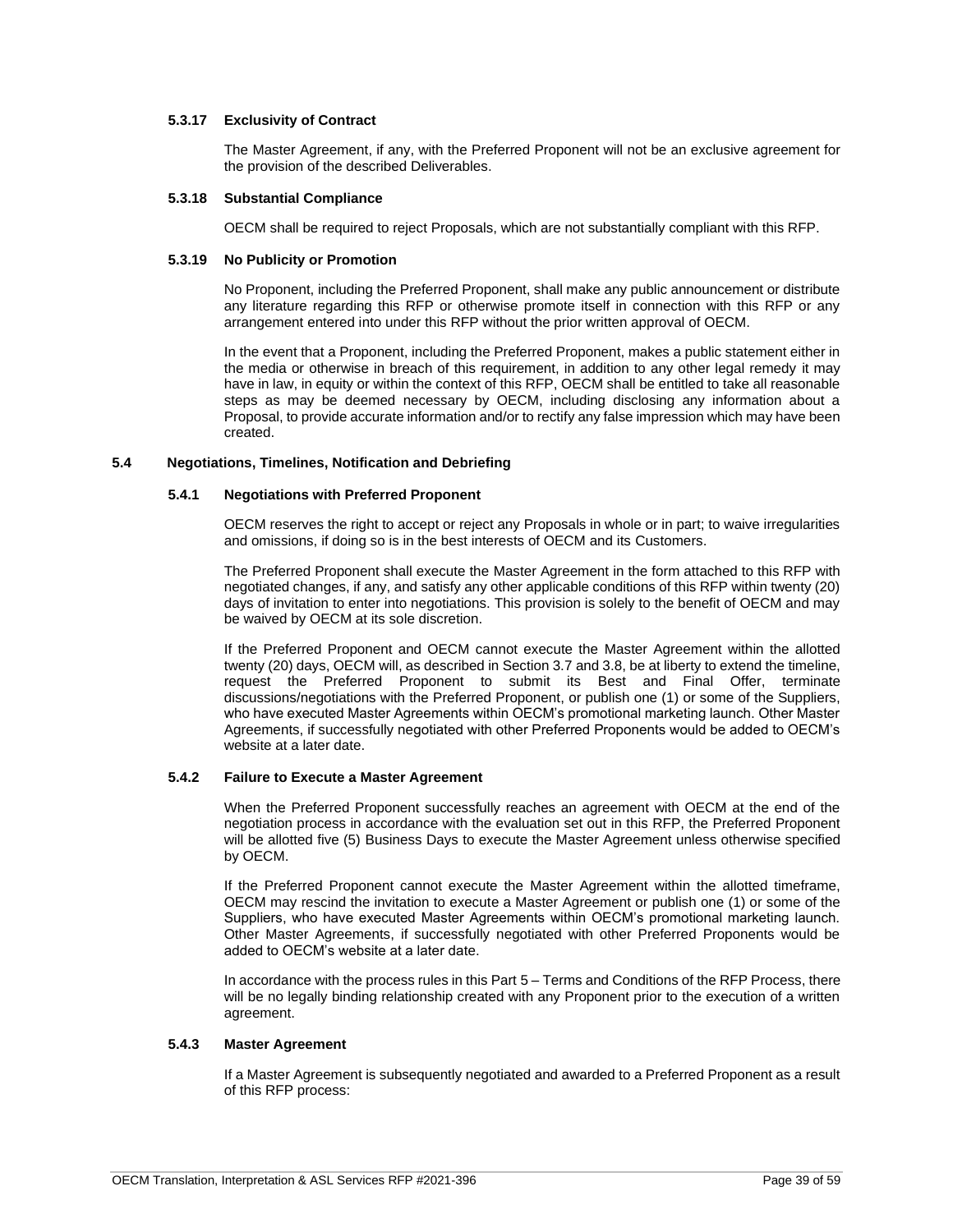- (a) Any such Master Agreement will commence upon signature by the duly authorized representatives of OECM and the Preferred Proponent; and,
- (b) May include, but not be limited to, the general Master Agreement terms contained in Appendix B – Form of Master Agreement.

# <span id="page-39-0"></span>**5.4.4 Notification to Other Proponents**

Once the Master Agreement is executed, other Proponents will be notified directly in writing and shall be notified by public posting in the same manner that the RFP was originally posted of the outcome of the procurement process and the award of the contract.

### <span id="page-39-1"></span>**5.4.5 Debriefing**

Any Proponent may request a debriefing after receipt of a notification of award. All requests must be in writing to OECM and should be made within sixty (60) days of notification of award. The intent of the debriefing information session is to aid the Proponent in presenting a better proposal in subsequent procurement opportunities. Any debriefing provided is not for the purpose of providing an opportunity to challenge the procurement process.

### <span id="page-39-2"></span>**5.4.6 Bid Dispute Resolution**

In the event that the Proponent wishes to review the decision of OECM in respect of any material aspect of the RFP process, and subject to having attended a debriefing, the Proponent shall submit a protest in writing to OECM within ten (10) days from such a debriefing.

Any request that is not timely received will not be considered and the Proponent will be notified in writing.

A protest in writing should include the following:

- (a) A specific identification of the provision and/or procurement procedure that is alleged to have been breached;
- (b) A specific description of each act alleged to have breached the procurement process;
- (c) A precise statement of the relevant facts;
- (d) An identification of the issues to be resolved;
- (e) The Proponent's arguments and supporting documentation; and,
- (f) The Proponent's requested remedy.

For the purpose of a protest, OECM will review and address any protest in a timely and appropriate manner. OECM will engage an independent and impartial third party should the need arise.

# <span id="page-39-4"></span><span id="page-39-3"></span>**5.5 Prohibited Communications, and Confidential Information**

#### **5.5.1 Confidential Information of OECM**

All correspondence, documentation, and information of any kind provided to any Proponent in connection with or arising out of this RFP or the acceptance of any Proposal:

- (a) Remains the property of OECM and shall be removed from OECM's premises only with the prior written consent of OECM;
- (b) Must be treated as confidential and shall not be disclosed except with the prior written consent of OECM;
- (c) Must not be used for any purpose other than for replying to this RFP and for the fulfillment of any related subsequent agreement; and,
- (d) Must be returned to OECM upon request.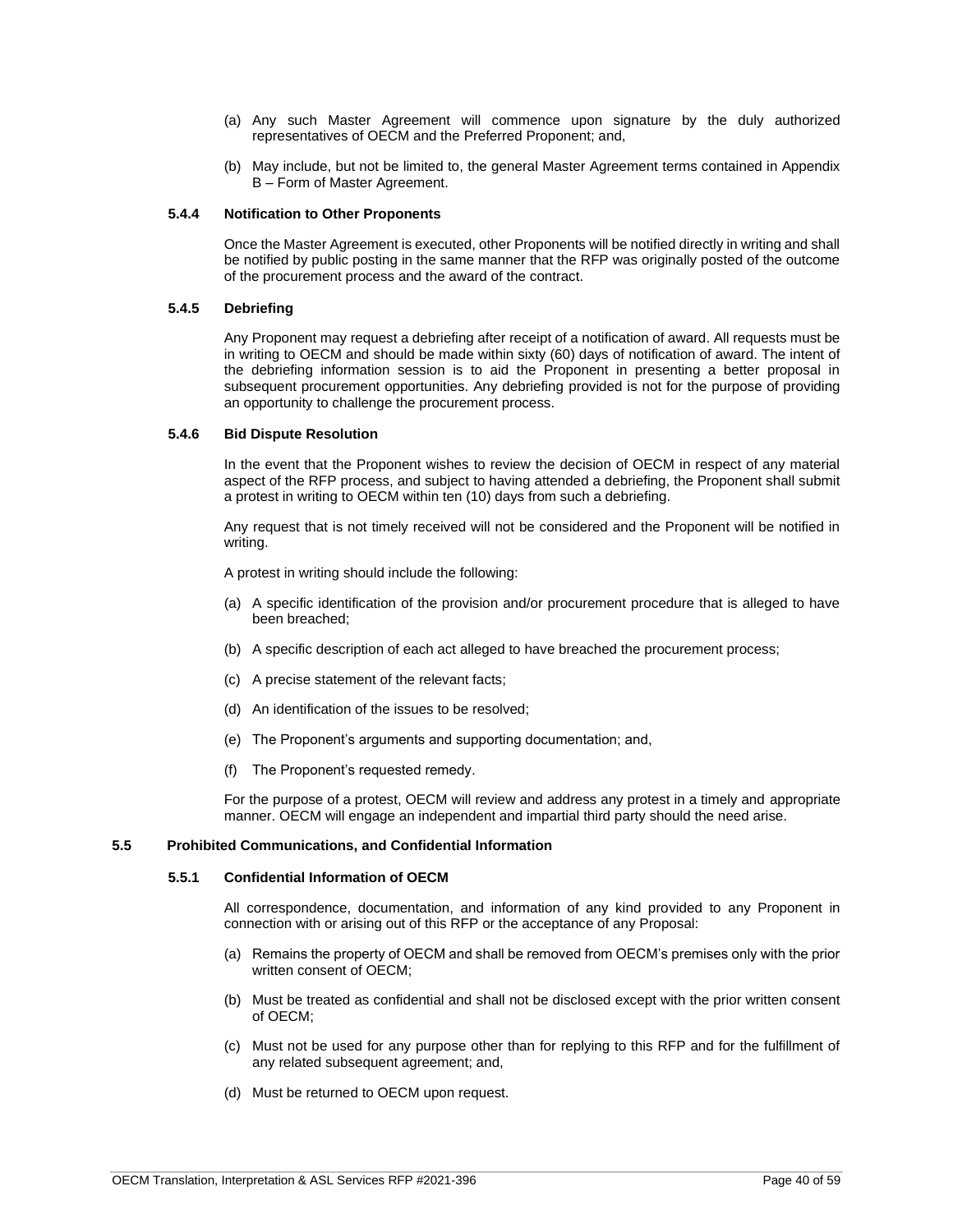# <span id="page-40-0"></span>**5.5.2 Confidential Information of the Proponent**

Except as provided for otherwise in this RFP, or as may be required by Applicable Laws, OECM shall treat the Proposal and any information gathered in any related process as confidential, provided that such obligation shall not include any information that is or becomes generally available to the public other than as a result of disclosure by OECM.

During any part of this RFP process, OECM or any of its representatives or agents shall be under no obligation to execute a confidentiality agreement.

In the event that a Proponent refuses to participate in any required stage of the RFP because OECM has refused to execute any such confidentiality agreement, the Proponent shall receive no points for that particular stage of the evaluation process.

# <span id="page-40-1"></span>**5.5.3 Proponent's Submission**

All correspondence, documentation, and information provided in response to or because of this RFP may be reproduced for the purposes of evaluating the Proposal.

If a portion of a Proposal is to be held confidential, such provisions must be clearly identified in the Proposal.

### <span id="page-40-2"></span>**5.5.4 Personal Information**

Personal Information shall be treated as follows:

- (a) Submission of information The Proponent should not submit as part of its Proposal any information related to the qualifications or experience of persons who will be assigned to provide Services unless specifically requested. OECM shall maintain the information for a period of seven (7) years from the time of collection. Should OECM request such information, OECM will treat this information in accordance with the provisions of this section;
- (b) Use Any personal information as defined in the *Personal Information Protection and Electronic Documents Act, S.C. 2005, c.5* that is requested from a Proponent by OECM shall only be used to select the qualified individuals to undertake the Services and to confirm that the work performed is consistent with these qualifications; and,
- (c) Consent It is the responsibility of the Proponent to obtain the consent of such individuals prior to providing the information to OECM. OECM will consider that the appropriate consents have been obtained for the disclosure to and use by OECM of the requested information for the purposes described.

#### <span id="page-40-3"></span>**5.5.5 Non-Disclosure Agreement**

OECM reserves the right to require any Proponent to enter into a non-disclosure agreement satisfactory to OECM.

#### <span id="page-40-4"></span>**5.5.6 Freedom of Information and Protection of Privacy Act**

The *Freedom of Information and Protection of Privacy Act (Ontario)*, applies to information provided by the Proponent. A Proponent should identify any information in its Proposal, or any accompanying documentation supplied in confidence for which confidentiality is to be maintained by OECM and its Customers. The confidentiality of such information will be maintained by OECM, except as otherwise required by law or by order of a court, tribunal, or the Ontario Privacy Commissioner.

By submitting a Proposal, including any Personal Information requested in this RFP, the Proponent agrees to the use of such information for the evaluation process, for any audit of this procurement process, and for contract management purposes.

# <span id="page-40-5"></span>**5.5.7 Intellectual Property**

The Proponent shall not use any intellectual property of OECM or Customers including, but not limited to, logos, registered trademarks, or trade names of OECM or Customers, at any time without the prior written approval of OECM and the respective Customer.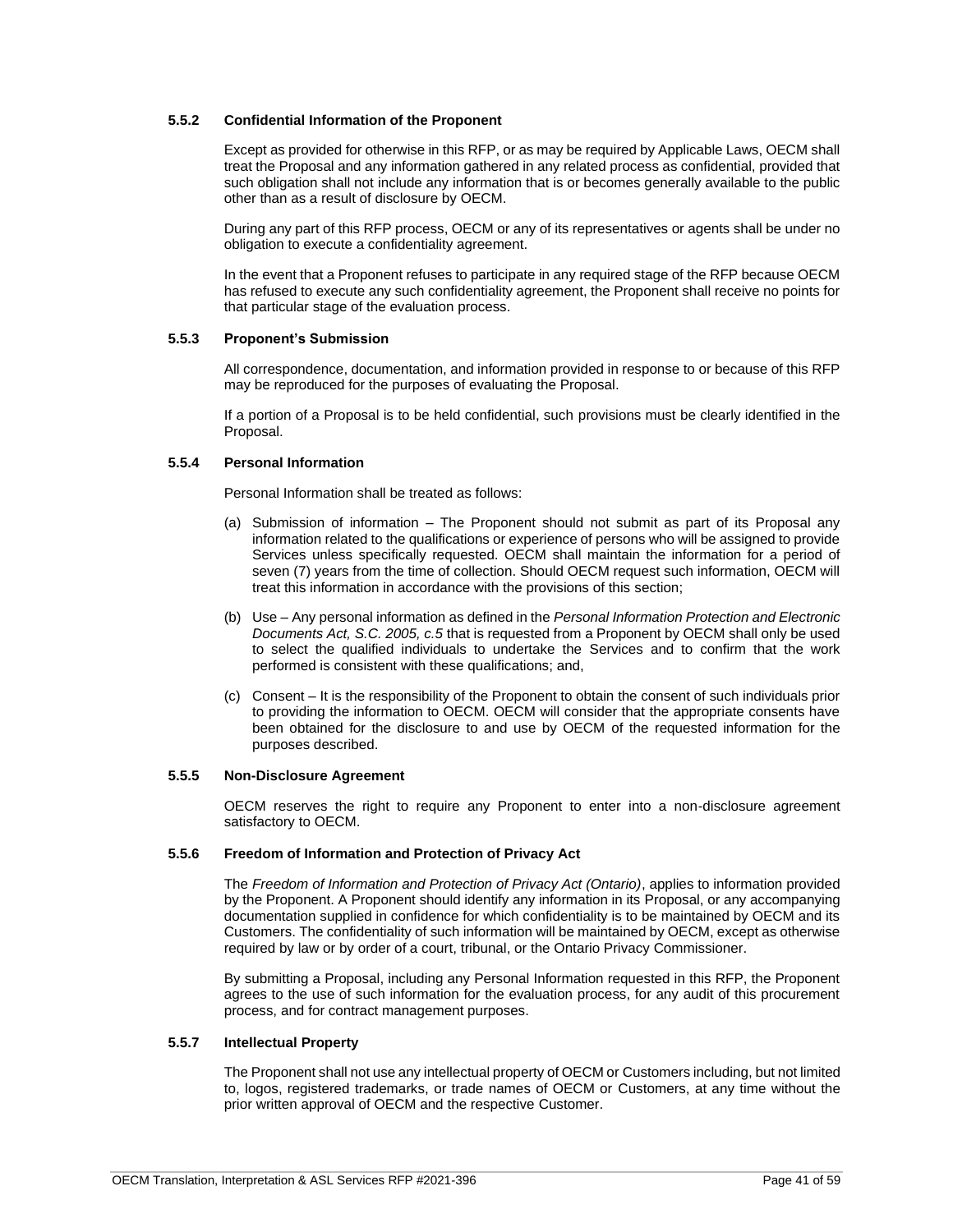# <span id="page-41-1"></span><span id="page-41-0"></span>**5.6 Reserved Rights and Governing Law of OECM**

# **5.6.1 General**

In addition to any other express rights or any other rights, which may be, implied in the circumstances, OECM reserves the right to:

- (a) Make public the names of any or all Proponents;
- (b) Request written clarification or the submission of supplementary written information from any Proponent and incorporate such clarification or supplementary written information, if accepted, into the Proposal, at OECM's discretion, provided that any clarification or submission of supplementary written information shall not be an opportunity for the Proponent to correct errors in its Proposal or to change or enhance the Proposal in any material manner;
- (c) Waive formalities and accept Proposals that substantially comply with the requirements of this RFP;
- (d) Verify with any Proponent or with a third party any information set out in a Proposal;
- (e) Check references other than those provided by Proponents;
- (f) With supporting evidence, disqualify any Proponent on grounds such as:
	- i. Bankruptcy or insolvency;
	- ii. False declarations;
	- iii. Significant or persistent deficiencies in performance of any substantive requirement or obligation under a prior agreement or agreements;
	- iv. Final judgments in respect of serious crimes or other serious offence; or,
	- v. Professional misconduct or acts or omissions that adversely reflect on the commercial integrity of the Proponent;
- (g) Disqualify any Proponent whose Proposal contains misrepresentations or any other inaccurate or misleading information;
- (h) Disqualify any Proponent whose Proposal is determined by OECM to be non-compliant with the requirements of this RFP;
- (i) Disqualify a Proposal based upon the past performance or on inappropriate conduct in a prior procurement process, or where the Proponent has or the principals of a Proponent have previously breached an agreement with OECM, or has otherwise failed to perform such agreement to the reasonable satisfaction of OECM (i.e. has not submitted required reporting and/or Cost Recovery Fees to OECM);
- (j) Disqualify any Proponent, who, in relation to this RFP or the evaluation and selection process, has engaged directly or indirectly in any form of political or other lobbying whatsoever to influence the selection of the Supplier.
- (k) Disqualify the Proponent who has been charged or convicted of an offence in respect of an agreement with OECM, or who has, in the opinion of OECM, engaged in any illegal business practices, including activities such as bid-rigging, price-fixing, bribery, fraud, coercion or collusion, unethical conduct, including lobbying as described above or other forms of deceitfulness, or other inappropriate communications offering gifts to any employees, officers, agents, elected or appointed officials or other representatives of OECM, or where the Proponent reveals a Conflict of Interest or Unfair Advantage in its Proposal or a Conflict of Interest or evidence of any Unfair Advantage is brought to the attention of OECM;
- (l) Disqualify any Proposal of any Proponent who has breached any Applicable Laws or who has engaged in conduct prohibited by this RFP, including where there is any evidence that the Proponent or any of its employees or agents colluded with any other Proponent, its employees or agents in the preparation of the Proposal;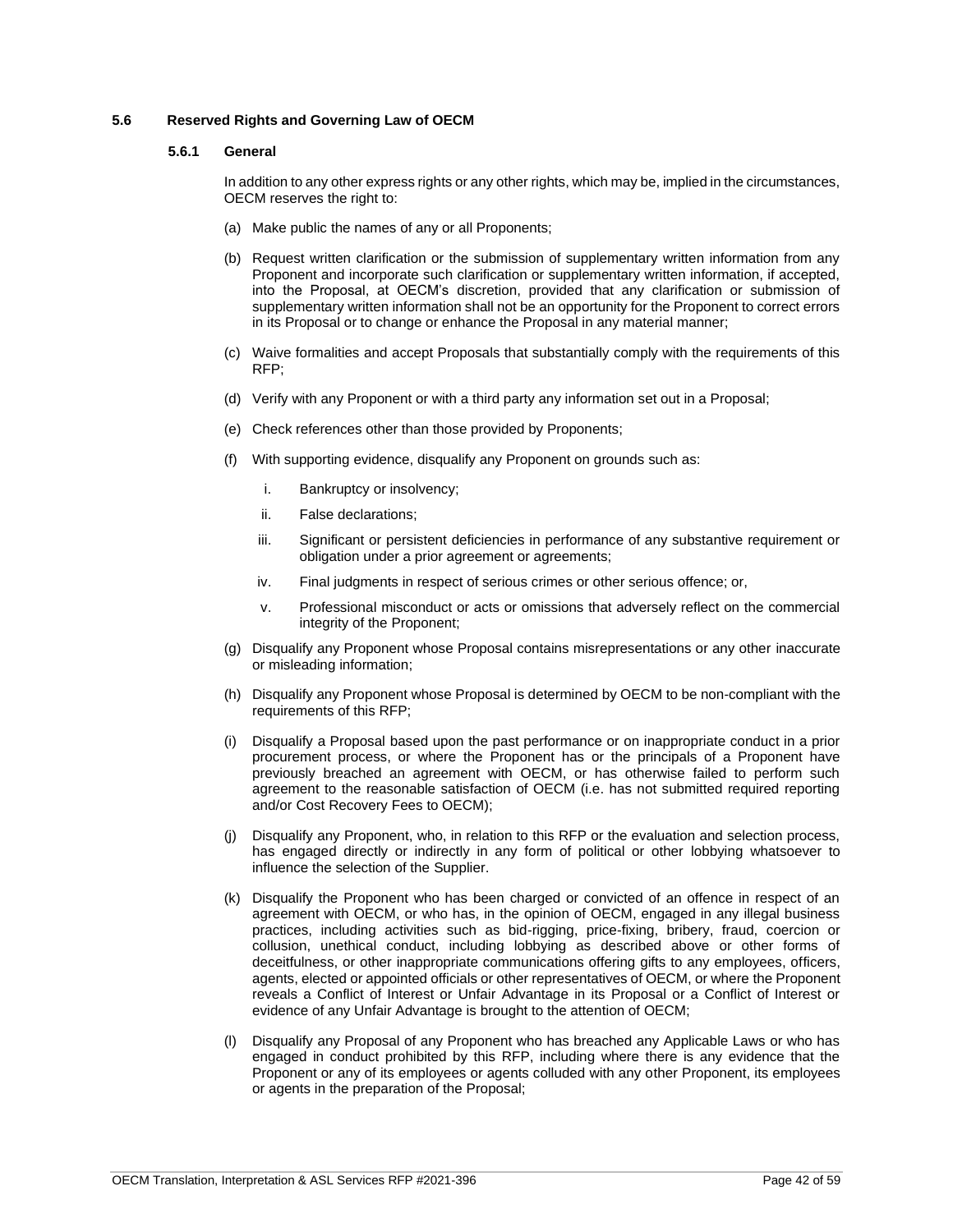- (m) Make changes, including substantial changes, to this RFP provided that those changes are issued by way of addenda in the manner set out in this RFP;
- (n) Accept or reject a Proposal if only one (1) Proposal is submitted;
- (o) Reject a Subcontractor proposed by a Proponent within a Consortium;
- (p) Select any Proponent other than the Proponent whose Proposal reflects the lowest cost to OECM;
- (q) Cancel this RFP process at any stage and issue a new RFP for the same or similar requirements, including where:
	- i. OECM determines it would be in the best interest of OECM not to award a Master Agreement,
	- ii. the Proposal prices exceed the bid prices received by OECM for Services acquired of a similar nature and previously done work,
	- iii. the Proposal prices exceed the costs OECM or its Customers would incur by doing the work, or most of the work, with its own resources,
	- iv. the Proposal prices exceed the funds available for the Services, or,
	- v. the funding for the acquisition of the proposed Services has been revoked, modified, or has not been approved,

and where OECM cancels this RFP, OECM may do so without providing reasons, and OECM may thereafter issue a new request for proposals, request for qualifications, sole source, or do nothing;

- (r) Discuss with any Proponent different or additional terms to those contained in this RFP or in any Proposal;
- (s) Accept any Proposal in whole or in part;
- (t) If OECM receives a Proposal from a Proponent with Rates that are abnormally lower than the Rates in other Proposals, OECM may verify with the Proponent that the Proponent satisfies the conditions for participation and is capable of fulfilling the Master Agreement; or,
- (u) Reject any or all Proposals in its absolute discretion, including where a Proponent has launched legal proceedings against OECM and/or its Customers or is otherwise engaged in a dispute with OECM and/or its Customers;

and these reserved rights are in addition to any other express rights or any other rights which may be implied in the circumstances and OECM shall not be liable for any expenses, costs, losses or any direct or indirect damages incurred or suffered by any Proponent or any third party resulting from OECM exercising any of its express or implied rights under this RFP.

By submitting a Proposal, the Proponent authorizes the collection by OECM of the information set out under (d) and (e) in the manner contemplated in those subparagraphs.

### <span id="page-42-0"></span>**5.6.2 Rights of OECM – Proponent**

In the event that the Preferred Proponent fails or refuses to execute the Master Agreement within allotted time from being notified, OECM may, in its sole discretion:

- (a) Extend the period for concluding the Master Agreement, provided that if substantial progress towards executing the Master Agreement is not achieved within a reasonable period of time from such extension, OECM may, in its sole discretion, terminate the discussions;
- (b) Exclude the Preferred Proponent from further consideration and begin discussions with the next highest scoring Proponent without becoming obligated to offer to negotiate with all Proponents; or,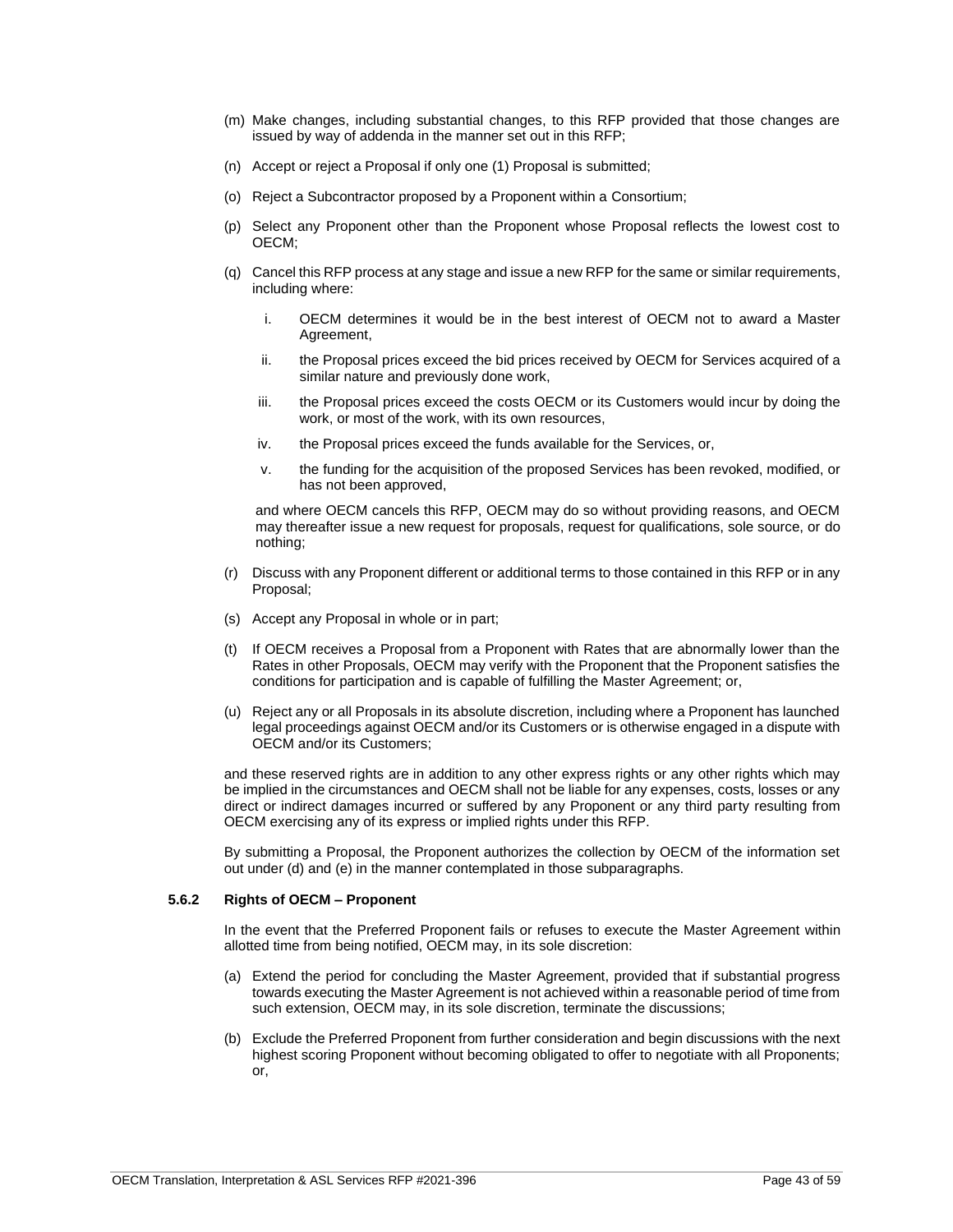(c) Exercise any other applicable right set out in this RFP including, but not limited to, cancelling the RFP and issuing a new RFP for the same or similar Services.

OECM may also cancel this RFP in the event the Preferred Proponent fails to obtain any of the permits, licences, and approvals required pursuant to this RFP.

### <span id="page-43-0"></span>**5.6.3 No Liability**

The Proponent agrees that:

- (a) Any action or proceeding relating to this RFP process shall be brought in any court of competent jurisdiction in the Province of Ontario and for that purpose the Proponent irrevocably and unconditionally attorns and submits to the jurisdiction of that Ontario court;
- (b) It irrevocably waives any right to and shall not oppose any Ontario action or proceeding relating to this RFP process on any jurisdictional basis; and,
- (c) It shall not oppose the enforcement against it, in any other jurisdiction, of any judgement or order duly obtained from an Ontario court as contemplated by this RFP.

The Proponent further agrees that if OECM commits a material breach of OECM's obligations pursuant to this RFP, OECM's liability to the Proponent, and the aggregate amount of damages recoverable against OECM for any matter relating to or arising from that material breach, whether based upon an action or claim in contract, warranty, equity, negligence, intended conduct, or otherwise, including any action or claim arising from the acts or omissions, negligent or otherwise, of OECM, shall be no greater than the Proposal preparation costs that the Proponent seeking damages from OECM can demonstrate. In no event shall OECM be liable to the Proponent for any breach of OECM's obligations pursuant to this RFP, which does not constitute a material breach thereof. The Proponent acknowledges and agrees that the provisions of the *Broader Public Sector Accountability Act, 2010* shall apply notwithstanding anything contained herein.

### <span id="page-43-1"></span>**5.6.4 Assignment**

The Proponent shall not assign any of its rights or obligations hereunder during this RFP process without the prior written consent of OECM. Any act in derogation of the foregoing shall be null and void.

#### <span id="page-43-2"></span>**5.6.5 Entire RFP**

This RFP and all Appendices form an integral part of this RFP.

### <span id="page-43-3"></span>**5.6.6 Priority of Documents**

In the event of any inconsistencies between the terms, conditions, and provisions of the main part of the RFP and the Appendices, the RFP shall prevail over the Appendices during this RFP process.

### <span id="page-43-4"></span>**5.6.7 Disqualification for Misrepresentation**

OECM may disqualify the Proponent or rescind a Master Agreement subsequently entered if the Proponent's Proposal contains misrepresentations or any other inaccurate, misleading or incomplete information.

### <span id="page-43-5"></span>**5.6.8 References and Past Performance**

The evaluation may include information provided by the Proponent's references and may also consider the Proponent's past performance with OECM and/or its Customers.

# <span id="page-43-6"></span>**5.6.9 Cancellation**

OECM may cancel or amend the RFP process without liability at any time.

# <span id="page-43-7"></span>**5.6.10 Competition Act**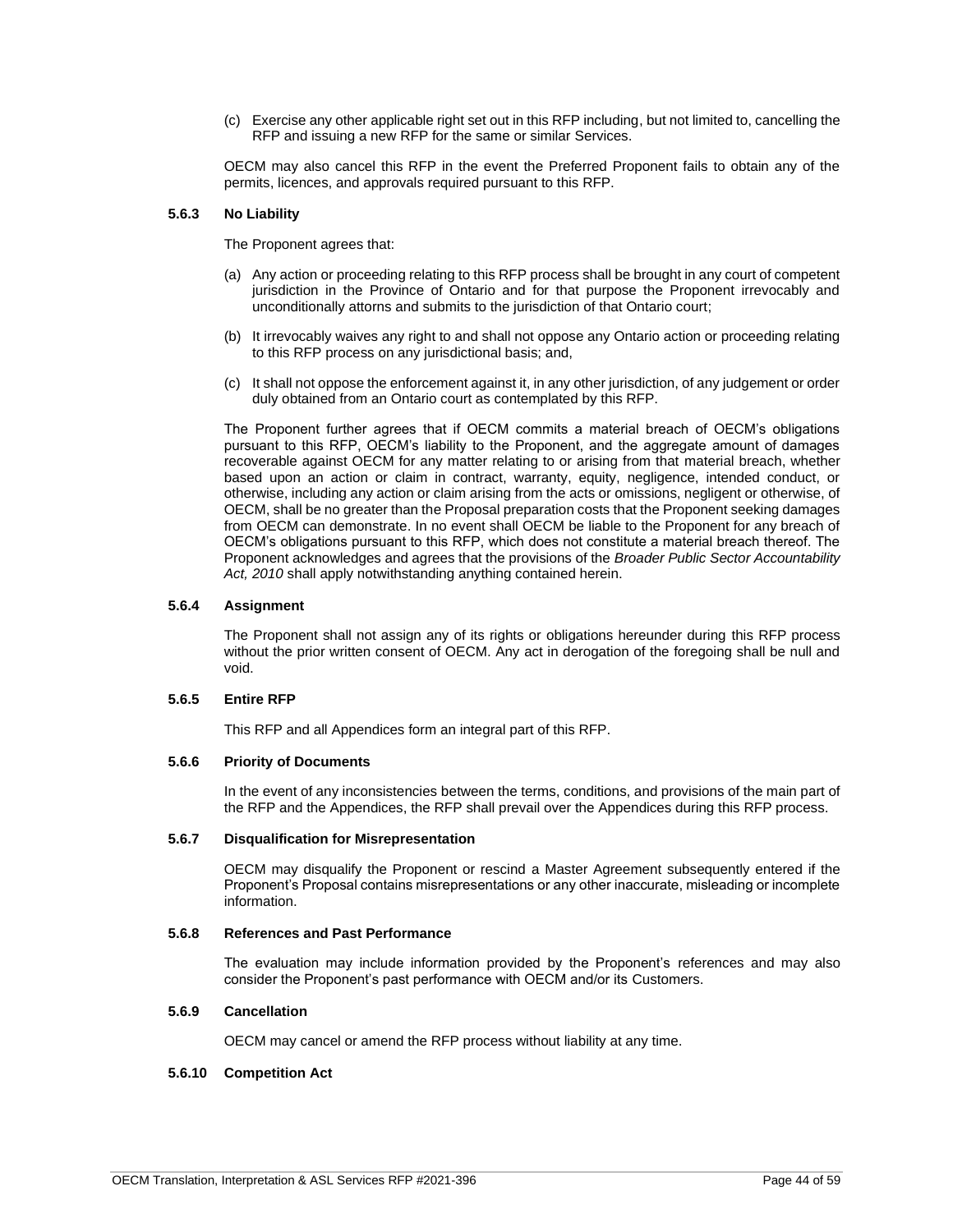Under Canadian law, a Proposal must be prepared without conspiracy, collusion, or fraud. For more information.<br>
information. 
information in the Competition Bureau website at information, refer to the Competition Bureau website at [http://www.competitionbureau.gc.ca/eic/site/cb-bc.nsf/eng/home,](http://www.competitionbureau.gc.ca/eic/site/cb-bc.nsf/eng/home) and in particular, part VI of the *Competition Act,* R.S.C. 1985, c. C-34.

# <span id="page-44-0"></span>**5.6.11 Trade Agreements**

The Proponent should note that procurements coming within the scope of either Chapter 5 of the Canadian Free Trade Agreement, Chapter 19 of the Comprehensive Economic and Trade Agreement ("CETA") or within the scope of the Trade and Cooperation Agreement between Quebec and Ontario are subject to such agreements, although the rights and obligations of the parties shall be governed by the specific terms of this RFP.

For more information, refer to the following:

- (a) Canadian Free Trade Agreement website at [https://www.cfta-alec.ca/;](https://www.cfta-alec.ca/)
- (b) Trade and Cooperation Agreement between Quebec and Ontario at [https://www.cfta](https://www.cfta-alec.ca/wp-content/uploads/2017/07/OQTCA-Consolidated-Jan-24-2017.pdf)[alec.ca/wp-content/uploads/2017/07/OQTCA-Consolidated-Jan-24-2017.pdf;](https://www.cfta-alec.ca/wp-content/uploads/2017/07/OQTCA-Consolidated-Jan-24-2017.pdf) and,
- (c) Comprehensive Economic and Trade Agreement at http://www.international.gc.ca/gacamc/campaign-campagne/ceta-aecg/index.aspx?lang=eng.

# <span id="page-44-1"></span>**5.6.12 Governing Law**

The terms and conditions in this Part 5:

- (a) Are included for greater certainty and are intended to be interpreted broadly and separately (with no particular provision intended to limit the scope of any other provision);
- (b) Are non-exhaustive (and shall not be construed as intending to limit the pre-existing rights of the parties to engage in pre-contractual discussions in accordance with the common law governing direct commercial negotiations); and,
- (c) Are to be governed by and construed in accordance with the laws of the province or territory within which the Customer is located and the federal laws of Canada applicable therein.

[End of Part 5]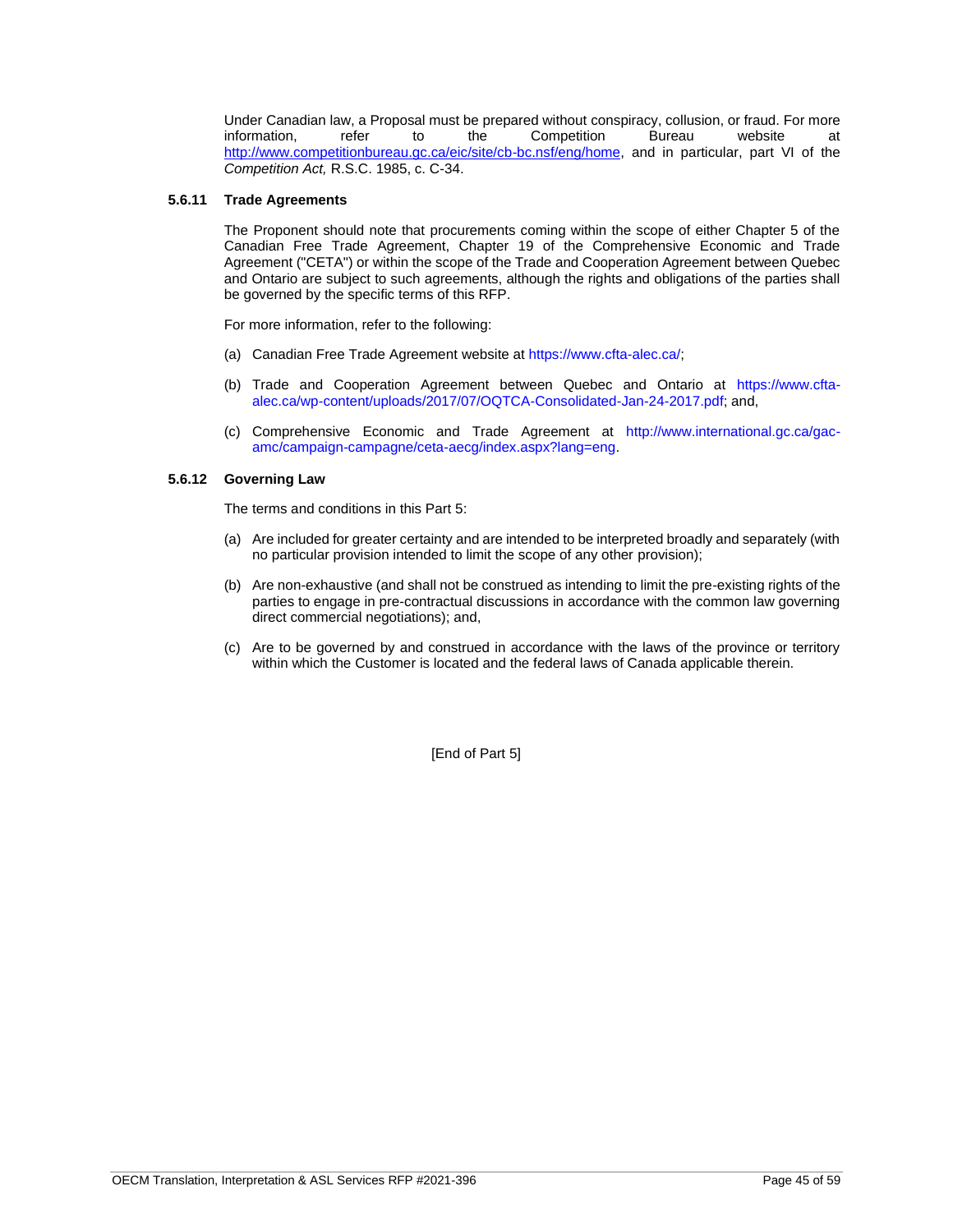# **APPENDIX A – DEFINITIONS**

### <span id="page-45-0"></span>**Definitions**

Unless otherwise specified in this RFP, capitalized words and phrases have the meaning set out in Appendix B – Form of Master Agreement attached to this RFP.

**"Applicable Law"** means any common law requirement and all applicable and enforceable statutes, regulations, directives, policies, administrative interpretations, orders, by-laws, rules, guidelines, approvals and other legal requirements of any government and/or regulatory authority in effect from time to time;

**"Best and Final Offer"** or **"BAFO"** means a process during the negotiation stage in which a Preferred Proponent may be invited by OECM to submit a best and final offer on a process or section of the RFP to improve on their original Proposal submission. BAFO cannot be requested by a Proponent;

### **"Broader Public Sector"** or **"BPS"** means:

- (a) Select classified, non-classified and hydro entities (referred to as Other Included Entities in the Management Board of Cabinet Procurement Directive);
- (b) The Legislative Assembly;
- (c) Every municipality in Ontario as defined in the *Municipal Affairs Act and the Municipal Act*;
- (d) Every regional municipality in Ontario as defined in the *Regional Municipalities Act*;
- (e) The District Municipality of Muskoka as described in the *District Municipality of Muskoka Act*;
- (f) Every local board in Ontario as defined in the *Municipal Affairs Act and the Municipal Act*;
- (g) Every university in Ontario;
- (h) Every college of applied art and technology in Ontario;
- (i) Every post-secondary institution in Ontario, the enrollments of which are used to calculate annual operating grant entitlement;
- (j) Every school board in Ontario as defined in the *Education Act*;
- (k) Every hospital listed in the Schedule to the Classification of Hospitals Regulations made under the *Public Hospitals Act*; and,
- (l) Every private hospital operated under the authority of a licence issued under the *Private Hospitals Act* including:
	- i. Community Health Centres; and,
	- ii. Community Care Access Locations;

See [https://www.ontario.ca/page/broader-public-sector-accountability;](https://www.ontario.ca/page/broader-public-sector-accountability)

**"Business Day"** or **"Day"** means Monday to Friday between the hours of 9:00 a.m. to 5:00 p.m., except when such a day is a public holiday, as defined in the *Employment Standards Act* (Ontario), or as otherwise agreed to by the parties in writing;

**"Closing Date"** means the Proposal submission date and time as set out in OTP and in Section 5.1.1 and may be amended from time to time in accordance with the terms of this RFP;

**"Commercial Envelope"** means an area in OTP where the Proponent would upload its completed Commercial Response;

"**Commercial Response**" means the Rates the Proponent uploads to OTP within Appendix C – Commercial Response as part of the Commercial Envelope;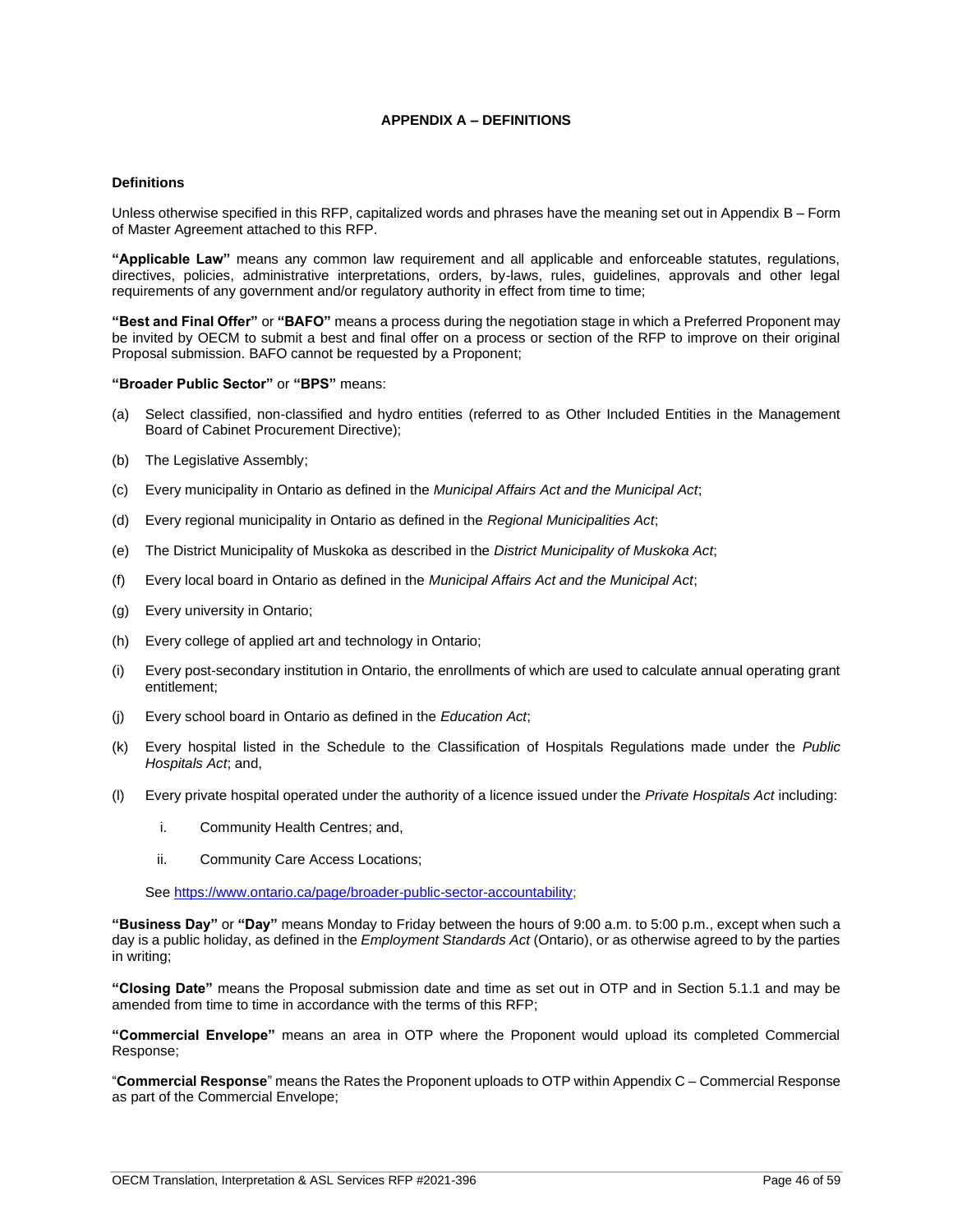**"Confidential Information"** means confidential information of OECM and/or any Customer (other than confidential information which is disclosed to the Preferred Proponent in the normal course of the RFP) where the confidential information is relevant to the Deliverables required by the RFP, its pricing or the RFP evaluation process, and includes all information concerning the business or affairs of the party or its directors, governors, trustees, officers or employees that is of a confidential nature, which information if in written or other tangible form, is clearly designated as confidential, or if disclosed orally, is designated as confidential in a written memorandum delivered by the disclosing party promptly following such disclosure. For the purposes of greater certainty, Confidential Information shall:

- (a) Include:(i) all new information derived at any time from any such Confidential Information whether created by OECM, the Customer, the Proponent or any third-party; (ii) all information (including Personal Information) that OECM or the Customer is obliged, or has the discretion, not to disclose under provincial or federal legislation; and, (iii) pricing under this RFP;
- (b) not include information that: (i) is or becomes generally available to the public without fault or breach on the part of the disclosing party of any duty of confidentiality owed by it hereunder; (ii) the disclosing party can demonstrate to have been rightfully obtained it, without any obligation of confidence, from a third-party who had the right to transfer or disclose it to the disclosing party free of any obligation of confidence; (iii) the disclosing party can demonstrate to have been rightfully known to or in the possession of it at the time of disclosure, free of any obligation of confidence when disclosed; or (iv) is independently developed by the disclosing party; but the exclusions in this subparagraph shall in no way limit the meaning of Personal Information or the obligations attaching thereto under the Contract or at law;

**"Conflict of Interest"** includes, but is not limited to, any situation or circumstance where:

- (a) in relation to the RFP process, the Proponent has an unfair advantage or engages in conduct, directly or indirectly, that may give it an unfair advantage, including, but not limited to (i) having or having access to information in the preparation of its Proposal that is confidential to OECM and not available to other respondents; (ii) communicating with any person with a view to influencing preferred treatment in the RFP process; or (iii) engaging in conduct that compromises or could reasonably be seen to compromise the integrity of the open and competitive RFP process and render that process non-competitive and unfair; or,
- (b) in relation to the performance of its contractual obligations in an OECM contract, the Proponent's other commitments, relationships or financial interests (i) could or could reasonably be seen to exercise an improper influence over the objective, unbiased and impartial exercise of its independent judgement; or (ii) could or could reasonably be seen to compromise, impair or be incompatible with the effective performance of its contractual obligations;

**"Consortium"** means when more than one (1) business entities (i.e. Consortium members) agree to work together and submit one (1) Proposal to satisfy the requirements of the RFP. One (1) of the Consortium members shall identify itself as the Proponent and assume full responsibility and liability for the work and actions of all Consortium members;

**"Cost Recovery Fee"** or **"CRF"** means a fee, which contributes to the recovery of OECM's operating costs as a notfor-profit/non share capital corporation, which is based on the before tax amount invoiced by the Supplier to Customers for Deliverables acquired through OECM's competitively sourced agreements. Once Customer-Supplier Agreements have been executed, this fee is remitted by the Supplier to OECM on a quarterly basis;

**"Customer"** is typically an organization such as educational entities (e.g. school boards or authorities, Provincial and Demonstration Schools Branch with the Ontario Ministry of Education, colleges, and universities, and may also include Private Schools and Private Career Colleges), Crown corporations, First Nations federal agencies, health and social service entities, municipalities, not-for-profit organizations, provincially funded organizations ("PFO"), shared service organizations, utilities and local boards, any other Ontario Public Sector and Broader Public Sector agencies, boards or commissions or similar entities not mentioned here;

**"Customer-Supplier Agreement"** or **"CSA"** means a schedule attached to the Master Agreement, which is executed between Customers and a Supplier for the provision of the Deliverables in the RFP;

**"Deliverable"** means all Services to be provided or performed by the Supplier, under the Master Agreement, and includes everything that is necessary to be supplied, provided or delivered by the Supplier within scope of the resulting Master Agreement;

**"Eligible Proposal"** means a Proposal that meets or exceeds the prescribed requirement, proceeding to the next stage of evaluation;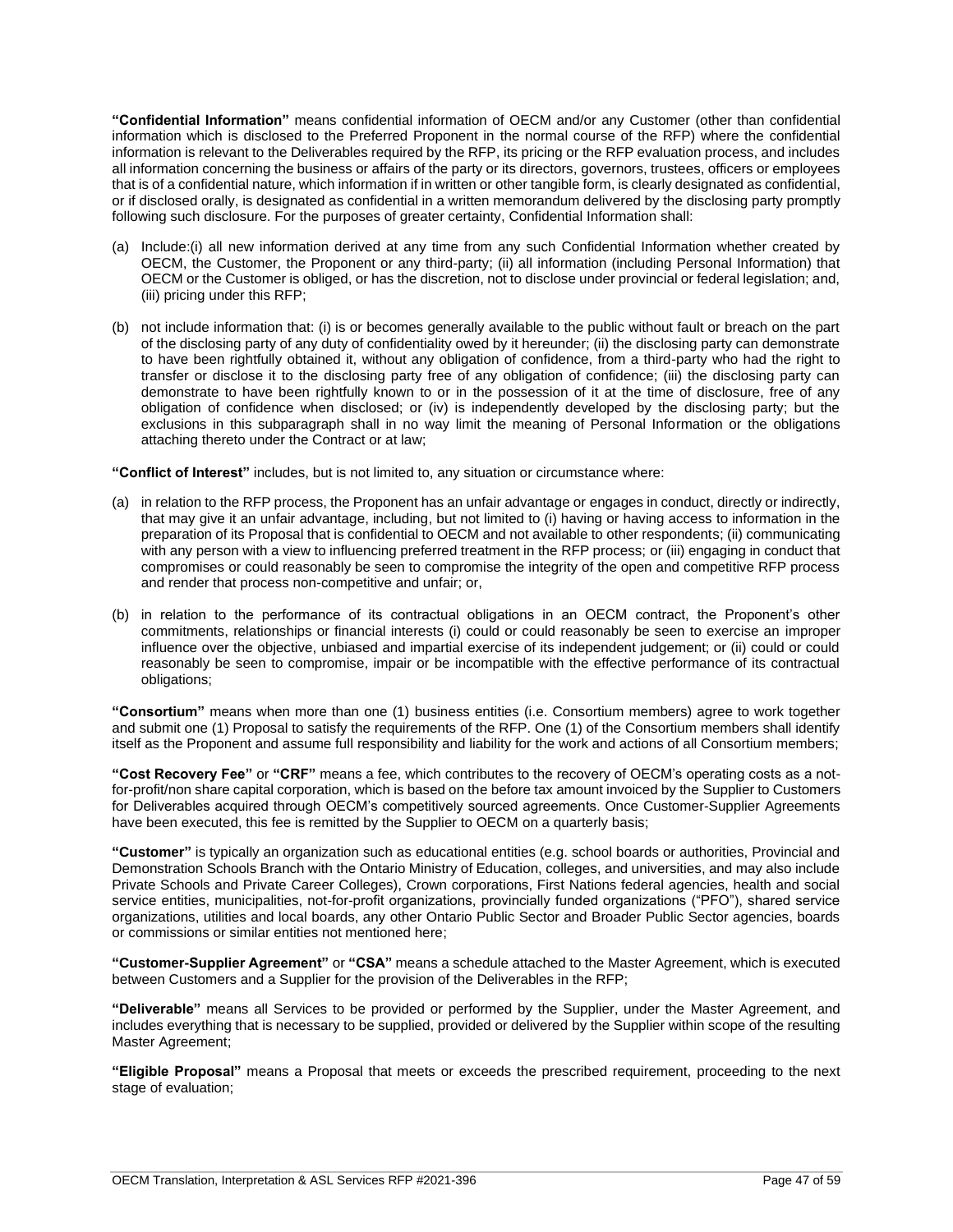**"Master Agreement"** or **"Agreement"** means the agreement to be made between the Preferred Proponent and OECM based on the template attached as Appendix B – Form of Master Agreement with negotiated changes, together with all schedules and appendices attached thereto and all other documents incorporated by reference therein, as amended from time to time by agreement between OECM and the Supplier;

**"OECM"** means the Ontario Education Collaborative Marketplace;

**"OECM's Deadline for Issuing Final Addenda"** means the date and time as set out in Section 5.1.1 of this RFP and may be amended from time to time in accordance with the terms of this RFP;

**"Ontario Tenders Portal"** or **"OTP"** means the electronic tendering platform <https://ontariotenders.app.jaggaer.com/esop/nac-host/public/web/login.html> through which a Proponent's Proposal must be submitted by the Closing Date;

**"PFO"** means a provincially funded organization;

**"Personal Information"** has the same definition as in subsection 2(1) of FIPPA and in subsection 2(1) of MFIPPA, that is, recorded information about an identifiable individual or that may identify an individual and includes all such information obtained by the Proponent from OECM or the Customer or created by the Proponent pursuant to the RFP;

**"Preferred Proponent"** means the Proponent that is invited into negotiations in accordance with the evaluation process set out in this RFP;

**"Project Advisory Committee"** or **"PAC"** means the individuals providing input into the development of this RFP, and may also evaluate Proposals received in response to this RFP;

**"Proponent"** means an entity that submits a Proposal in response to this RFP and, as the context suggest, refers to a potential Proponent;

**"Proposal"** means all documentation and information submitted by a Proponent in response to the RFP;

**"Purchasing Card"** or **"P-Card"** means the corporate charge cards used by the Customer, as may be changed from time to time;

**"Qualification Envelope"** means an area in OTP where the Proponent would complete Qualification Response;

**"Qualification Response"** means the information the Proponent submits within OTP as part of the Qualification Envelope;

**"Rates"** means the maximum prices, maximum percentage of maximum prices per word, and minimum percentage discount of maximum prices per word, in Canadian funds, for the Services as set out in the Proponent's submitted Appendix C - Commercial Response;

**"Request for Proposals"** or **"RFP"** means this Request for Proposals #2021-396 issued by OECM, including all appendices and addenda thereto;

**"Second Stage Selection Process"** or **"Second Stage"** means a request from one (1) or more Suppliers via a Second Stage tool (e.g. Request for Services ("RFS") or Customer's process (e.g. directly or via an online e.tendering platform) from a Customer or from OECM on behalf of a Customer, seeking Rates and relevant Services specific to a Customer's organization;

**"Service"** means all Services to be provided or performed by the Supplier, under the Master Agreement, and includes everything that is necessary to be supplied, provided or delivered by the Supplier;

**"Subcontractor"** includes the Supplier's subcontractors or third-party providers or their respective directors, officers, agents, employees or independent contractors, who shall fall within the meaning of Supplier for the purposes of the Master Agreement as mutually agreed upon by the Customer;

**"Supplier"** means a Preferred Proponent who has fully executed a Master Agreement with OECM and has assumed full liability and responsibility for the provision of Deliverables pursuant to the Master Agreement either as a single Supplier or a lead Supplier engaging other suppliers or Subcontractors;

**"Technical Envelope"** means an area in OTP where the Proponent would complete Technical Response;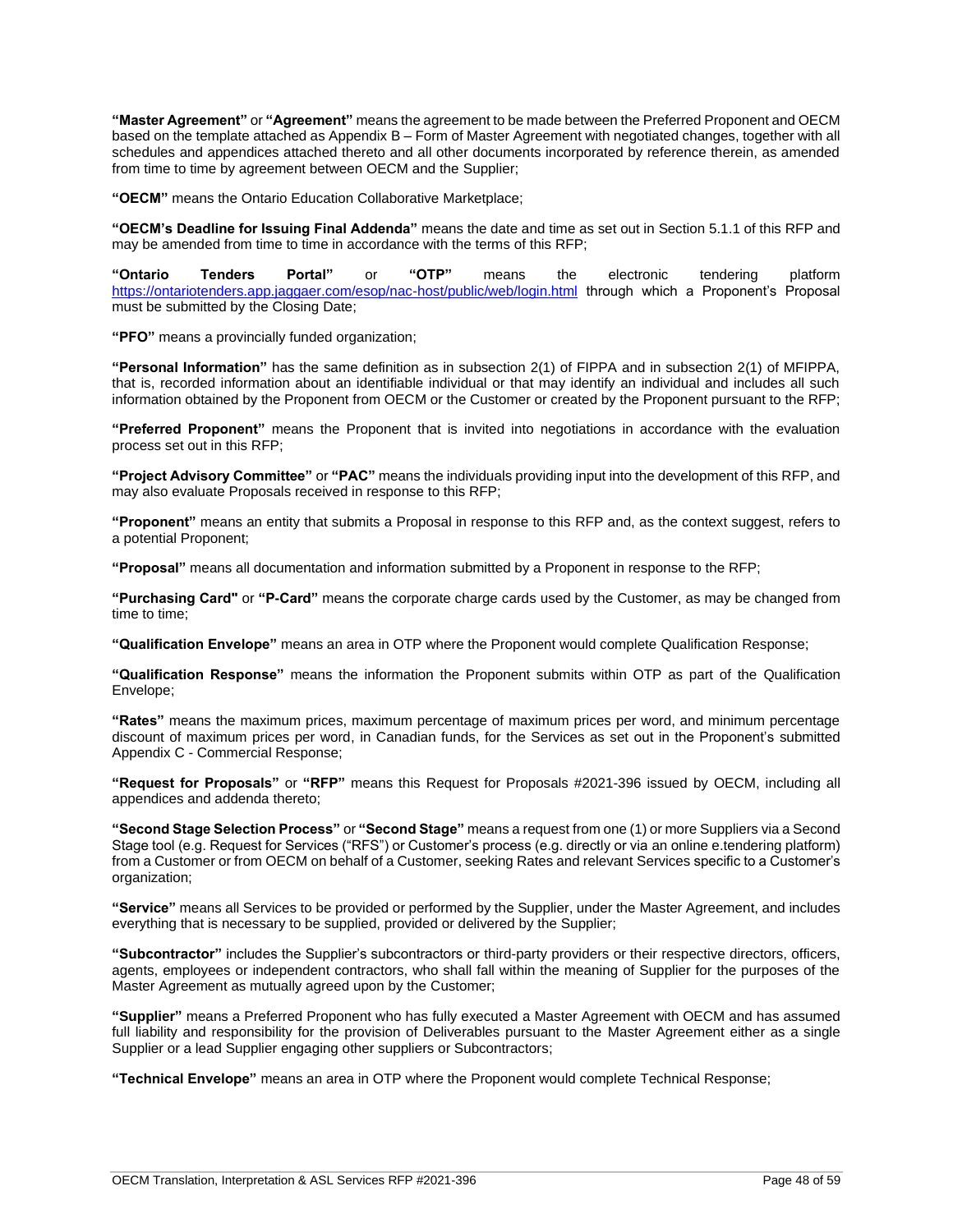**"Technical Response"** means the information, which will be evaluated and scored, the Proponent submits within OTP as part of the Technical Envelope;

**"Term"** has the meaning set out in Part 1 of this RFP; and,

**"Unfair Advantage"** means any conduct, direct or indirect, by a Proponent that may result in gaining an unfair advantage over other Proponents, including, but not limited to (i) possessing, or having access to, information in the preparation of its Proposal that is confidential to OECM and which is not available to other Proponents, (ii) communicating with any person with a view to influencing, or being conferred preferred treatment in, the RFP process, or (iii) engaging in conduct that compromises or could be seen to compromise the integrity of the RFP process and result in any unfairness.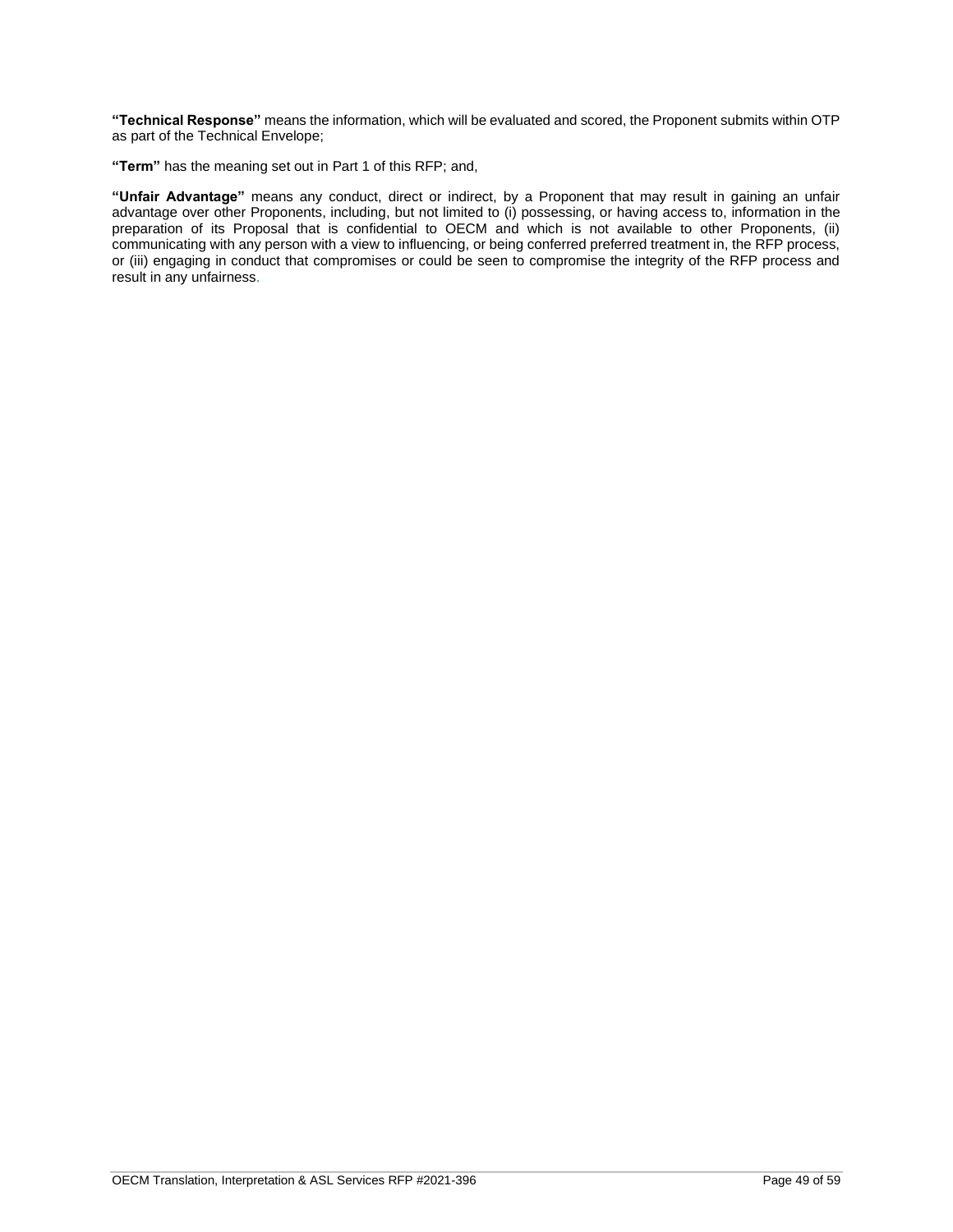# **APPENDIX B – FORM OF MASTER AGREEMENT**

<span id="page-49-0"></span>This appendix is posted as a separate PDF document.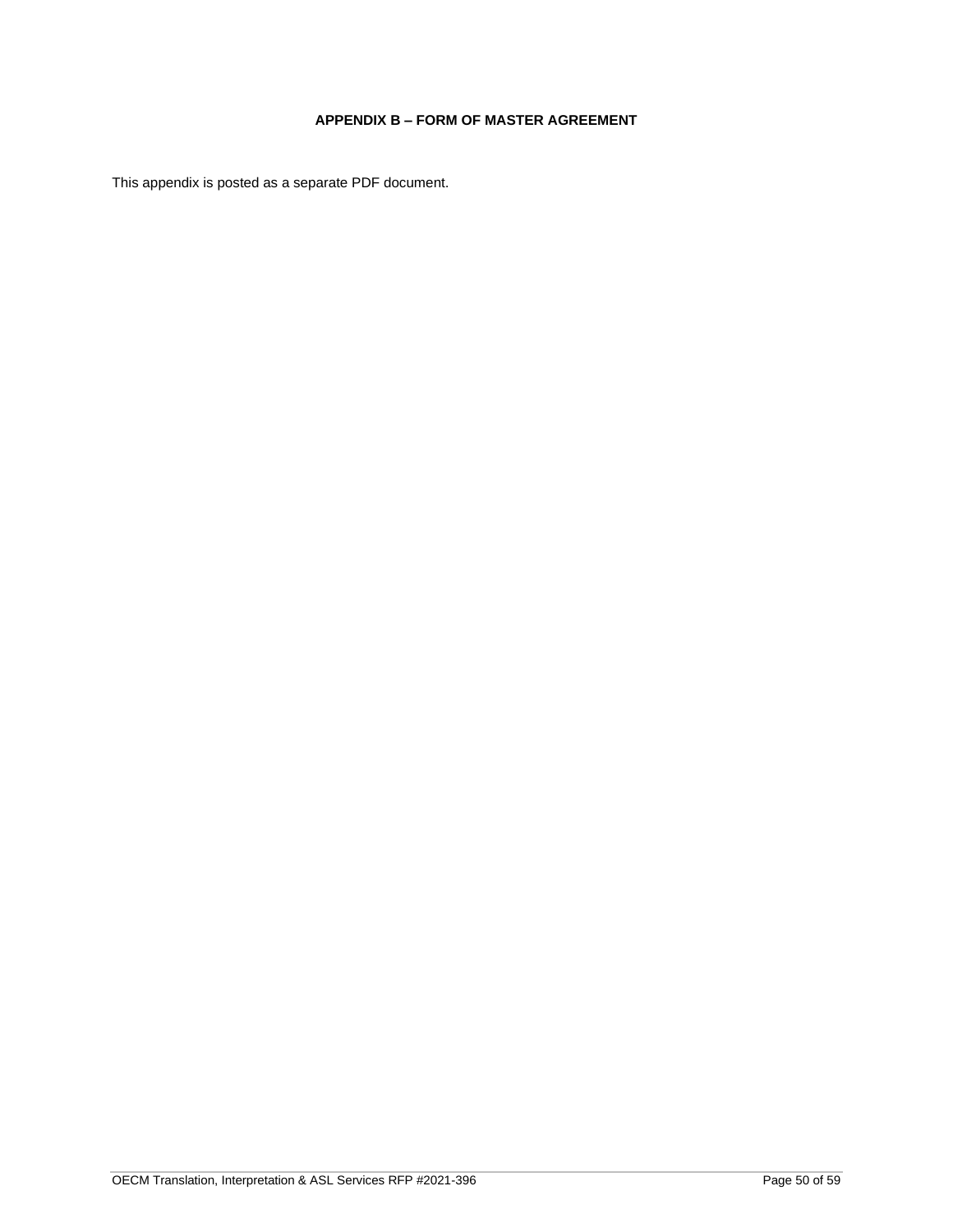# **APPENDIX C – COMMERCIAL RESPONSE**

<span id="page-50-0"></span>The Proponent should complete this appendix, posted as a separate Microsoft Excel document, and upload it into OTP.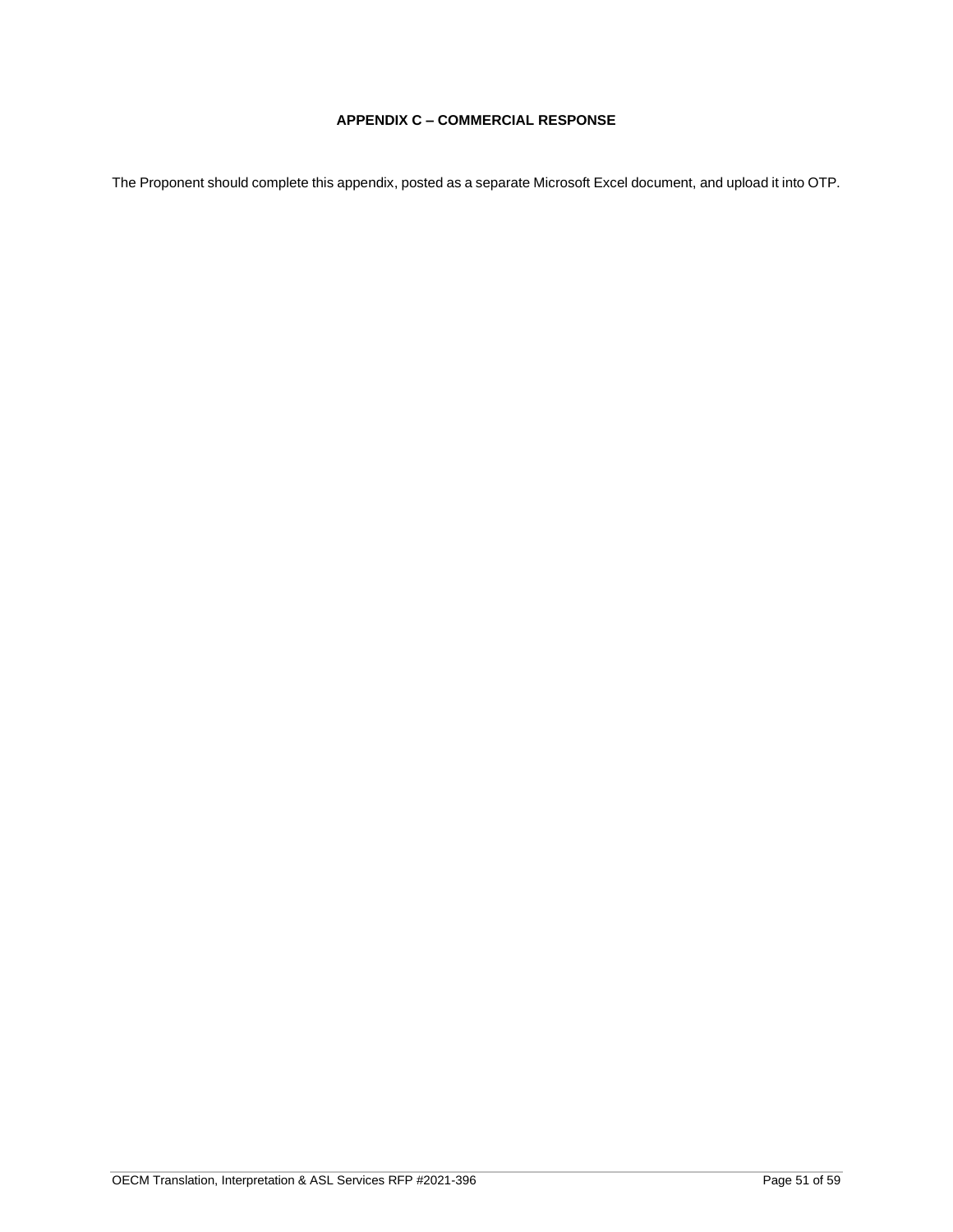# **APPENDIX D – OECM GEOGRAPHICAL ZONES**



<span id="page-51-0"></span>OECM Customers are located in one (1) or more of the following five (5) geographical Zones in Ontario.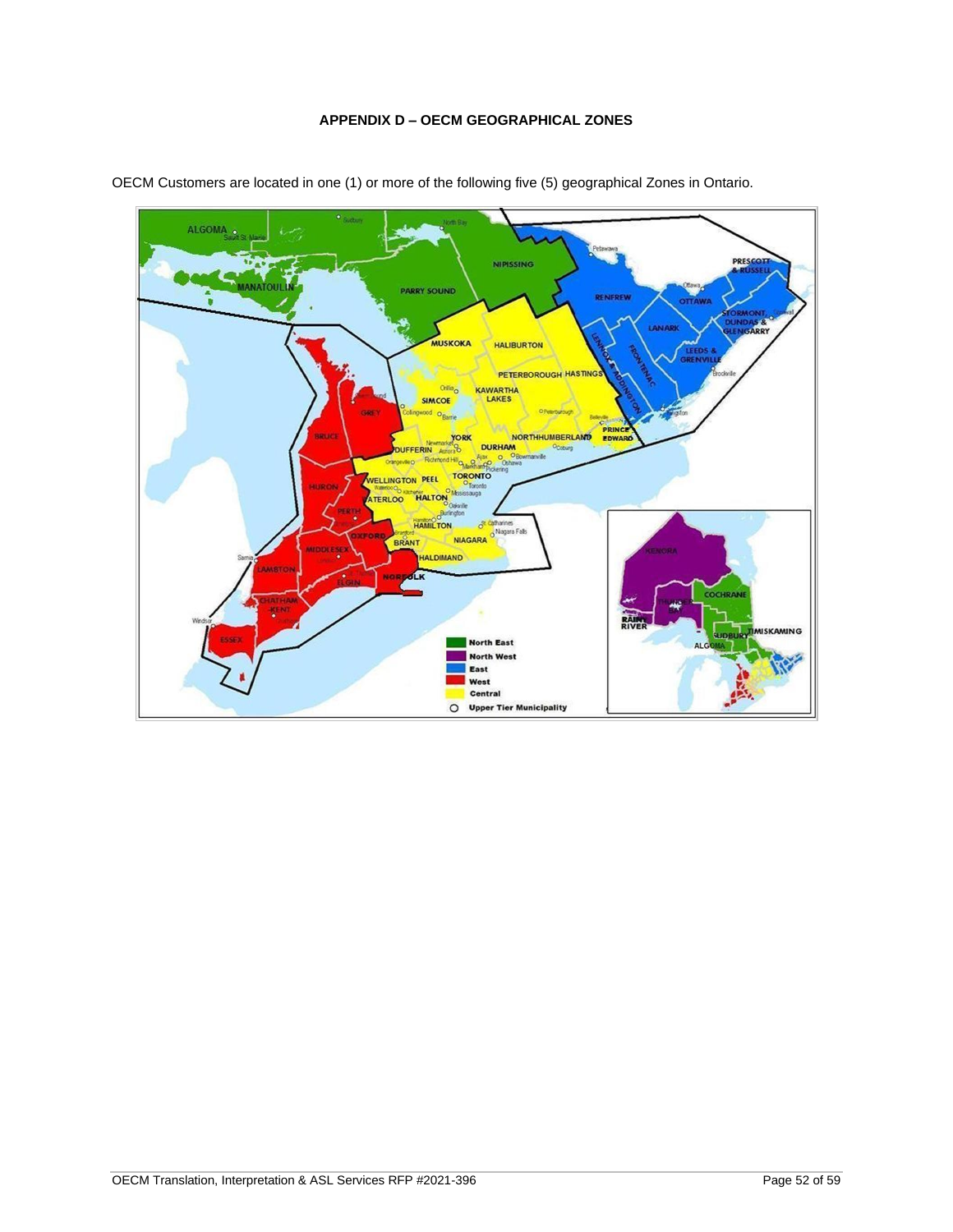# <span id="page-52-0"></span>**APPENDIX E – OECM SCHOOL BOARD, COLLEGE AND UNIVERSITY CUSTOMERS IN ONTARIO**

| Zones             | <b>School Board Customers</b>                                      |                                                             | <b>College Customers</b> | <b>University Customers</b>                                        |                                                  |
|-------------------|--------------------------------------------------------------------|-------------------------------------------------------------|--------------------------|--------------------------------------------------------------------|--------------------------------------------------|
|                   | Brant Haldimand Norfolk Catholic<br>District School Board ("CDSB") | Hastings and Prince Edward DSB                              | Waterloo Region DSB      | Centennial College of Applied Arts and<br>Technology ("CAAT")      | <b>Brock University</b>                          |
|                   | Conseil scolaire catholique MonAvenir                              | Kawartha Pine Ridge DSB                                     | Wellington CDSB          | Conestoga College Institute of<br>Technology and Advanced Learning | McMaster University                              |
|                   | Conseil scolaire Viamonde                                          | Niagara CDSB                                                | York CDSB                | Durham CAAT                                                        | <b>OCAD University</b>                           |
|                   | District School Board ("DSB") of<br>Niagara                        | Peel DSB                                                    | York Region DSB          | Fleming CAAT                                                       | Ryerson University                               |
|                   | Dufferin-Peel CDSB                                                 | Peterborough Victoria Northumberland<br>and Clarington CDSB |                          | George Brown CAAT                                                  | <b>Trent University</b>                          |
| Central           | Durham CDSB                                                        | Simcoe County DSB                                           |                          | Georgian CAAT                                                      | University of Guelph                             |
|                   | Durham DSB                                                         | Simcoe Muskoka CDSB                                         |                          | Humber College Institute of Technology<br>and Advanced Learning    | University of Ontario Institute of<br>Technology |
|                   | Grand Erie DSB                                                     | Toronto CDSB                                                |                          | Loyalist CAAT                                                      | University of Toronto                            |
|                   | Halton CDSB                                                        | Toronto DSB                                                 |                          | Mohawk CAAT                                                        | University of Waterloo                           |
|                   | Halton DSB                                                         | Trillium Lakelands DSB                                      |                          | Niagara CAAT                                                       | University of Western Ontario                    |
|                   | Hamilton-Wentworth CDSB                                            | Upper Grand DSB                                             |                          | Seneca CAAT                                                        | Wilfrid Laurier University                       |
|                   | Hamilton-Wentworth DSB                                             | Waterloo CDSB                                               |                          | Sheridan College Institute of Technology<br>and Advanced Learning  | York University                                  |
|                   |                                                                    | Conseil scolaire de district catholique                     |                          |                                                                    |                                                  |
|                   | Algonquin and Lakeshore CDSB                                       | ("CSDC") de l'Est Ontarien                                  | Renfrew County CDSB      | Algonquin CAAT                                                     | Carleton University                              |
| East              | CDSB of Eastern Ontario                                            | Limestone DSB                                               | Renfrew County DSB       | Canadore CAAT                                                      | Queen's University                               |
|                   | Conseil des écoles catholiques du<br>Centre-Est                    | Ottawa CDSB                                                 | Upper Canada DSB         | La Cité collégiale                                                 | University of Ottawa                             |
|                   | Conseil des écoles publiques de l'Est de<br>l'Ontario              | Ottawa-Carleton DSB                                         |                          | St. Lawrence CAAT                                                  |                                                  |
|                   | Algoma DSB                                                         | Conseil scolaire public du Nord-Est de                      | Northeastern CDSB        | Cambrian CAAT                                                      | Algoma University                                |
|                   | Conseil scolaire catholique de district                            | l'Ontario                                                   |                          |                                                                    |                                                  |
|                   | des Grandes Rivières                                               | <b>DSB Ontario North East</b>                               | Rainbow DSB              | Collège Boréal                                                     | Laurentian University                            |
| <b>North East</b> | Conseil scolaire catholique du Nouvel-<br>Ontario                  | Huron-Superior CDSB                                         | Sudbury CDSB             | Northern CAAT                                                      | Nipissing University                             |
|                   | Conseil scolaire catholique Franco-Nord                            | Near North DSB                                              |                          | Sault CAAT                                                         |                                                  |
|                   | Conseil scolaire public du Grand Nord<br>de l'Ontario              | Nipissing-Parry Sound CDSB                                  |                          |                                                                    |                                                  |
|                   | CSDC des Aurores Boréales                                          | Lakehead DSB                                                | Superior North CDSB      | Confederation CAAT                                                 | Lakehead University                              |
| North<br>West     | Keewatin-Patricia DSB                                              | Northwest CDSB                                              | Superior-Greenstone DSB  |                                                                    |                                                  |
|                   | Kenora CDSB                                                        | Rainy River DSB                                             | Thunder Bay CDSB         |                                                                    |                                                  |
|                   |                                                                    |                                                             |                          |                                                                    |                                                  |
|                   | Avon Maitland DSB                                                  | Greater Essex County DSB                                    | St. Clair CDSB           | Fanshawe CAAT                                                      | University of Windsor                            |
| West              | Bluewater DSB                                                      | Huron-Perth CDSB                                            | Thames Valley DSB        | Lambton CAAT                                                       |                                                  |
|                   | Bruce-Grey CDSB                                                    | Lambton Kent DSB                                            | Windsor-Essex CDSB       | St. Clair CAAT                                                     |                                                  |
|                   | Conseil scolaire catholique Providence                             | London District Catholic School Board                       |                          |                                                                    |                                                  |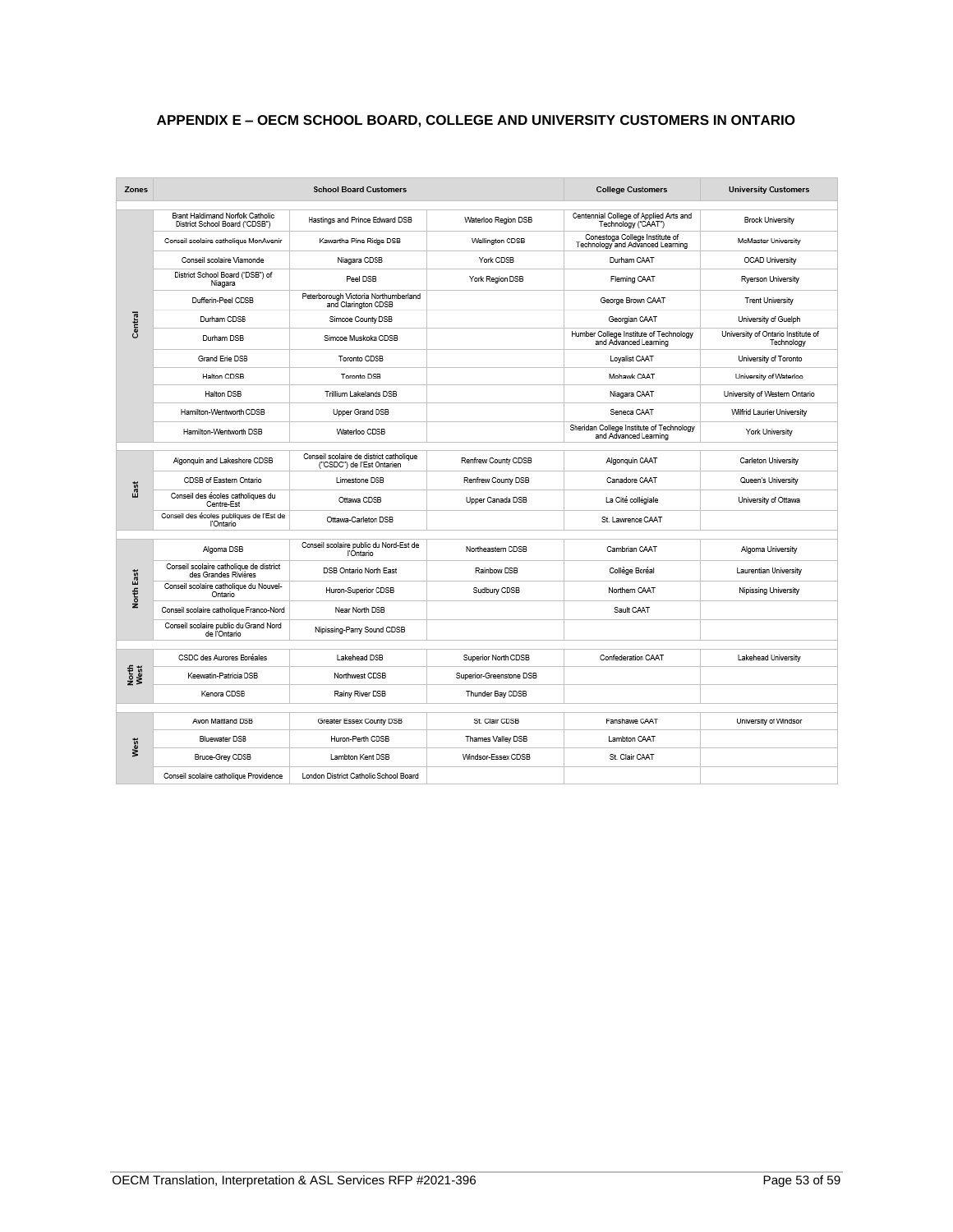# **APPENDIX F – REPORTING REQUIREMENTS**

<span id="page-53-0"></span>Once CSAs have been executed, the Supplier must provide the following reports to OECM for the Term. Reports shall be submitted via email in Microsoft Excel format according to the frequency set out below.

| <b>Supplier Reporting Requirements</b>                                                                                                                                                                                                                                                                                                                                                                                                                                                                                                                                                                                                                                                                                                                                                                                                                                                                                                     |                         |                                               |  |
|--------------------------------------------------------------------------------------------------------------------------------------------------------------------------------------------------------------------------------------------------------------------------------------------------------------------------------------------------------------------------------------------------------------------------------------------------------------------------------------------------------------------------------------------------------------------------------------------------------------------------------------------------------------------------------------------------------------------------------------------------------------------------------------------------------------------------------------------------------------------------------------------------------------------------------------------|-------------------------|-----------------------------------------------|--|
| <b>Reports</b>                                                                                                                                                                                                                                                                                                                                                                                                                                                                                                                                                                                                                                                                                                                                                                                                                                                                                                                             | <b>Frequency</b>        | Due Date                                      |  |
| <b>Integrated Reporting Template</b>                                                                                                                                                                                                                                                                                                                                                                                                                                                                                                                                                                                                                                                                                                                                                                                                                                                                                                       |                         |                                               |  |
| Spend Report including, but not limited to:<br>1.<br>(a) Customer's name:<br>(b) Invoice number and date:<br>(c) Service provided (or Service Category provided);<br>(d) Service description;<br>(e) Quantity purchased;<br>Rate per unit of measure (UOM);<br>(f)<br>(g) Surcharges (i.e. Technical content, travel charge);<br>(h) Total Rate;<br>Savings & discount (i.e. list Rate minus discount, net Rate, savings);<br>(i)<br>and,<br>Cost Recovery Fees.<br>(i)<br>CSA Status Report including, but not limited to:<br>2.<br>(a) The number of executed CSAs; and,<br>(b) CSAs pending execution.<br>3.<br>Second Stage Status Report including, but not limited to:<br>(a) Customer's name;<br>(b) Reference number;<br>(c) Number of requests received and submitted;<br>(d) Service requirement (e.g. type, committed volume);<br>(e) Resulting savings; and,<br>Status (e.g. complete, due date to return to Customer).<br>(f) | Monthly                 | 8th Business<br>Day                           |  |
| <b>Performance Reporting</b>                                                                                                                                                                                                                                                                                                                                                                                                                                                                                                                                                                                                                                                                                                                                                                                                                                                                                                               |                         |                                               |  |
| Key Performance Indicators ("KPIs") Report - As set out in Appendix G -<br>1.<br>Performance Management Scorecard.                                                                                                                                                                                                                                                                                                                                                                                                                                                                                                                                                                                                                                                                                                                                                                                                                         | Quarterly<br>(calendar) | 8th Business<br>Day following<br>each quarter |  |
| Performance results specific to Customer's KPIs.<br>2.                                                                                                                                                                                                                                                                                                                                                                                                                                                                                                                                                                                                                                                                                                                                                                                                                                                                                     |                         |                                               |  |
| <b>Other Reports</b>                                                                                                                                                                                                                                                                                                                                                                                                                                                                                                                                                                                                                                                                                                                                                                                                                                                                                                                       |                         |                                               |  |
| Specific Customer Reports - As requested (e.g. spend, back order,<br>1.<br>delivery)                                                                                                                                                                                                                                                                                                                                                                                                                                                                                                                                                                                                                                                                                                                                                                                                                                                       | As requested            | As requested                                  |  |
| 2.<br>OECM Ad Hoc Reports - As requested and mutually agreed upon                                                                                                                                                                                                                                                                                                                                                                                                                                                                                                                                                                                                                                                                                                                                                                                                                                                                          | As requested            | As requested                                  |  |

Final reporting requirements will be determined during negotiations.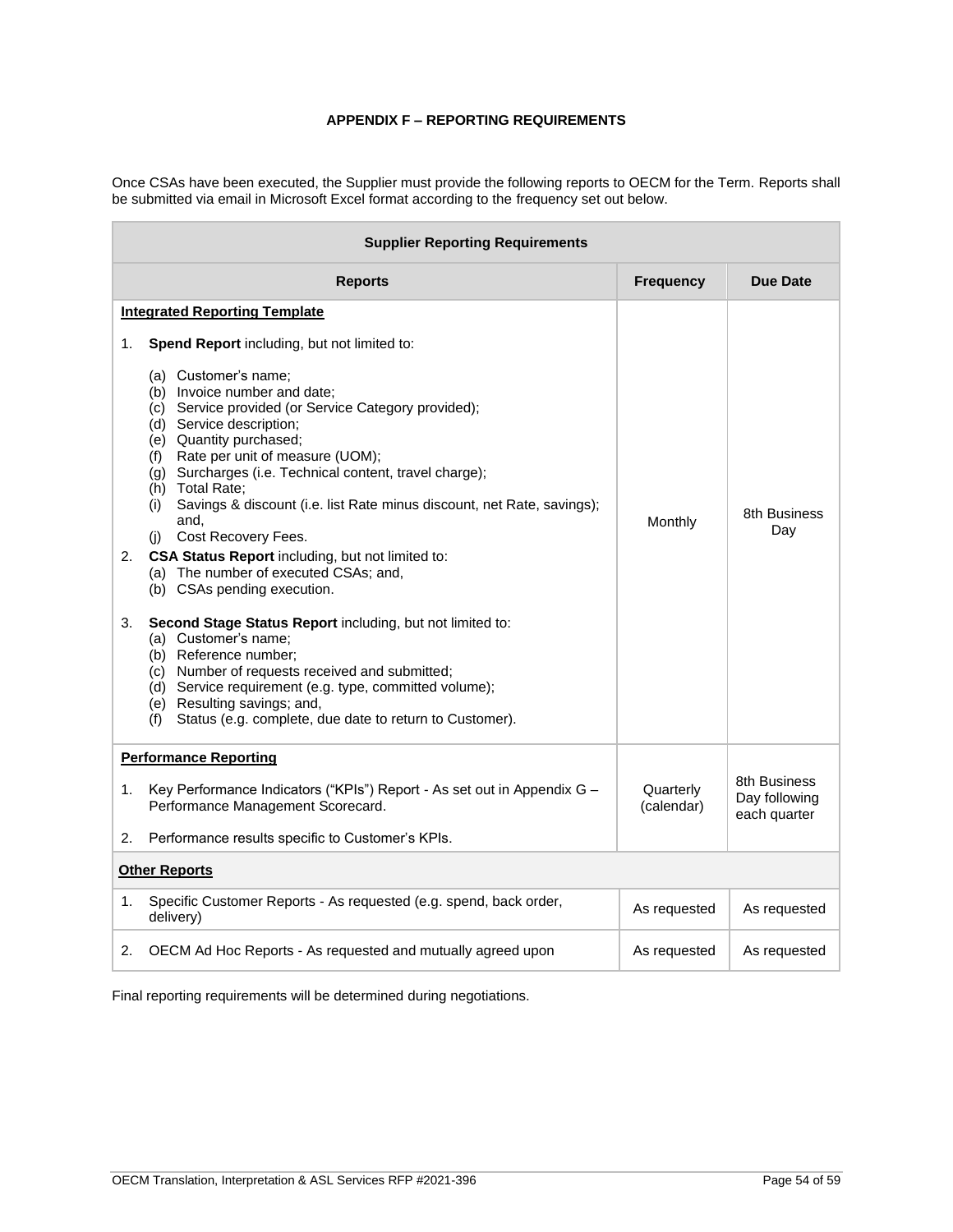# **APPENDIX G – PERFORMANCE MANAGEMENT SCORECARD**

<span id="page-54-0"></span>Master Agreement performance means the Supplier aligns with OECM's three (3) pillars of Savings, Choice and Service, supporting the growth of the Master Agreement among Customers, and providing quality Services at competitive Rates.

Supplier performance means the Supplier meets or exceeds the performance requirements described below and adheres to all the other contractual requirements.

As part of OECM's efforts to provide greater value to Customers, OECM has implemented a Supplier Recognition Program ("SRP"). Through the SRP, OECM will objectively assess Supplier's performance using an open, fair and transparent framework to recognize and reward top-performing suppliers on an annual basis.

To ensure Master Agreement requirements are met, the Supplier's performance will be measured and tracked by OECM to ensure:

- (a) On time delivery of high-quality Services at the Master Agreement Rates or lower;
- (b) Customer satisfaction;
- (c) On-time Master Agreement activity reporting to OECM;
- (d) On-time Cost Recovery Fee remittance; and,
- (e) Continuous improvement.

Reporting, as described in Appendix F – Reporting Requirements is mandatory for the Supplier to submit as they provide evidence and justification of adherence to the Master Agreement. Through consolidation of reporting information, OECM provides Customers a thorough understanding of the Supplier's performance aiding the adoption of the Master Agreement.

By providing the reports, OECM is able to analyze and maintain the integrity of the Supplier's performance.

Failure, by the Supplier, to provide accurate reports by the due dates set out in Appendix F – Reporting Requirements may be deemed poor performance and will reflect on the Supplier's Performance Management Scorecard and SRP results.

During the Term of the Master Agreement, the Supplier shall collect and report the agreed upon results of the performance measures as requested by OECM. The Performance Management Scorecard and other performance indicators will be used to measure the Supplier's performance throughout the Term of the Master Agreement, ensuring Customers receive appropriate Services on time. The Supplier's performance score will be considered when OECM contemplates Master Agreement decisions such as:

- (a) The approval or rejection, in whole or in part, of the Supplier's Rate refresh requests;
- (b) The approval or rejection of the Supplier's request to add other related Services to the Master Agreement;
- (c) Master Agreement extensions; and,
- (d) Master Agreement termination.

The Supplier shall maintain accurate records to facilitate the required performance management reporting requirements related to OECM and Customer KPIs.

During the business review, OECM will review the KPIs with the Supplier. The KPIs include but are not limited to the following: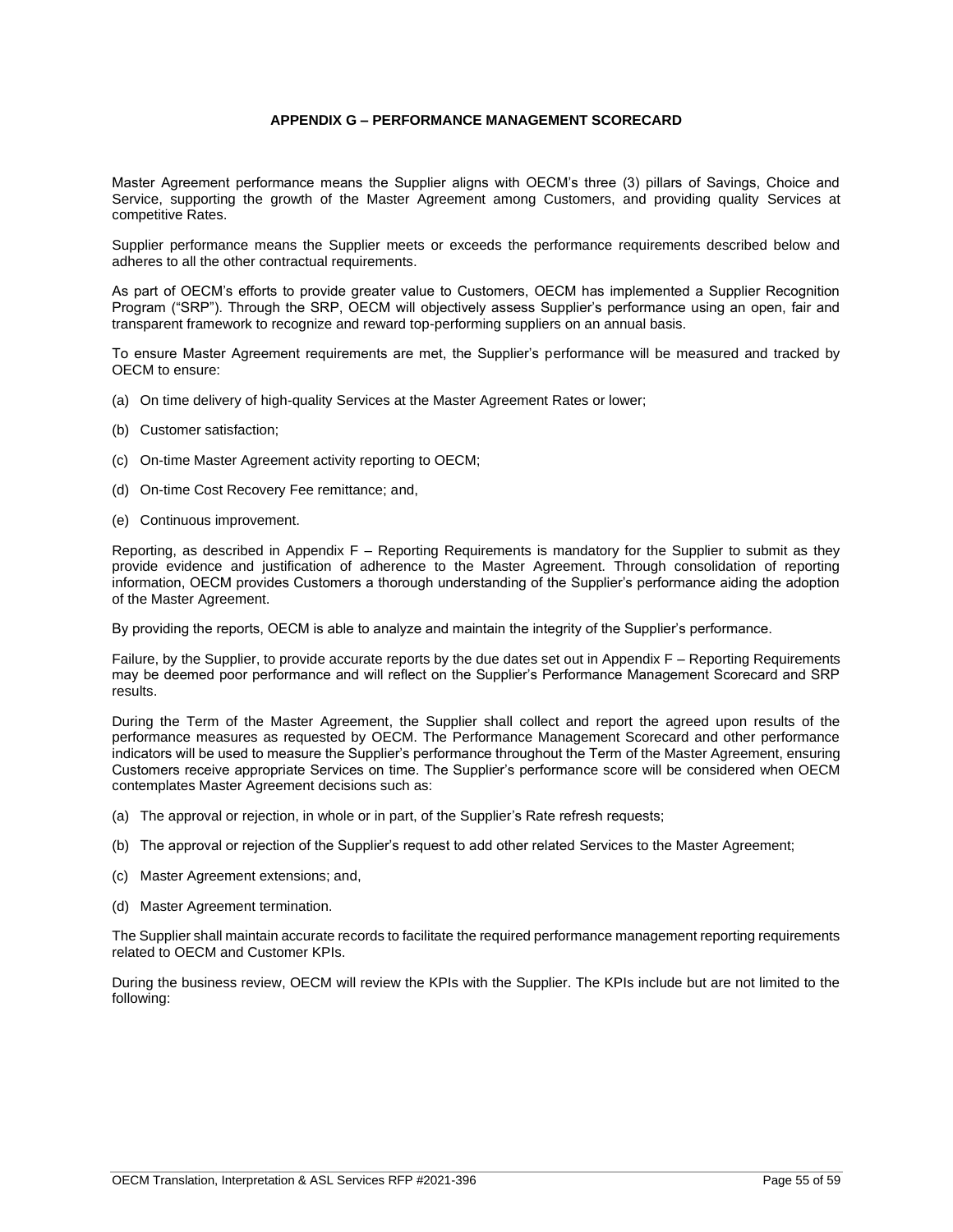| <b>Supplier Provided Customer Performance Measures</b>    |                                                                                                                                                                  |                                                                       |  |
|-----------------------------------------------------------|------------------------------------------------------------------------------------------------------------------------------------------------------------------|-----------------------------------------------------------------------|--|
| Key Performance Indicator                                 | <b>Performance Measurement</b>                                                                                                                                   | <b>Performance Goal</b>                                               |  |
| Customer inquiries response<br>lead time                  | One (1) Business Day                                                                                                                                             | 98% of the time                                                       |  |
| Customer issue resolution lead<br>time                    | Two (2) Business Days                                                                                                                                            | 98% of the time                                                       |  |
|                                                           | For Category A – Translation<br>Resources: on time completion<br>of Services                                                                                     | 98% of the time                                                       |  |
| <b>Completion of Services</b>                             | For Category B-<br><b>Interpretation Resources and</b><br>Category C - ASL<br><b>Interpretation Resources:</b><br>confirmed scheduled Services<br>are adhered to | Zero (0) missed scheduled<br>Services                                 |  |
| Accurate Invoicing                                        | Percentage of Invoices<br>containing errors quarterly                                                                                                            | Less than 2% of all invoices                                          |  |
| <b>Customer ratings of Service</b><br>satisfaction        | Quarterly average of Customer<br>surveys results                                                                                                                 | Average 98 % satisfaction level                                       |  |
| Customer Issues - Number of<br><b>Customer Complaints</b> | Total of Customer complaints<br>quarterly out of total Customer<br>requests                                                                                      | Customer complaints are less<br>than 2% of total Customer<br>requests |  |

| <b>OECM Evaluation of Supplier's Performances</b>                                                |                                                                                                      |                         |  |
|--------------------------------------------------------------------------------------------------|------------------------------------------------------------------------------------------------------|-------------------------|--|
| <b>Key Performance Indicator</b>                                                                 | <b>Performance Measurement</b>                                                                       | <b>Performance Goal</b> |  |
| <b>Fully Completed Integrated</b><br><b>Report Submission</b>                                    | By 8 <sup>th</sup> Business Day of each<br>month                                                     | 98% of the time         |  |
| <b>Fully Completed Performance</b><br>(or Key Performance Indicator)<br><b>Report Submission</b> | By 8 <sup>th</sup> Business Day following<br>each calendar quarter                                   | 98% of the time         |  |
| Executed CSAs sent to OECM                                                                       | Within 30 days of CSA<br>execution                                                                   | 98% of the time         |  |
| Renewed insurance and/or<br>WSIB clearance submissions                                           | Submission of renewed<br>certificates before expiry                                                  | 98% of the time         |  |
| Cost Recovery Fee Payment<br>Remittance                                                          | By 15 <sup>th</sup> Day of May, August,<br>November, and February<br>following each calendar quarter | 98% of the time         |  |
| Response Time to OECM<br>Inquiries                                                               | Response time of within one (1)<br>business day                                                      | 98% of the time         |  |
| <b>Price Refresh Submissions</b>                                                                 | By 120 days prior to agreement<br>anniversary date / price refresh<br>effective date                 | 98% of the time         |  |

Other KPIs, as mutually agreed upon between the Supplier and OECM, may be added during the Term of the Master Agreement.

Customer may, when executing a Customer-Supplier Agreement, seek other KPIs.

# **Penalties and Rewards**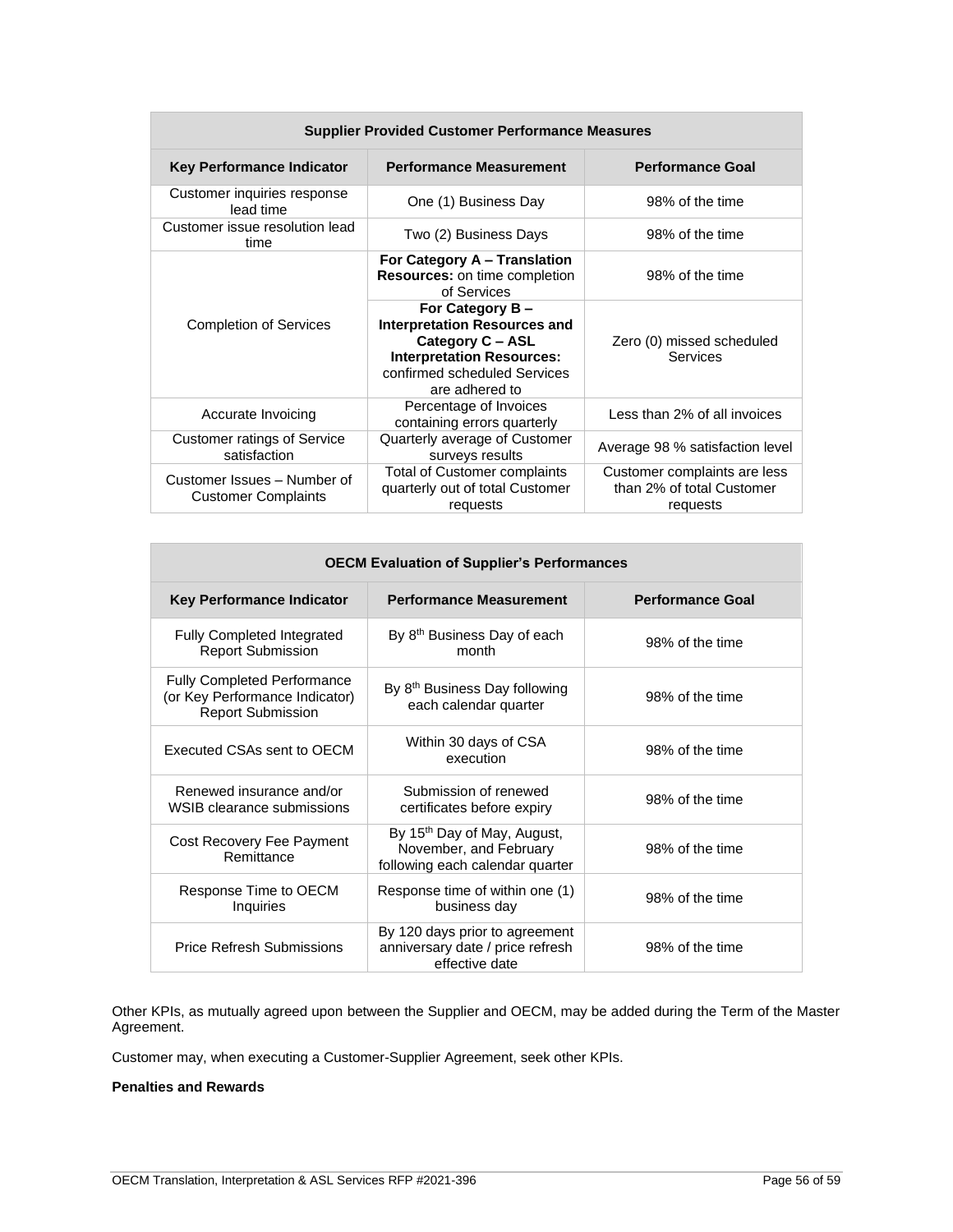The Supplier shall be responsible for all liquidated damages incurred by the Customers as a result of Supplier's failure to perform according to the Master Agreement and/or Customer-Supplier Agreement. Additional penalties for failure to meet or rewards for exceeding the Master Agreement and/or Customer-Supplier Agreement requirements may be mutually agreed upon between the Customer and the Supplier, at the time of Customer-Supplier Agreement execution. Any penalty and/or reward shall be reported to OECM.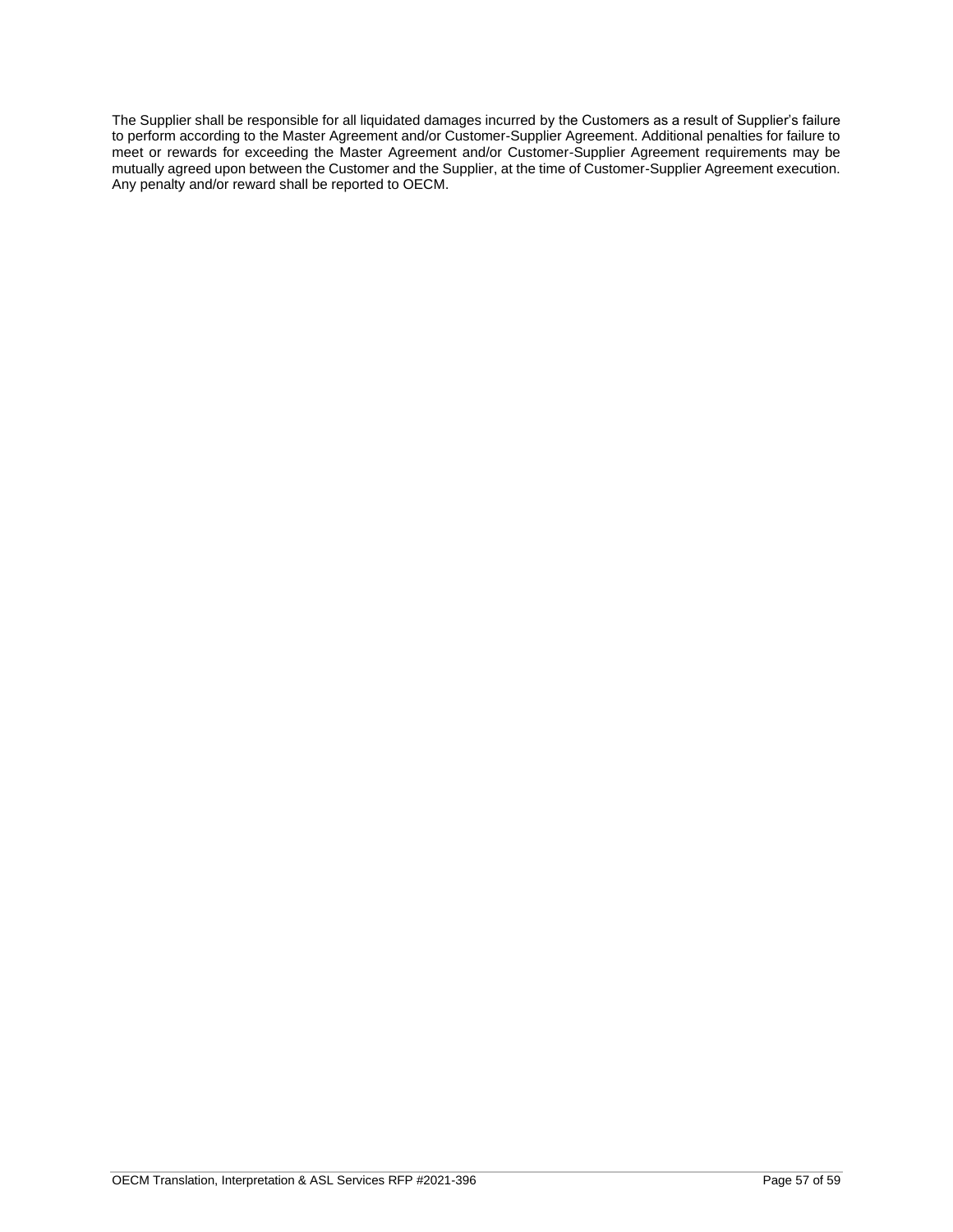# **APPENDIX H – CODE OF CONDUCT**

<span id="page-57-0"></span>The Supplier will take every measure to comply with OECM's Supplier Code of Conduct ("SCC") principles set out below and to adopt behaviours and practices that are in alignment with these principles or those of OECM's Customers as mutually agreed upon between the Customer and Supplier. OECM's core values are in alignment with and entrenched within the key principles of the SCC. The SCC applies to the Supplier's owners, employees, agents, partners and subcontractors who provide Services to OECM and/or Customers.

The Supplier will manage their operations according to the most stringent standards of ethical business, integrity and equity. The Supplier must therefore:

- (a) Refrain from engaging in any form of non-competitive or corrupt practice, including collusion, unethical bidding practices, extortion, bribery and fraud;
- (b) Ensure that responsible business practices are used, including ensuring that business continuity and disaster recovery plans are developed, maintained and tested in accordance with applicable regulatory, contractual and service level requirements, and that healthy and safe workplaces that comply with relevant health and safety laws are provided;
- (c) Ensure the protection of the confidential and personal information they receive from OECM, and only use this information as part of their business relations with OECM;
- (d) Comply with intellectual property rights relating to the Services provided to OECM and its Customers;
- (e) Never place an OECM employee in a situation that could compromise his/her ethical behaviour or integrity or create a conflict of interest;
- (f) Divulge all actual and potential conflicts of interest to OECM; and,
- (g) Disclose to OECM any behaviour deemed unethical on the part of an OECM employee.

Also, the Supplier shall:

- (a) Comply with all foreign and domestic applicable federal/provincial/municipal laws and regulations including, but not limited to the environment, health and safety, labour and employment, human rights and Product safety and anti-corruption laws, trade agreements, conventions, standards, and guidelines, where the Services are provided to OECM Customers. Fair competition is to be practised in accordance with applicable laws. All business activities and commercial decisions that restrict competition or may be deemed to be uncompetitive are to be avoided;
- (b) Not try to gain improper advantage or engage in preferential treatment with OECM employees and Customers. The Supplier must avoid situations that may adversely influence their business relationship with OECM or can be directly or indirectly perceived as a conflict of interest and interfere with the provision of the Services to OECM or its Customers. The Supplier must disclose any actual or potential conflicts of interest promptly to OECM;
- (c) Never offer to OECM staff bribes, payments, gifts of entertainment or any type of transactions, inducements, services, discounts and/or benefits that may compromise or appear to compromise an OECM's employees' ability to make business decisions in the best interest of OECM and its Customers. If a Supplier is unsure whether a gift or entertainment offer to an OECM employee complies with OECM's SCC, the Supplier should consult with the intended recipient's manager;
- (d) Not engage in any improper conduct to gain influence or competitive advantage especially that which would put OECM or its Customers at risk of violating anti-bribery and/or anti-corruption laws. The Supplier must ensure that the requirements of all these applicable laws are met, and not engage in any form of corrupt practices including extortion, fraud or bribery;
- (e) Ensure that any outsourcing and/or subcontracting used to fulfill Services are identified and approved by the Customer and monitored to ensure compliancy with contractual obligations and adherence to OECM's SCC. Supplier's employees, subcontractors and other service providers must adhere to the requirements of the SCC, which must be made available as necessary. The Supplier must also ensure that its subcontractors and other service providers are paid properly and promptly to avoid any disruption in the provision of Services by the Supplier to OECM or its Customers;